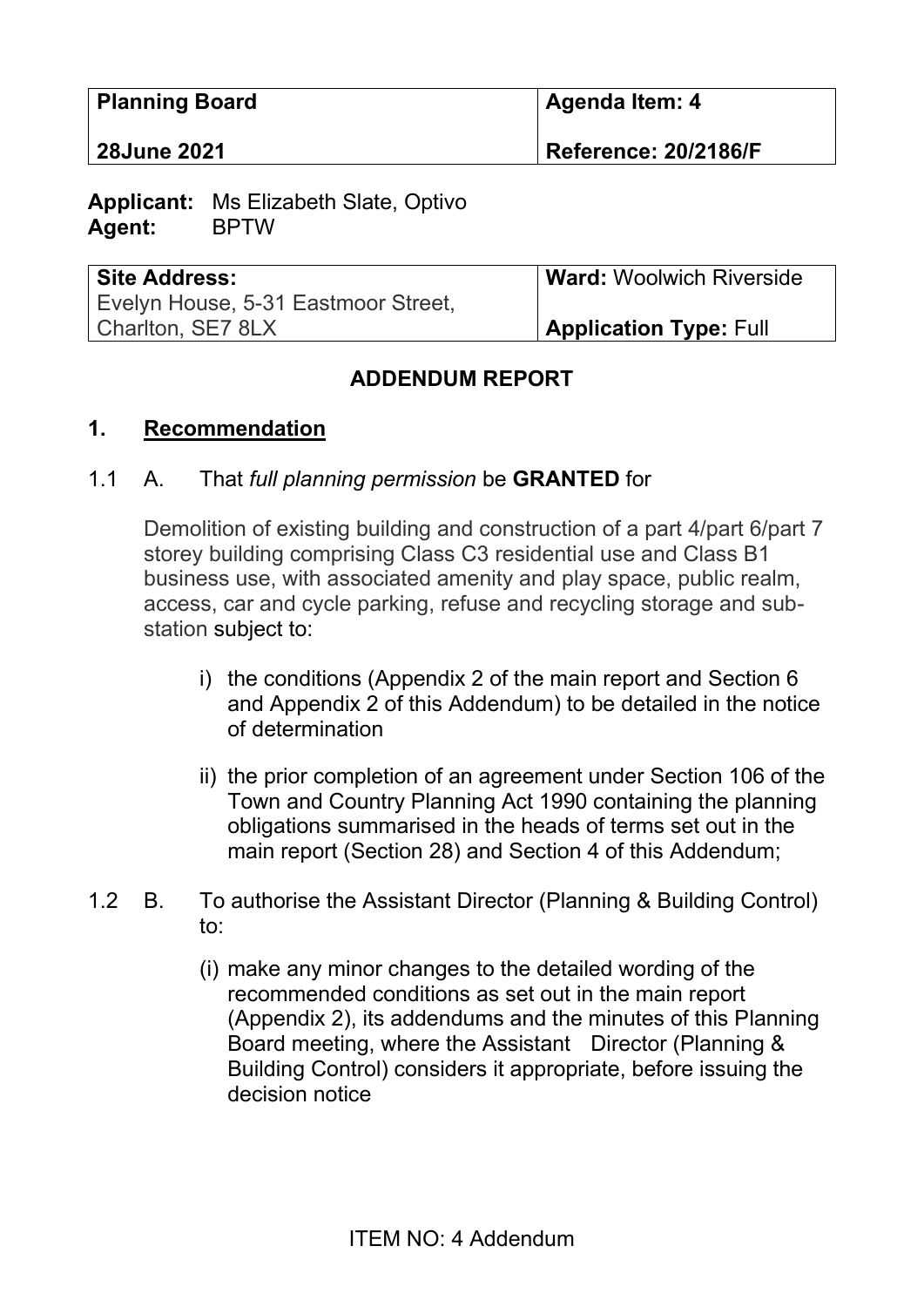(ii) finalise the detailed terms of the planning obligations pursuant to Section 106 of the Town and Country Planning Act 1990, as set out in the main report (Section 28) its addendums and the minutes of this Planning Board meeting

(iii) consider, in the event that the Section 106 Agreement has not been completed within three (3) months of the date of the Planning Board resolution whether consent should be refused on the grounds that the agreement has not been completed within the appropriate timescale, and that the proposals are unacceptable in the absence of the recommended planning obligations; and if the Assistant Director (Planning & Building Control) considers it appropriate, to determine the application with reasons for refusal which will include the following: In the absence of a legal agreement to secure Affordable Housing, financial and non-financial contributions including for Employment, Skills and Training, Highways (including Charlton Riverside Transport Infrastructure Contribution and TfL Bus Tariff), Off-Site Open Space and Carbon Offsetting, the development fails to maximise the delivery of affordable housing and fails to mitigate its impact on local services, amenities and infrastructure contrary to London Plan policies H4, E11, T1, S4, SI2, and DF1 policies H3, E1, EA(c), IM1, IM4, IM(a), IM(b) of the Royal Greenwich Local Plan: Core Strategy with Detailed Policies (Adopted July 2014), the Charlton Riverside SPD (adopted June 2017) and the Planning Obligations (s106) Guidance SPD (adopted July 2015).

## **2. Planning Board Report Clarifications:**

- 1.2 The applicant's name is confirmed as Ms Elizabeth Slate.
- 1.3 Paragraph 3.9 of the report is corrected to refer to the site's existing PTAL of  $2/4$ .
- 1.4 Recommendation 1.1 includes reference to referral to the Mayor of London. It is confirmed that there is no requirement to refer this application to the Mayor and the recommendation is revised as shown in Section1 of this Addendum.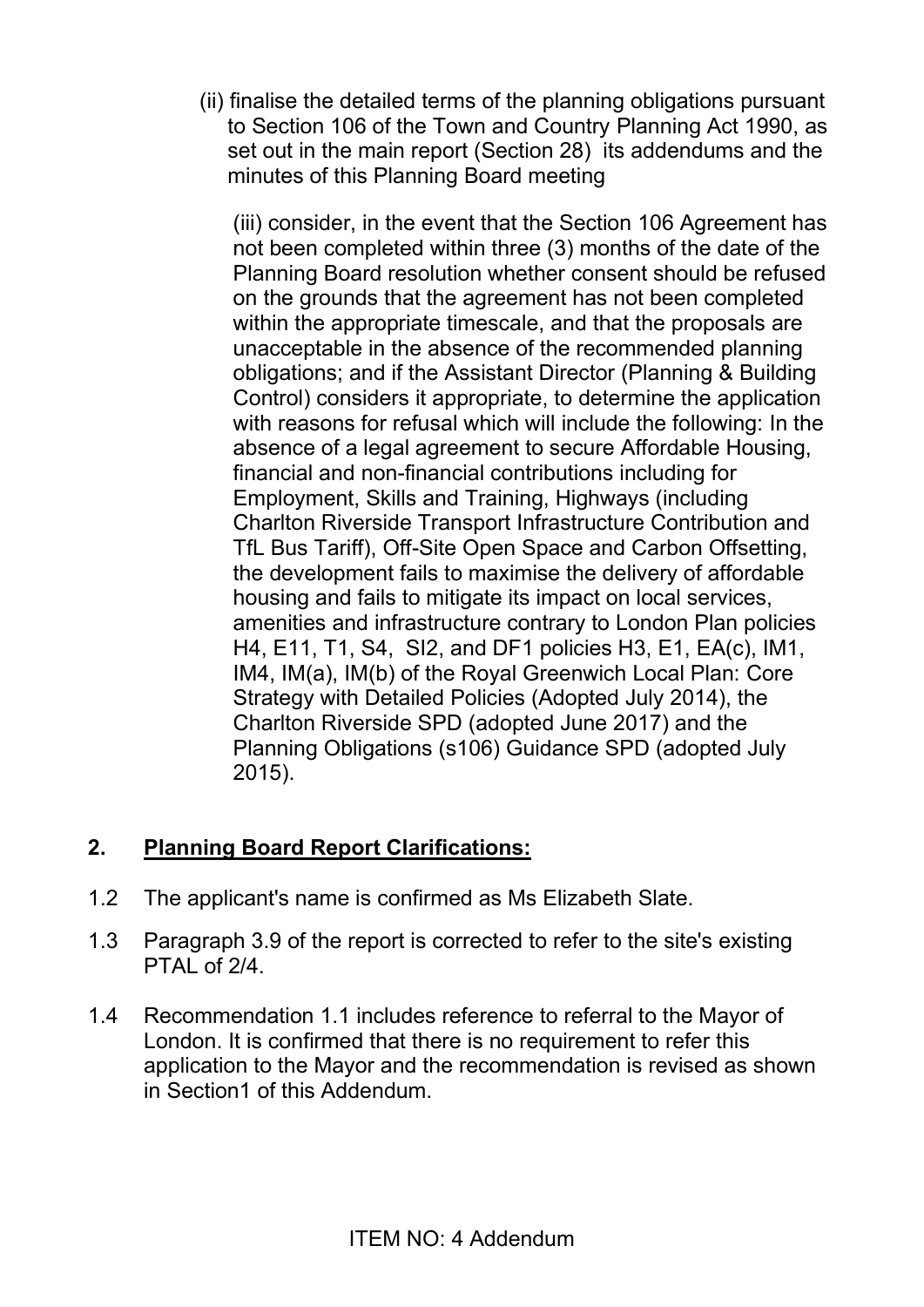# **3. Statutory Consultees**

3.1 Additional responses received from consultees have been received. These are summarised below together with officer comments.

| <b>Details of</b>                         | mese are summansed below together with onlicer comments.<br><b>Summary of</b>                                                                                                                                                                                                                                                                                                                              | <b>Officers comments</b>                                                                                                                           |
|-------------------------------------------|------------------------------------------------------------------------------------------------------------------------------------------------------------------------------------------------------------------------------------------------------------------------------------------------------------------------------------------------------------------------------------------------------------|----------------------------------------------------------------------------------------------------------------------------------------------------|
| <b>Representation</b>                     | <b>Comments</b>                                                                                                                                                                                                                                                                                                                                                                                            |                                                                                                                                                    |
| <b>Operators of</b>                       | The safeguarded                                                                                                                                                                                                                                                                                                                                                                                            |                                                                                                                                                    |
| Angerstein,                               | operators very much                                                                                                                                                                                                                                                                                                                                                                                        | These points have been<br>addressed in the revised                                                                                                 |
| Murphy's and                              | welcome the inclusion                                                                                                                                                                                                                                                                                                                                                                                      |                                                                                                                                                    |
| <b>Riverside</b>                          | of the Operational                                                                                                                                                                                                                                                                                                                                                                                         | S106 Heads of Terms                                                                                                                                |
| <b>Wharves</b>                            |                                                                                                                                                                                                                                                                                                                                                                                                            | and conditions as set out                                                                                                                          |
|                                           | Management Plan and<br>S106 clause and are<br>largely in agreement<br>with the wording,<br>assuming the<br>Operational<br><b>Management Plan</b><br>condition will refer<br>specifically to the<br>documents submitted<br>in respect of<br>application 20/2186/F.<br>Also request that<br>specific reference to<br>the safeguarded<br>wharves is included in<br>the S106 rather than<br>general industrial | in Sections 4 and 6 of<br>this Addendum.                                                                                                           |
|                                           | noise.                                                                                                                                                                                                                                                                                                                                                                                                     |                                                                                                                                                    |
| <b>Port of London</b><br><b>Authority</b> | It is welcomed that the<br>council are seeking to<br>attach a S106 clause<br>which includes the<br>requirement for an<br>'Environmental<br><b>Amenity Policy</b><br>Statement' (EAPS) to<br>be submitted and<br>approved by the<br>council. It is noted that<br>the EAPS is "designed"<br>to ensure that<br>established noise and<br>other nuisance-                                                       | These points have been<br>addressed in the revised<br>S106 Heads of Terms<br>and conditions as set out<br>in Sections 4 and 6 of<br>this Addendum. |

ITEM NO: 4 Addendum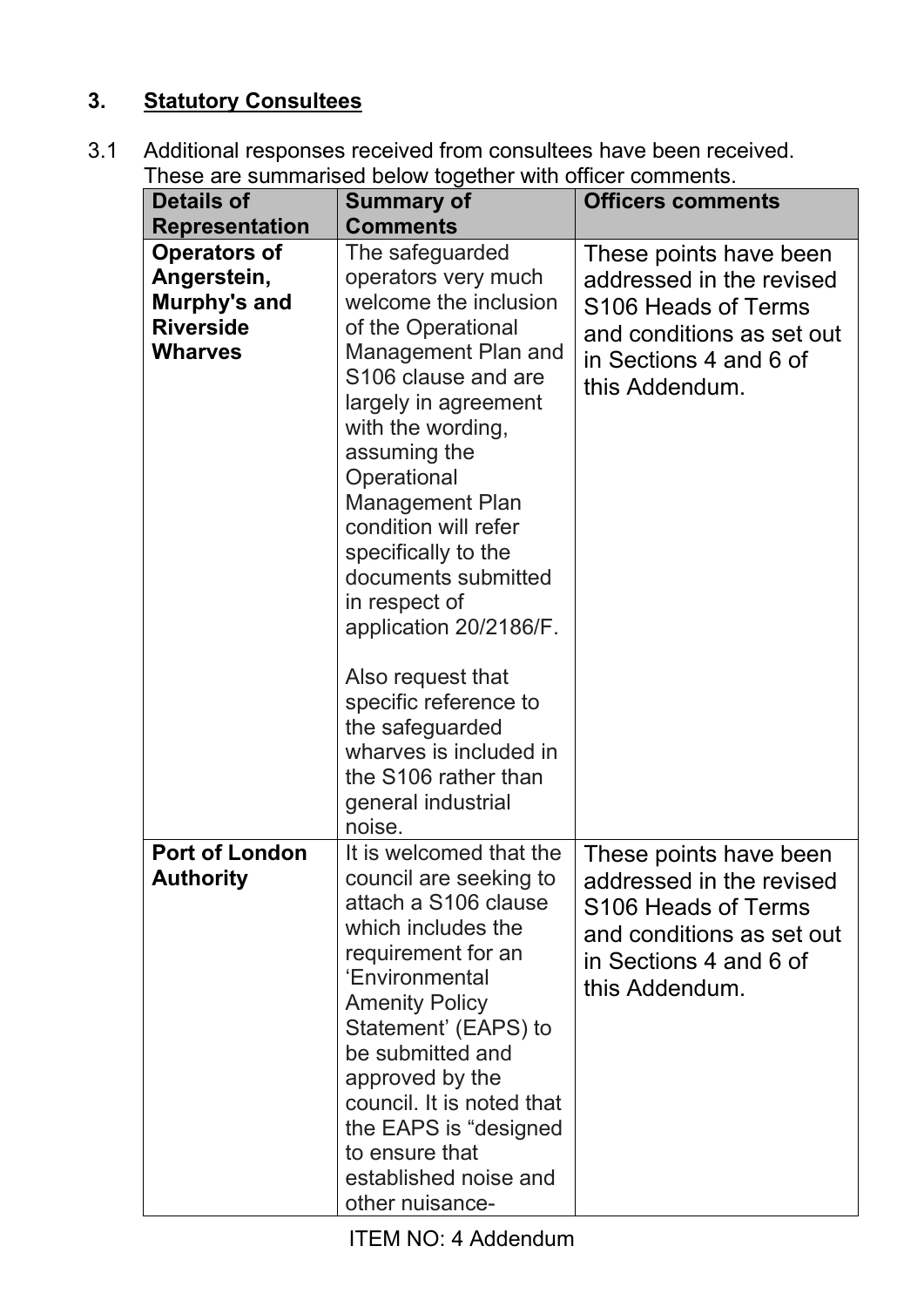generating uses remain viable and can continue or grow without unreasonable restrictions being placed on them" which is in principle supported.

With regard to the S106 clause wording we consider that for this proposed development the nearby safeguarded wharves should be specifically referred to rather than just general industry.

In addition, with regard to the S106 clause consideration must be given to how subsequent occupants, including rental tenants etc. can be included to ensure that future occupants of the development over the long term are informed of and provided with the EAPS, to ensure this is maintained over the long term. Finally, to confirm at this stage provided the conditions and S106 clause are attached to any consent in full, then the PLA would have no objection in principle to the proposed

ITEM NO: 4 Addendum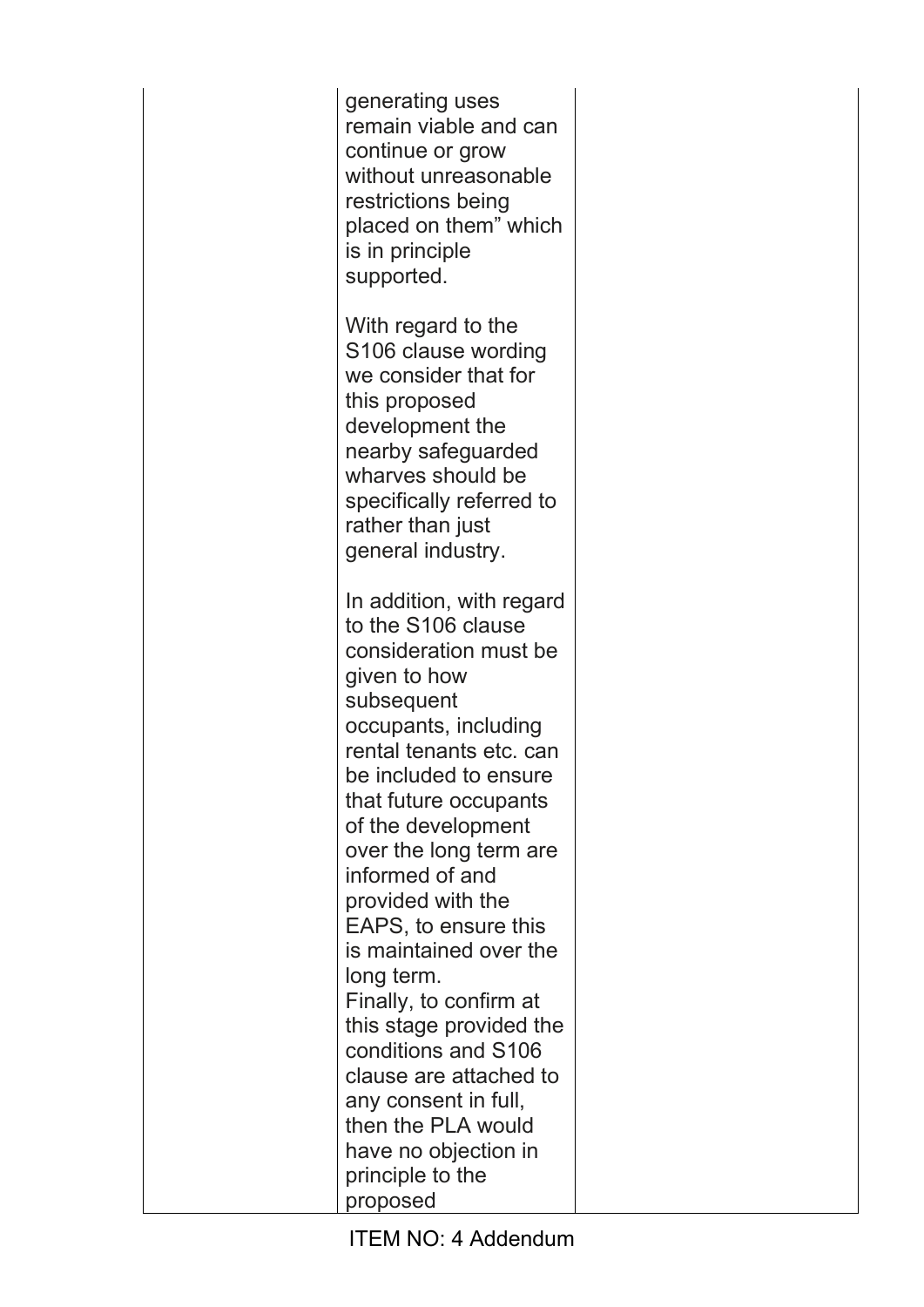|  |  | --<br>$-$<br>,,,,,,,,<br>$    -$<br>. . |  |
|--|--|-----------------------------------------|--|
|--|--|-----------------------------------------|--|

## **Amenity Groups**

3.2 Additional responses received from amenity groups have been received. These are summarised below together with officer comments.

| <b>Details of</b>        | <b>Summary of</b>                                                                                                                                                                                                                                                                                                                                                                                                                                                                                                                              | <b>Officers comments</b>                                                                                                     |
|--------------------------|------------------------------------------------------------------------------------------------------------------------------------------------------------------------------------------------------------------------------------------------------------------------------------------------------------------------------------------------------------------------------------------------------------------------------------------------------------------------------------------------------------------------------------------------|------------------------------------------------------------------------------------------------------------------------------|
| <b>Representation</b>    | <b>Comments</b>                                                                                                                                                                                                                                                                                                                                                                                                                                                                                                                                |                                                                                                                              |
| <b>Charlton Together</b> | The conclusions of the<br>submission are set out<br>below:<br>"Charlton Together is<br>a serious local group<br>wanting to build a<br>sustainable new<br>community, that<br>includes employment,<br>along the riverside.<br>We have an<br>exemplary track record<br>in engaging with<br>developers to offer the<br>community's view on<br>how the vision of the<br>SPD can be delivered.<br>We support high<br>quality development<br>on a human scale<br>which marks Charlton<br>out as quite separate<br>from contiguous<br>riverside areas. | This submission is noted<br>and it is considered that the<br>main points raised have<br>been addressed in the<br>main report |
|                          | We welcome the<br>Optivo scheme in that<br>it is the closest to the<br>vision of the Charlton<br>Riverside Masterplan<br>than any other<br>previous applications.<br>We are particularly<br>supportive of their                                                                                                                                                                                                                                                                                                                                |                                                                                                                              |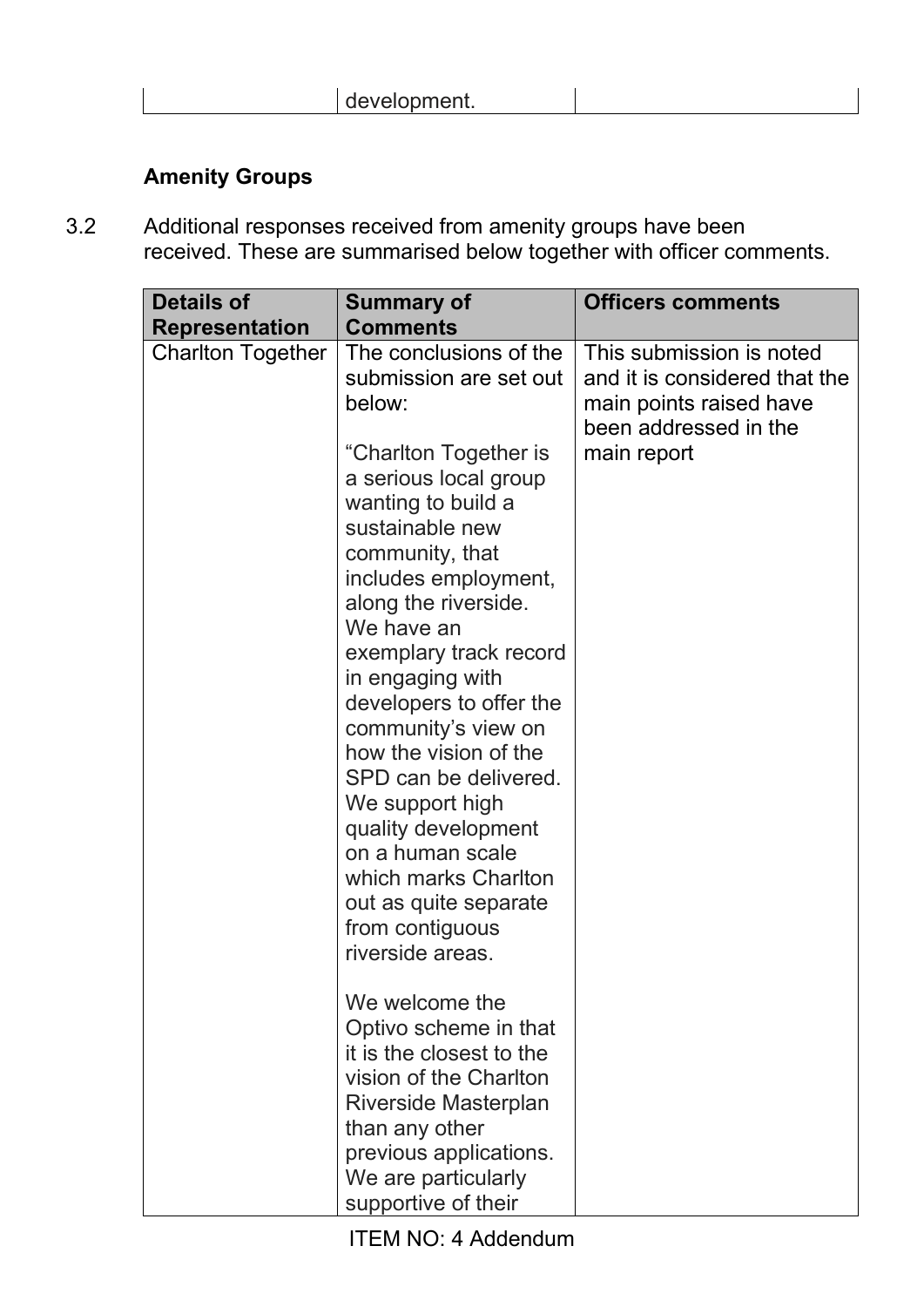| affordable homes                       |  |
|----------------------------------------|--|
| offer, which is the                    |  |
| most generous we                       |  |
| have encountered.                      |  |
|                                        |  |
| There are parts of the                 |  |
| scheme we find more                    |  |
| disappointing such as                  |  |
| the heights, albeit, this              |  |
| is less of a concern on                |  |
| this small plot                        |  |
| compared than other                    |  |
| applications. We are                   |  |
| particularly                           |  |
| disappointed that the                  |  |
| max of 3 to 4 storeys,                 |  |
| considered                             |  |
|                                        |  |
| appropriate for this<br>area, has been |  |
| exceeded but this                      |  |
|                                        |  |
| disappointment is                      |  |
| tempered by the fact                   |  |
| they haven't submitted                 |  |
| a plan that massively                  |  |
| exceeds the SDP,                       |  |
| again unlike other                     |  |
| developers. We are                     |  |
| disappointed that the                  |  |
| heritage and place-                    |  |
| making aspects of the                  |  |
| scheme are somewhat                    |  |
| underwhelming but                      |  |
| recognise these could                  |  |
| be massively                           |  |
| enhanced with some                     |  |
| further thought given                  |  |
| to external design and                 |  |
| cosmetic elements.                     |  |
|                                        |  |
| The areas of the                       |  |
| application we find                    |  |
| most problematic is                    |  |
| the excessive density,                 |  |
| which if replicated over               |  |
| the whole site would                   |  |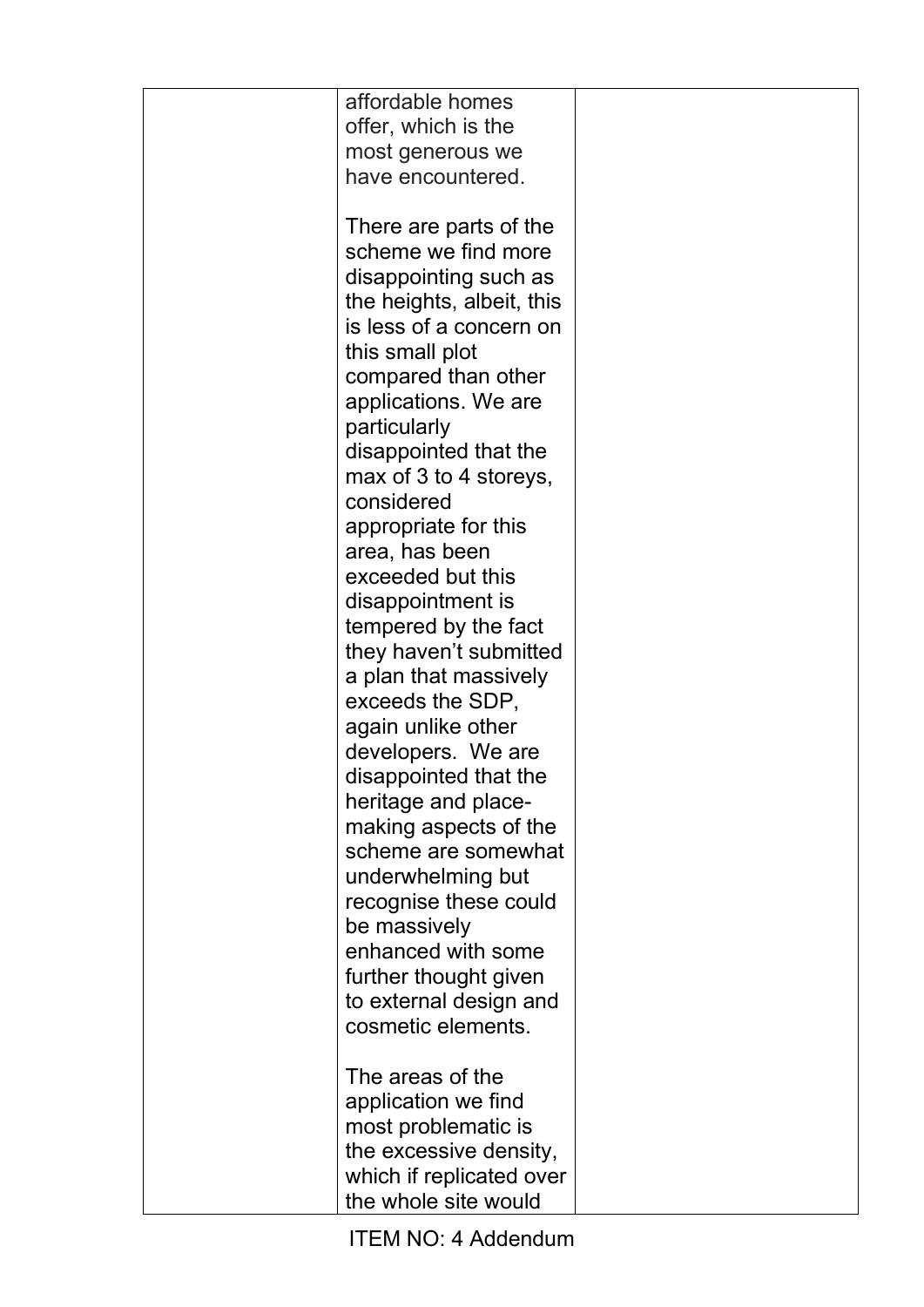| mean serious              |  |
|---------------------------|--|
| overcrowding and          |  |
| would be                  |  |
| unacceptable given        |  |
| the infrastructure        |  |
| planned to support the    |  |
| whole riverside           |  |
| community. Given that     |  |
| the internal design is    |  |
| set to minimum            |  |
| standards, we think a     |  |
| small redesign, which     |  |
| offers fewer but a        |  |
| higher spec. build        |  |
| would be more             |  |
| acceptable to the         |  |
| community and to          |  |
| prospective               |  |
| purchasers.               |  |
|                           |  |
| We would wish the         |  |
| Planning Board to         |  |
| seriously consider our    |  |
| views regarding this      |  |
| application. Whilst the   |  |
| Optivo proposal is        |  |
| temptingly close to       |  |
| meeting the SPD           |  |
| standards on height,      |  |
| its affordability offer   |  |
| eclipse any misgivings    |  |
| we may still have. This   |  |
| casts the Optivo as a     |  |
| complete exception        |  |
| that largely              |  |
| disconnects it from       |  |
| other applications. We    |  |
| would urge the            |  |
| <b>Planning Board and</b> |  |
| the developer to          |  |
| consider our concerns     |  |
| as we are minded to       |  |
| give broad approval to    |  |
| this scheme.              |  |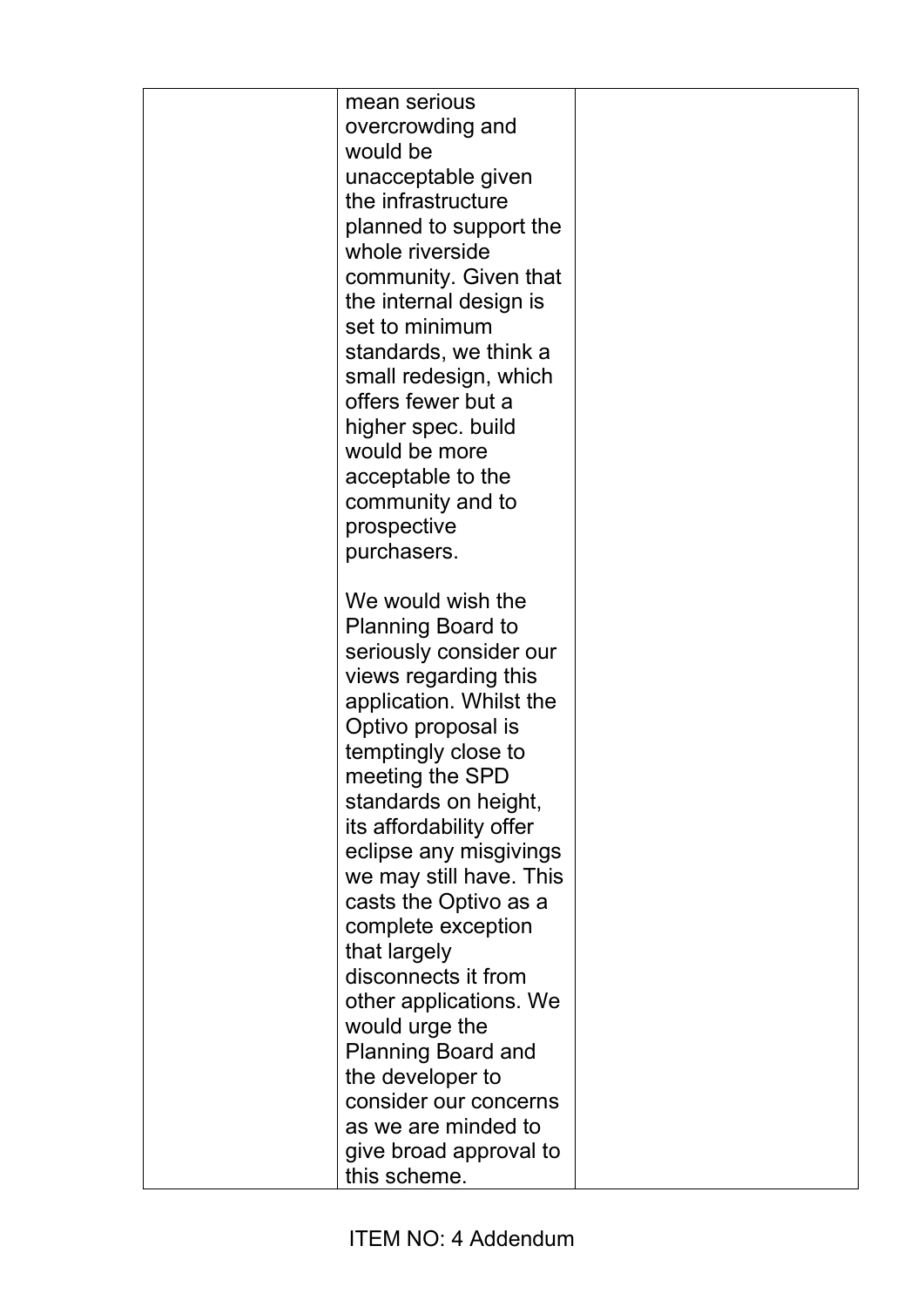## **4. Updates to the Planning Board Report**

#### **Section 24 of the Planning Board Report**

4.1 Further to paragraph 24.2 the revised Fire Statement has been assessed and is considered acceptable. It is therefore recommended that Condition 58 as detailed in Appendix 2 of the main report is amended to a compliance condition requiring that the development is carried out in accordance with the revised Fire Statement. See Section 6 of this Addendum for the revised wording.

## **Section 28 of the Planning Board Report**

- 4.2 In response to the comments received from the wharf operators the following wording is added to the Head of Terms under *Other Obligations* in Section 28 of the main report:
	- Environmental Amenity Policy Statement (EAPS) (advising future occupants of measures available to address noise issues with specific reference to pre-existing noise generating sources, including nearby industry such as the safeguarded Angerstein, Murphys and Riverside Wharves and provisions to ensure that future occupants of the development are made aware of the EAPS for the lifetime of the development.);
- 4.3 The noise monitoring contribution is confirmed as £6,000 and the applicant has agreed this contribution.

#### **5. Plan and Report References (update to Appendix 1 of the main report)**

5.1 A number of additions and corrections are made to the list of drawings and documents in Appendix 1 of the main report. These are set out in revised Appendix 1(attached to this Addendum).

## **6. Conditions and Reasons (update to Appendix 2 of the main report)**

- 6.1 Changes are recommended in respect of a number of conditions in order to exclude demolition and ground works from the restriction on the commencement of development.
- 6.2 Condition 43 in relation to the Ecological and Landscape Management Plan has been restructured so as to distinguish between those items that require approval prior to commencement of development and those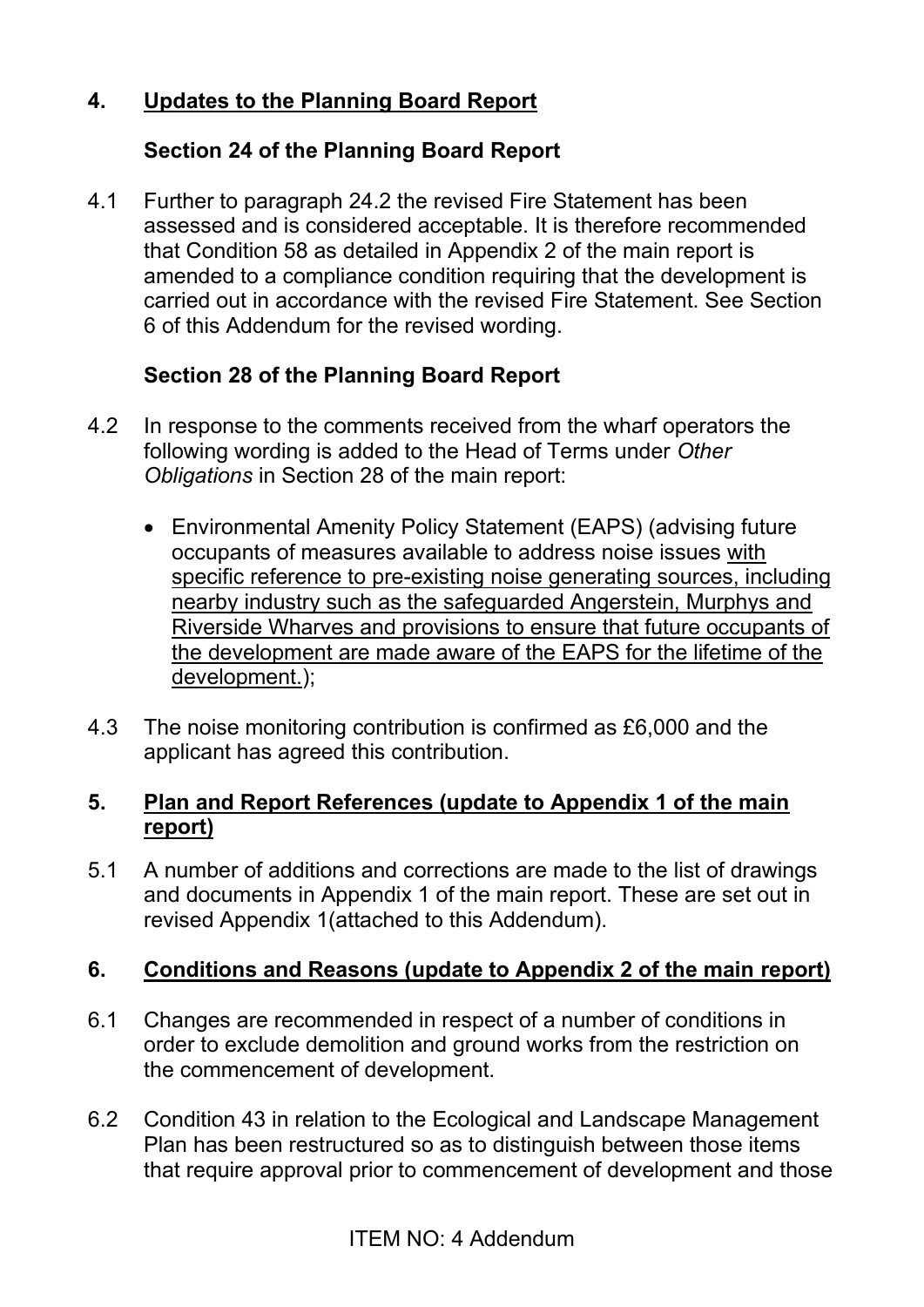which need to be approved prior to the commencement of construction or occupation of the development.

- 6.3 As set out above Condition 58 in relation to the Fire Statement is amended to a compliance condition.
- 6.4 Condition 37 (Green Guide) is deleted as this document is now out of date. The subsequent conditions in the list are re-numbered.
- 6.5 An additional condition to secure an Operational Management Plan in respect of noise has been included.
- 6.6 A number of minor changes / corrections are also made to conditions.
- 6.7 The amendments to the conditions are detailed in revised Appendix 2 (which is attached to this Addendum).

| <b>Report Author:</b><br>Tel No: | Jillian Holford - Principal Planning Officer<br>020 8921 4332 |
|----------------------------------|---------------------------------------------------------------|
| Email                            | Jillian.Holford@royalgreenwich.gov.uk                         |
| Reporting to:                    | Victoria Geoghegan - Assistant Director                       |
|                                  | <b>Planning &amp; Building Control</b>                        |
| Tel No:                          | 020 8921 5704                                                 |
| Email                            | Victoria.Geoghegan@royalgreenwich.gov.uk                      |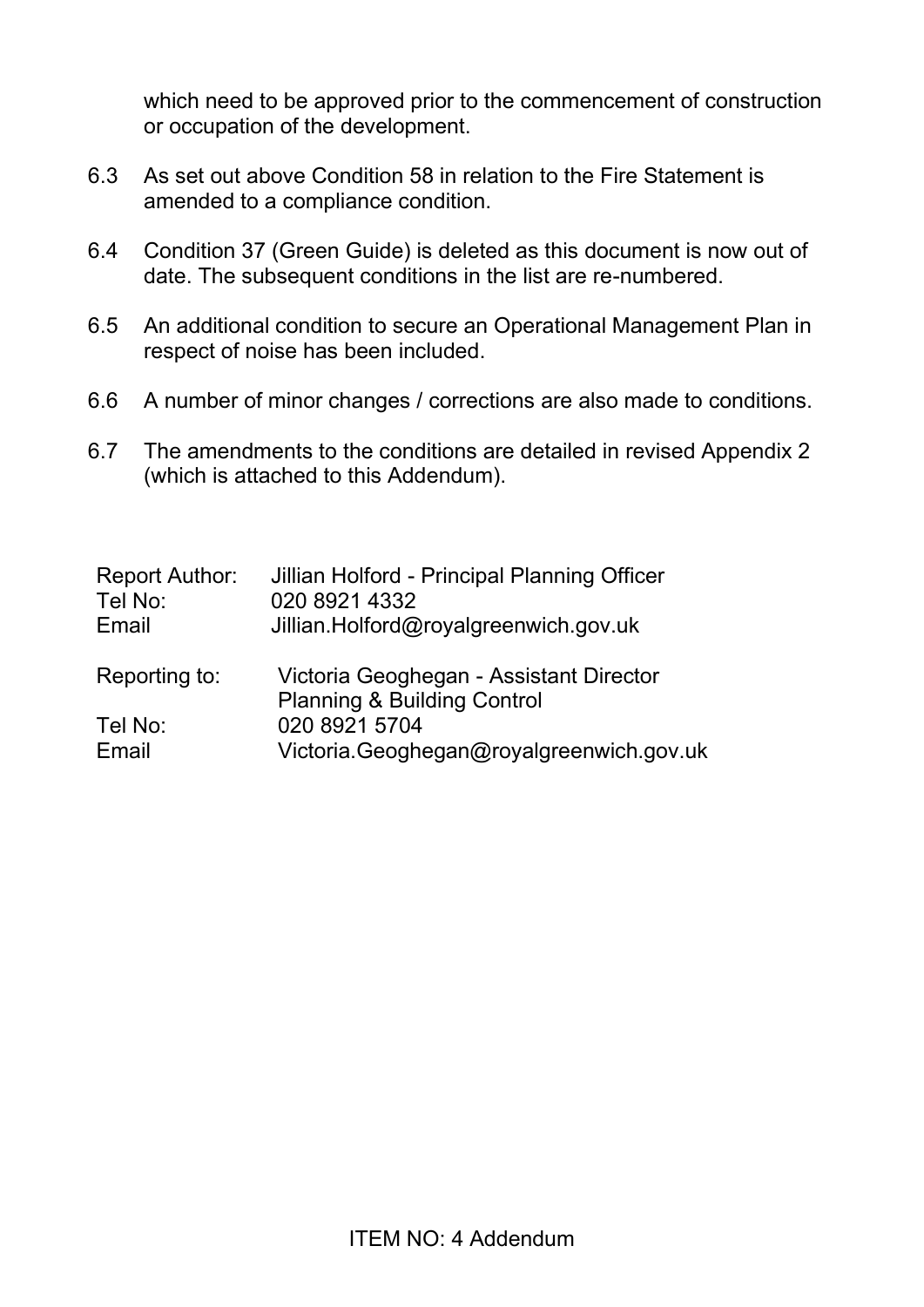## **Appendix 1 - Plan and Report References**

The following amendments to drawings and associated documentation are detailed below. The changes have been indicated with a strikethrough for deletions and **bold** for additions, with all other drawing references remaining unaffected.

Site Plan with Proposed Context D 001 A Site Plan with Existing Context D 1000 P03 Proposed Ground Floor Plan D 1100 P05 Proposed First Floor Plan D 1101 P05 Proposed Second Floor Plan D 1102 P05 Proposed Third Floor Plan D 1103 P05 Proposed Fourth Floor Plan D 1104 P05 Proposed Fifth Floor Plan D 1105 P05 Proposed Sixth Floor Plan D 1106 P05 Proposed Roof Plan D 1107 P05 Flat Type Key Plan D 1110 P03 Elevation D-D D 1200 P04 Elevation E-E D 1201 P04 Elevation F-F D 1202 P04 Elevation A-A D 1300 P04 Elevation B-B D 1301 P04 Elevation C-C D 1302 P04 Elevation G-G D 1303 P01 Bay Study 1 - Westmoor Cornder Elevation D P04 Bay Study 2 - Westmoor Elevation D 1401 P04 Bay Study 3 - East/West Courtyard Elevation D P04 Flat Type 001 D 1500 P04 Flat Type 002 D 1501 P04 Flat Type 003 D 1502 P04 Flat Type 004 D 1503 P04 Flat Type 005 D 1504 P04 Flat Type 006 D 1505 P04 Flat Type 007 D 1506 P04 Flat Type 008 D 1507 P04 Flat Type 009 D 1508 P04 Flat Type 010 D 1509 P04 Flat Type 011 D 1510 P04 Flat Type 012 D 1511 P03 **P04** Flat Type 013 D 1512 P03 **P04** Flat Type 014 D 1513 P03 **P04** Flat Type 015 D 1514 P03 **P04** Flat Type 016 D 1515 P03 **P04** Flat Type 017 D 1516 P03 **P04**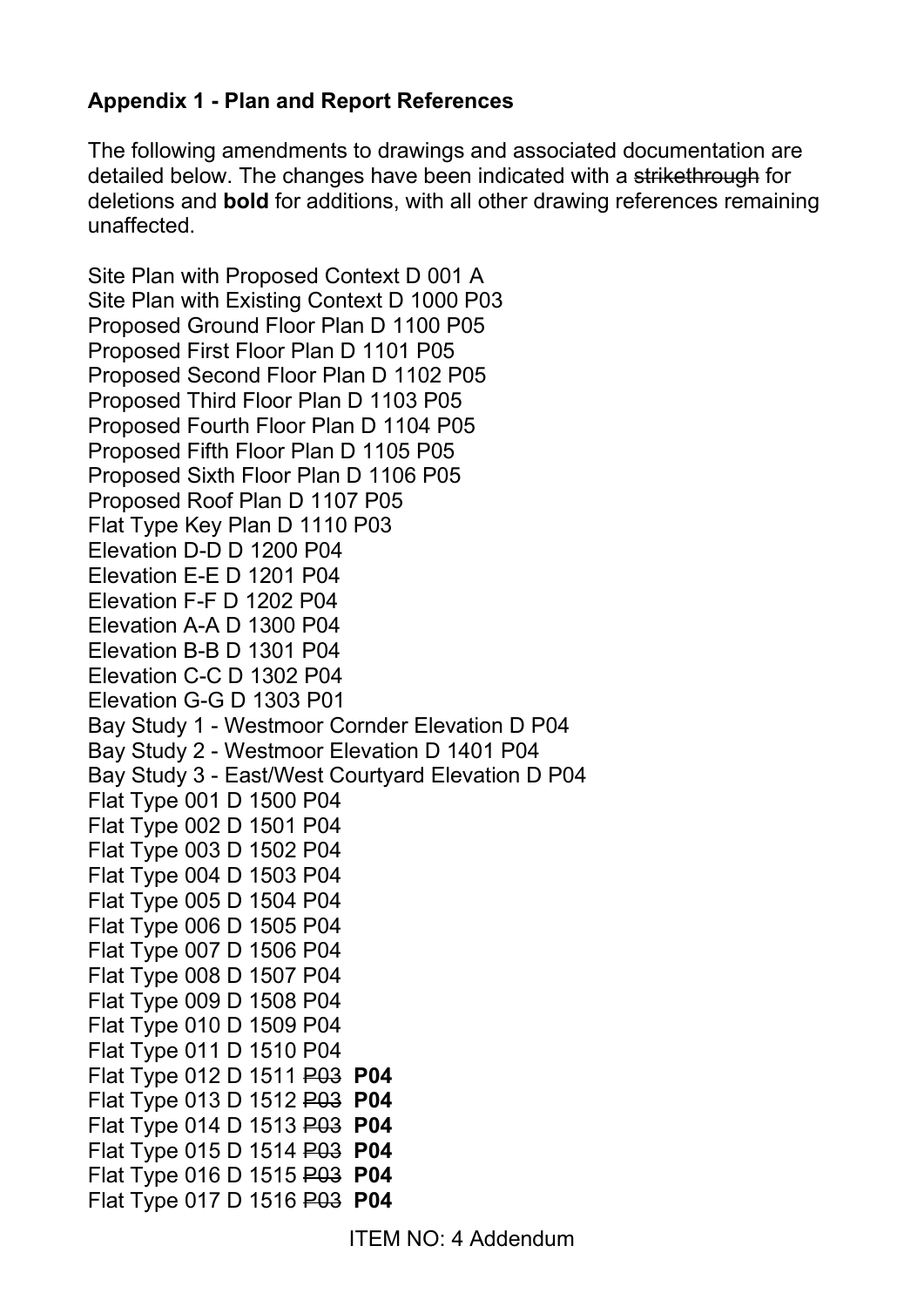Flat Type 018 D 1517 P03 **P04** Flat Type 019 D 1518 P03 **P04** Flat Type 020 D 1519 P03 **P04 Flat Type 021 D 15120 P01**  Existing Site Plan EX 000 P02 Existing Ground Floor Plan EX 100 P03 Existing Site Section EX 200 P03 Existing Elevations EX 300 P03 Air Quality Assessment Ref: AQ106923R2 Arboricultural Impact Assessment Ref: 200219-1120-AIA-V2 Arboricultural Impact Plan drwg no: 1120-AIP-002-RevB Archaeological Desk-Based Assessment FINAL, 17 July 2020 Built Heritage Statement Ref: JAC26217, July 2020 Built Heritage Statement Addendum Ref: JAC26217, 18 Jan 2021 Daylight and Sunlight Report v1, July 2020 Delivery and Servicing Plan, July 2020 Design and Access Statement Rev P03 Energy Statement Issue 2, July 2020 Energy Statement Addendum, Nov 2020 Fire Statement **Reference SC20085 Rev R02** Flood Risk/Sustainable Urban Drainage Systems Assessment v1.2 Health Impact Assessment v2 Internal Sunlight Addendum to Daylight and Sunlight Report v1, Nov 2020 Market Report, 16 July 2020 Noise Impact Assessment Ref: AC106928-1R3 Outline Construction Logistics Plan & Construction and Site Waste Management Plan, July 2020 Phase 1 Geo-Environmental Site Assessment Ref: 1CO106706/P1/R1 Phase 2 Geo-Environmental Sire Assessment Ref: 1CO106706/P2/R3 Planning Statement v1 Play Space Note, 04 Feb 2021 Preliminary Ecological Appraisal Ref: 1CO108833EC1R1 Schedule of Accommodation Rev I Statement of Community Involvement v1 Sustainability Statement: BREEAM Rev 02 Transport Statement, July 2020 Travel Plan, July 2020 R04-JP-TfL Transport Response Note R05-JP-RBG Transport Response Note Utilities Report Ref: 168889644\_1 Utilities Drainage Water Searches Ref: LLE.10196.0109

#### **Agent's emails:**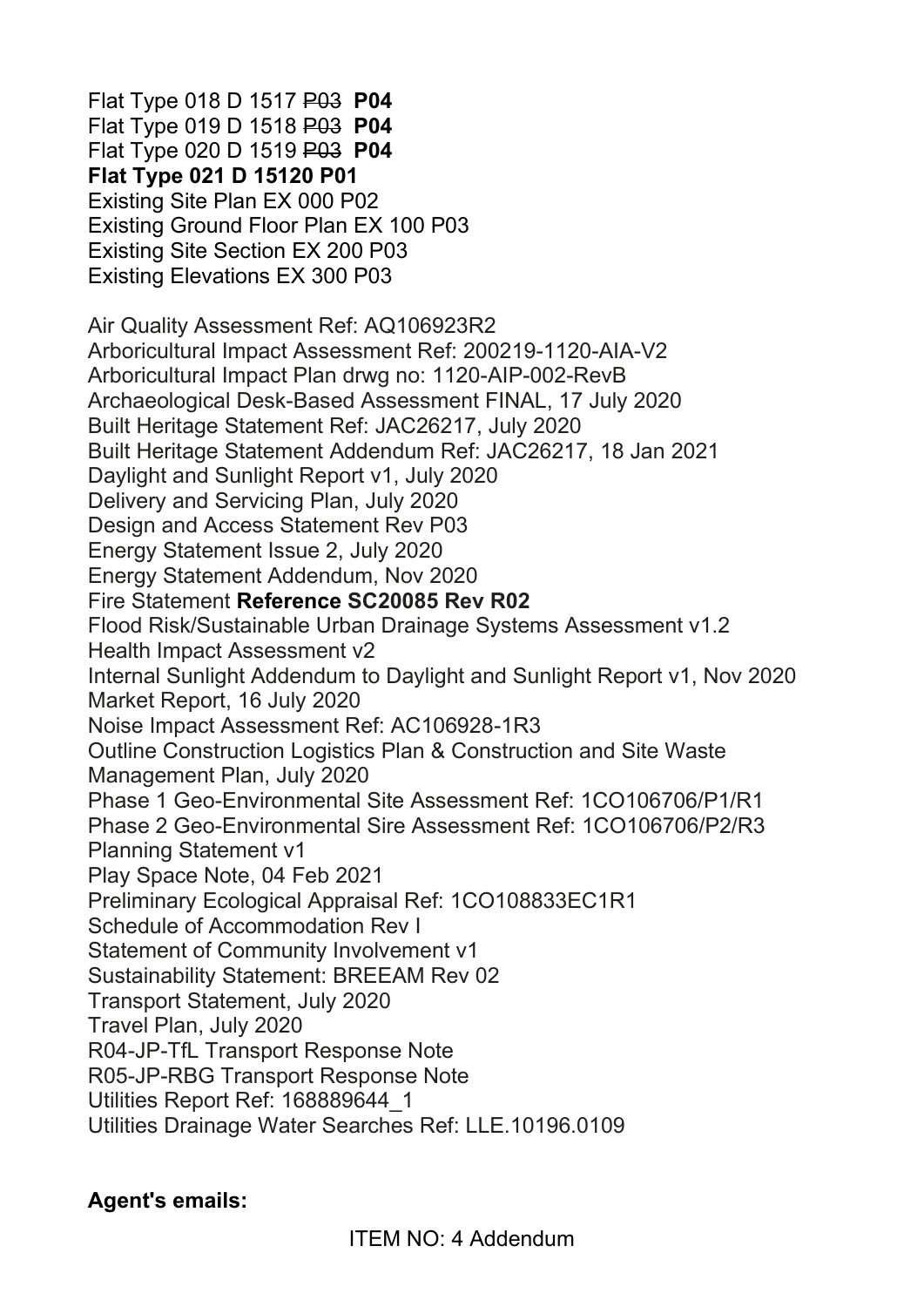**16.01.2020 Re: noise** 

**19.11.2020 Re: BREEAM and design** 

**08.12.2020 Re: outstanding information** 

**10.12.2020 Re: Sustainability /energy** 

**15.12.20 Re: Update on outstanding issues** 

**08.01.2021 Re: disabled persons parking bay** 

**14.01.2021 Re: update** 

**18.01.2021 Re: revised drawings submission** 

**29.01.2021 Re: response to Sustainability Officer's comments** 

- **05.02.2021 Re: Updated drawings and DAS submission**
- **09.02.2021 Re:Updated floor areas and CIL form**
- **26.02.2021 Re: noise**
- **03.03.2021 Re: BREEAM**
- **19.03.2021 Re: noise conditions**
- **23.03.2021 Re: Employment and residential density calculations**
- **24.03. 2021 Re: Employment and residential density calculations**
- **16.04.2021 Re: BREEAM**
- **02.06.2021 x2 Re: S106**
- **10.06.2021 Re: S106 noise clauses**
- **23.06.2021 Re: S106 noise contribution**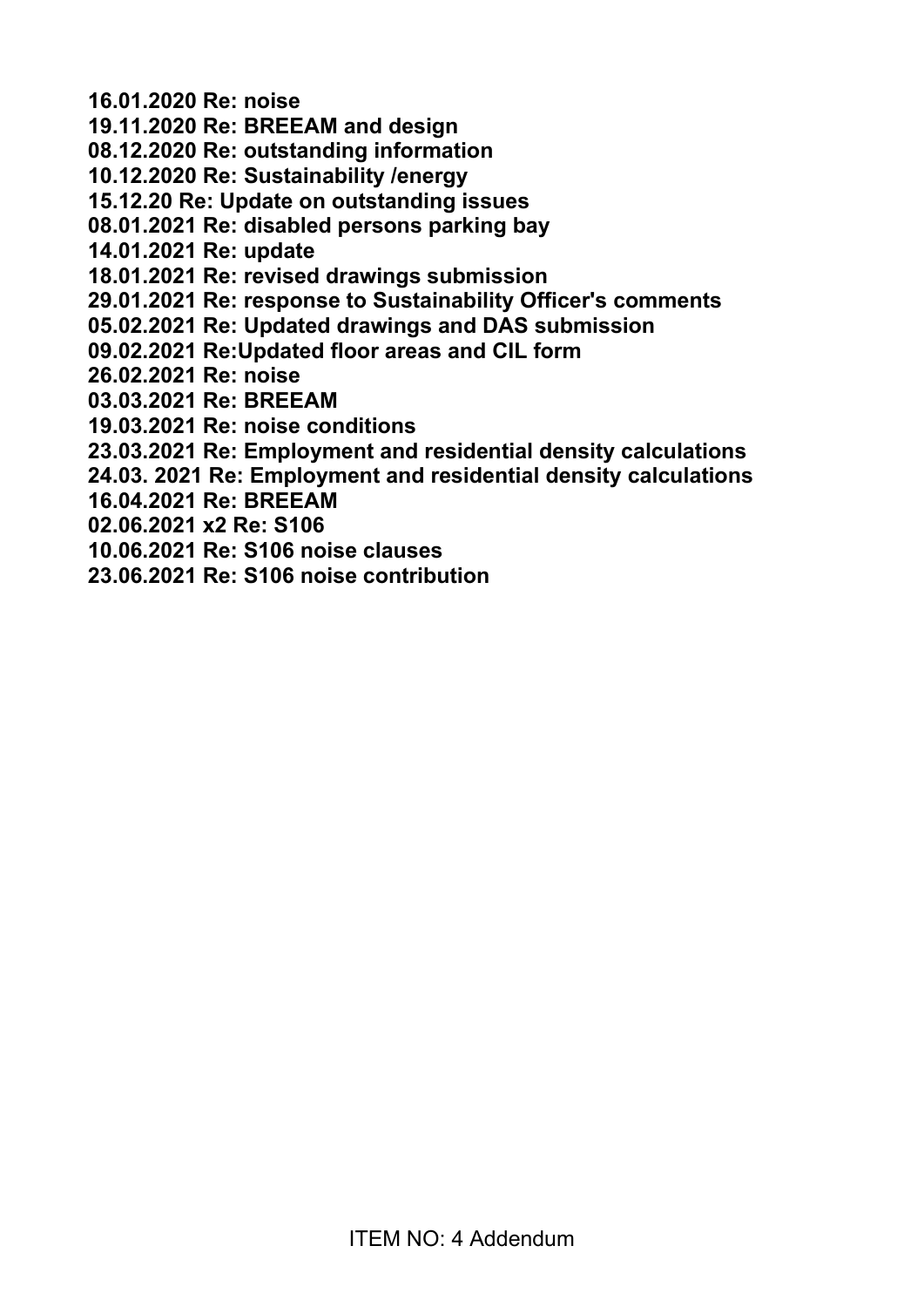#### **Appendix 2 - Conditions and Reasons for Application Reference 20/2186/F**

The following amendments to conditions are detailed below. The changes have been indicated with a strikethrough for deletions and **bold** for additions.

#### **1. Standard Time Limit**

The development to which this permission relates must be begun not later than the expiration of three (3) years beginning with the date on which the permission is granted.

Reason: As required by Section 91 of the Town and Country Planning Act 1990.

#### **2. Development in Accordance with Approved Plans**

The development shall be carried out strictly in accordance with the application plans, drawings and documents hereby approved and as detailed below:

Site Plan with Proposed Context D 001 A Site Plan with Existing Context D 1000 P03 Proposed Ground Floor Plan D 1100 P05 Proposed First Floor Plan D 1101 P05 Proposed Second Floor Plan D 1102 P05 Proposed Third Floor Plan D 1103 P05 Proposed Fourth Floor Plan D 1104 P05 Proposed Fifth Floor Plan D 1105 P05 Proposed Sixth Floor Plan D 1106 P05 Proposed Roof Plan D 1107 P05 Flat Type Key Plan D 1110 P03 Elevation D-D D 1200 P04 Elevation E-E D 1201 P04 Elevation F-F D 1202 P04 Elevation A-A D 1300 P04 Elevation B-B D 1301 P04 Elevation C-C D 1302 P04 Elevation G-G D 1303 P01 Bay Study 1 - Westmoor Cornder Elevation D P04 Bay Study 2 - Westmoor Elevation D 1401 P04 Bay Study 3 - East/West Courtyard Elevation D P04 Flat Type 001 D 1500 P04 Flat Type 002 D 1501 P04 Flat Type 003 D 1502 P04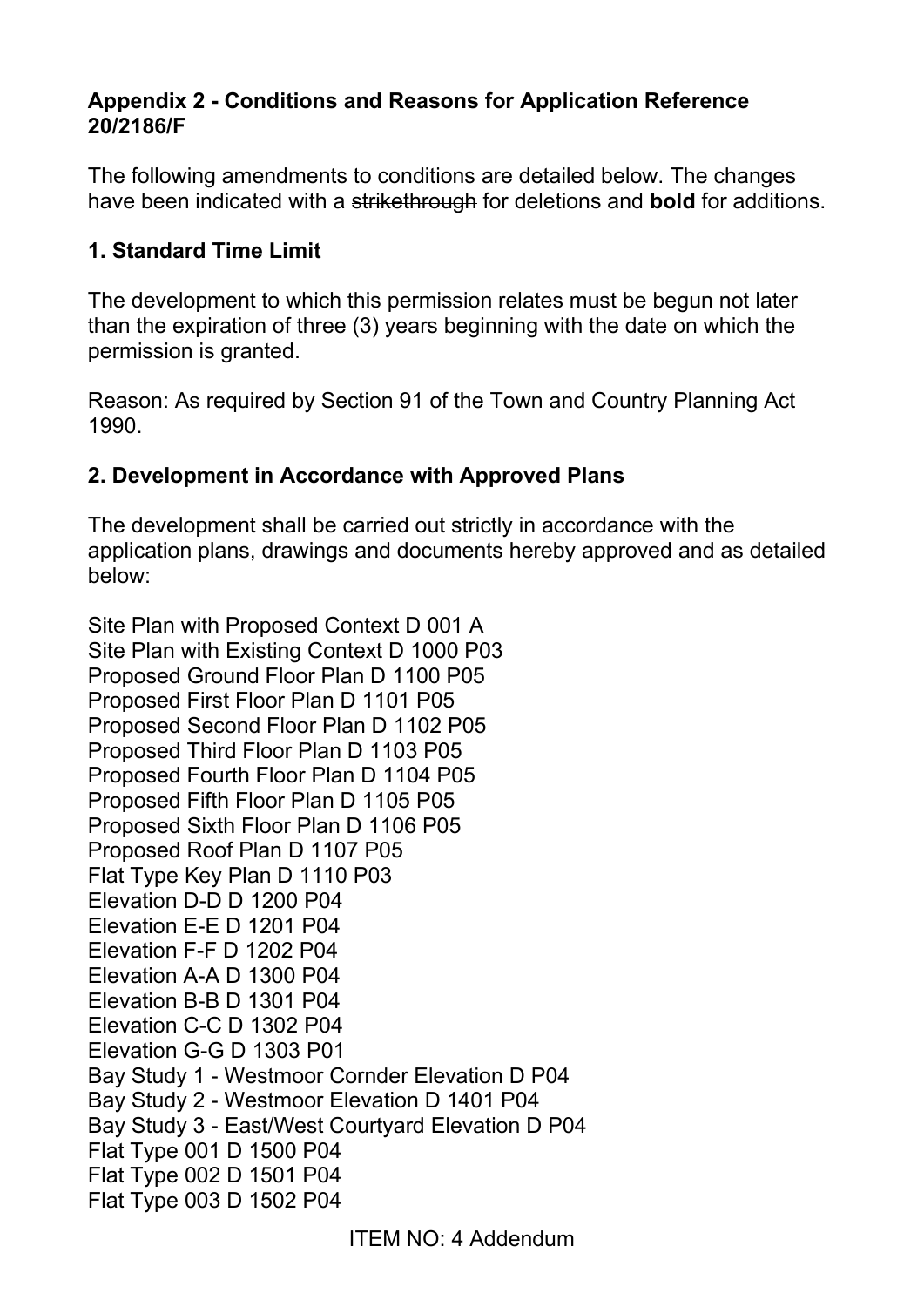Flat Type 004 D 1503 P04 Flat Type 005 D 1504 P04 Flat Type 006 D 1505 P04 Flat Type 007 D 1506 P04 Flat Type 008 D 1507 P04 Flat Type 009 D 1508 P04 Flat Type 010 D 1509 P04 Flat Type 011 D 1510 P04 Flat Type 012 D 1511 P03 **P04** Flat Type 013 D 1512 P03 **P04** Flat Type 014 D 1513 P03 **P04** Flat Type 015 D 1514 P03 **P04** Flat Type 016 D 1515 P03 **P04** Flat Type 017 D 1516 P03 **P04** Flat Type 018 D 1517 P03 **P04** Flat Type 019 D 1518 P03 **P04** Flat Type 020 D 1519 P03 **P04 Flat Type 021 D 15120 P01**  Existing Site Plan EX 000 P02 Existing Ground Floor Plan EX 100 P03 Existing Site Section EX 200 P03 Existing Elevations EX 300 P03 Air Quality Assessment Ref: AQ106923R2 Arboricultural Impact Assessment Ref: 200219-1120-AIA-V2 Arboricultural Impact Plan drwg no: 1120-AIP-002-RevB Archaeological Desk-Based Assessment FINAL, 17 July 2020 Built Heritage Statement Ref: JAC26217, July 2020 Built Heritage Statement Addendum Ref: JAC26217, 18 Jan 2021 Daylight and Sunlight Report v1, July 2020 Delivery and Servicing Plan, July 2020 Design and Access Statement Rev P03 Energy Statement Issue 2, July 2020 Energy Statement Addendum, Nov 2020 Fire Statement **Reference SC20085 Rev R02** Flood Risk/Sustainable Urban Drainage Systems Assessment v1.2 Health Impact Assessment v2 Internal Sunlight Addendum to Daylight and Sunlight Report v1, Nov 2020 Market Report, 16 July 2020 Noise Impact Assessment Ref: AC106928-1R3 Outline Construction Logistics Plan & Construction and Site Waste Management Plan, July 2020 Phase 1 Geo-Environmental Site Assessment Ref: 1CO106706/P1/R1 Phase 2 Geo-Environmental Sire Assessment Ref: 1CO106706/P2/R3 Planning Statement v1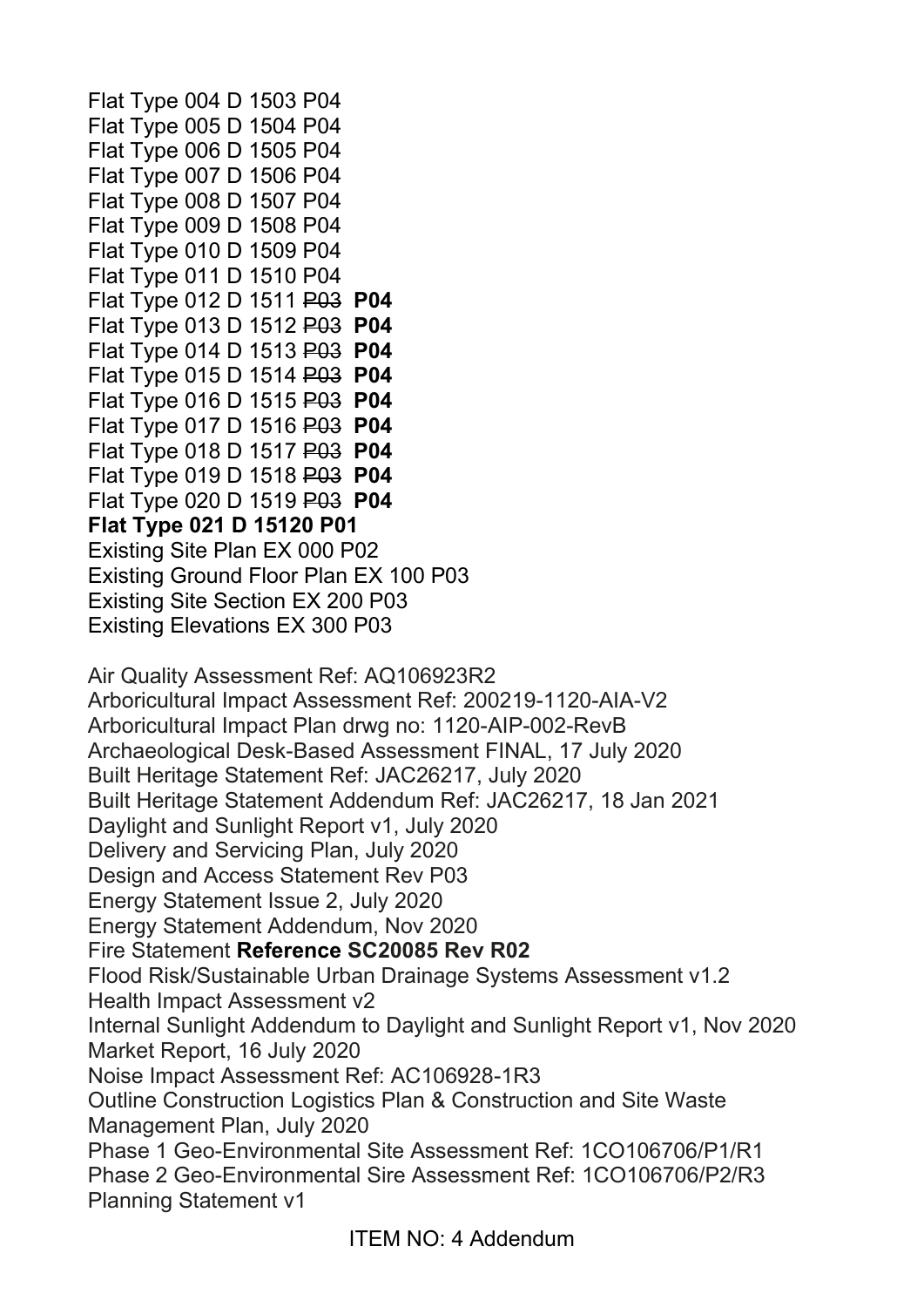Play Space Note, 04 Feb 2021 Preliminary Ecological Appraisal Ref: 1CO108833EC1R1 Schedule of Accommodation Rev I Statement of Community Involvement v1 Sustainability Statement: BREEAM Rev 02 Transport Statement, July 2020 Travel Plan, July 2020 R04-JP-TfL Transport Response Note R05-JP-RBG Transport Response Note Utilities Report Ref: 168889644\_1 Utilities Drainage Water Searches Ref: LLE.10196.0109

Reason: In the interests of good planning and to ensure that the development is carried out in accordance with the approved documents, plans and drawings submitted with the application and is acceptable to the local planning authority.

#### **3. Demolition and Construction Management Plan**

No development shall commence until a Demolition / Construction Method Statement has been submitted to and approved in writing by the Local Planning Authority for a management scheme to control and minimise emissions of pollutants from and attributable to the demolition on the site and construction of the development. This should include a risk assessment and a method statement in accordance with the control of dust and emissions from Construction and Demolition Best Practice Guidance published by the Greater London Authority. The scheme shall set out the secure measures, which can, and will, be put in place.

The method statement shall include details of:

- Site hoarding
- Wheel washing including location and equipment to be used
- Dust suppression methods to be used including details of equipment during the different stages of the development
- Confirmation if a mobile crusher will be used on site and if so, a copy of the permit and indented dates of operation
- Site plan identifying location of site entrance, exit, wheel washing, hard standing, hoarding (distinguishing between solid hoarding and other barriers such as Heras and Monarflex sheeting), stock piles, dust suppression, location of water supplies and location of nearest neighbouring receptors
- Haulage routes
- Likely noise levels to be generated from plant
- Details of any noise screening measures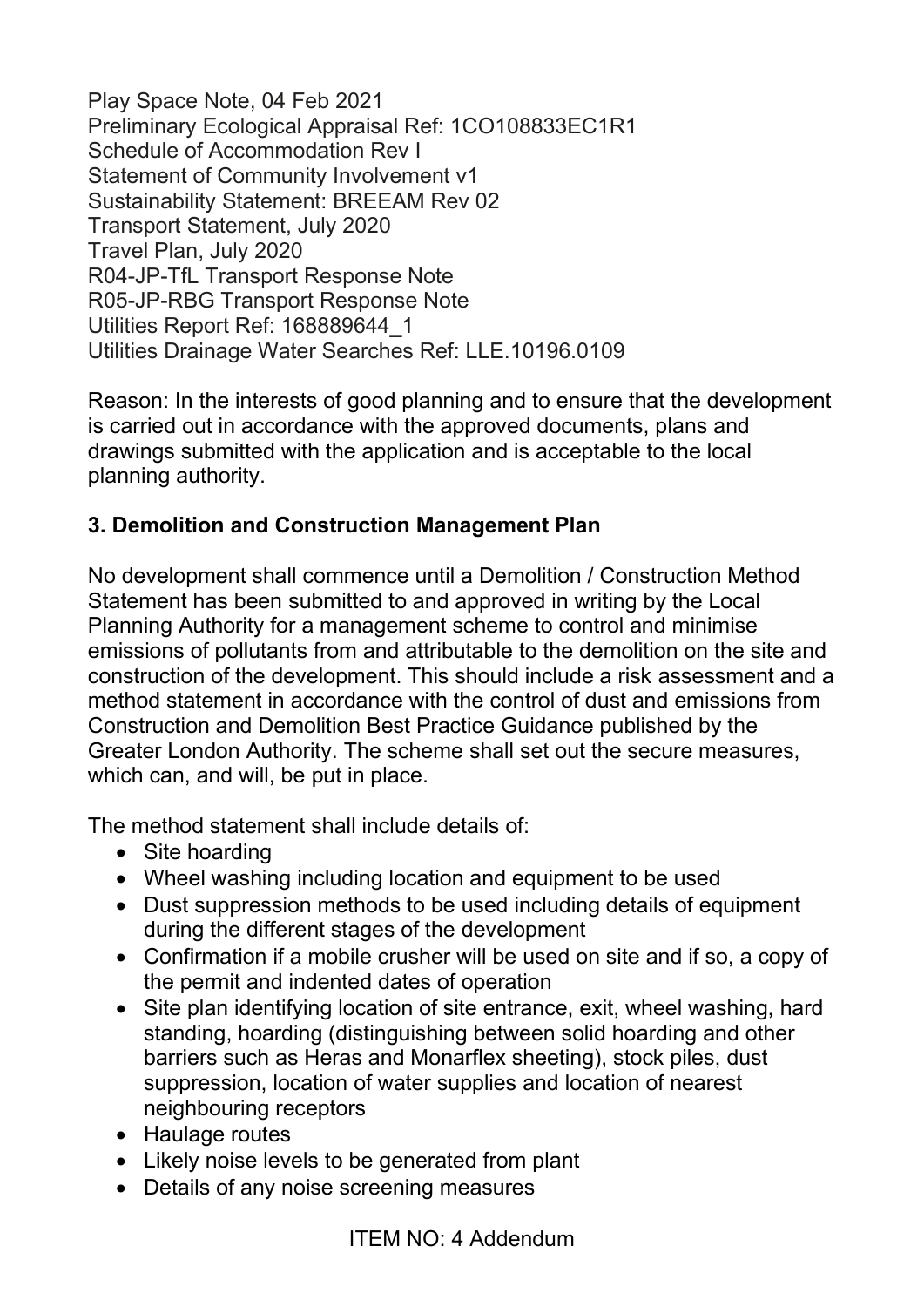- Proposals for monitoring noise and procedures to be put in place where agreed noise levels are exceeded
- Where works are likely to lead to vibration impacts on surrounding residential properties, proposals for monitoring vibration and procedures to be put in place if agreed vibration levels are exceeded. Note: it is expected that vibration over 1mm/s measured as a peak particle velocity would constitute unreasonable vibration.
- Adherence to Considerate Constructors scheme Reference shall be made to: The Councils' Construction Site Noise Code of Practice [http://www.royalgreenwich.gov.uk/downloads/417/pollution\\_contro](http://www.royalgreenwich.gov.uk/downloads/417/pollution_control_-_construction_information_and_advice) I - construction information and advice BRE four part Pollution Control Guides 'Controlling particles and noise pollution from construction sites'

The construction process shall be carried out in accordance with the approved details.

Reason: In order to safeguard the amenities, health and safety of neighbouring properties and occupiers and of the area generally, and to ensure compliance with Policies D14 and SI 1 the London Plan (2021) and the Mayor of London" Sustainable Design and Construction SPG 2014 and policy E(a) of the Royal Greenwich Local Plan: Core Strategy with Detailed Policies (2014)

#### **4. Hours of Demolition and Construction**

The demolition, earth removal, piling work and any mechanical building operations required to implement the development shall only be carried out between the hours of:

Monday to Friday 08:00 - 18:00 Saturdays 08:00 - 13:00 And not at all on Sunday and Public and Bank Holidays

Reason: To safeguard the amenities of neighbouring properties and the area generally and ensure compliance with Policy D14 of the London Plan (2021) and Policies E(a) and E(c) of the Royal Greenwich Local Plan: Core Strategy with Detailed Policies (adopted July 2014).

## **5. Demolition/Construction Travel Plan**

No development shall commence until a detailed site-specific Construction Travel Plan incorporating measures to promote and maximise the use of sustainable travel (including public transport, walking, cycling and use of the river) and monitoring arrangements for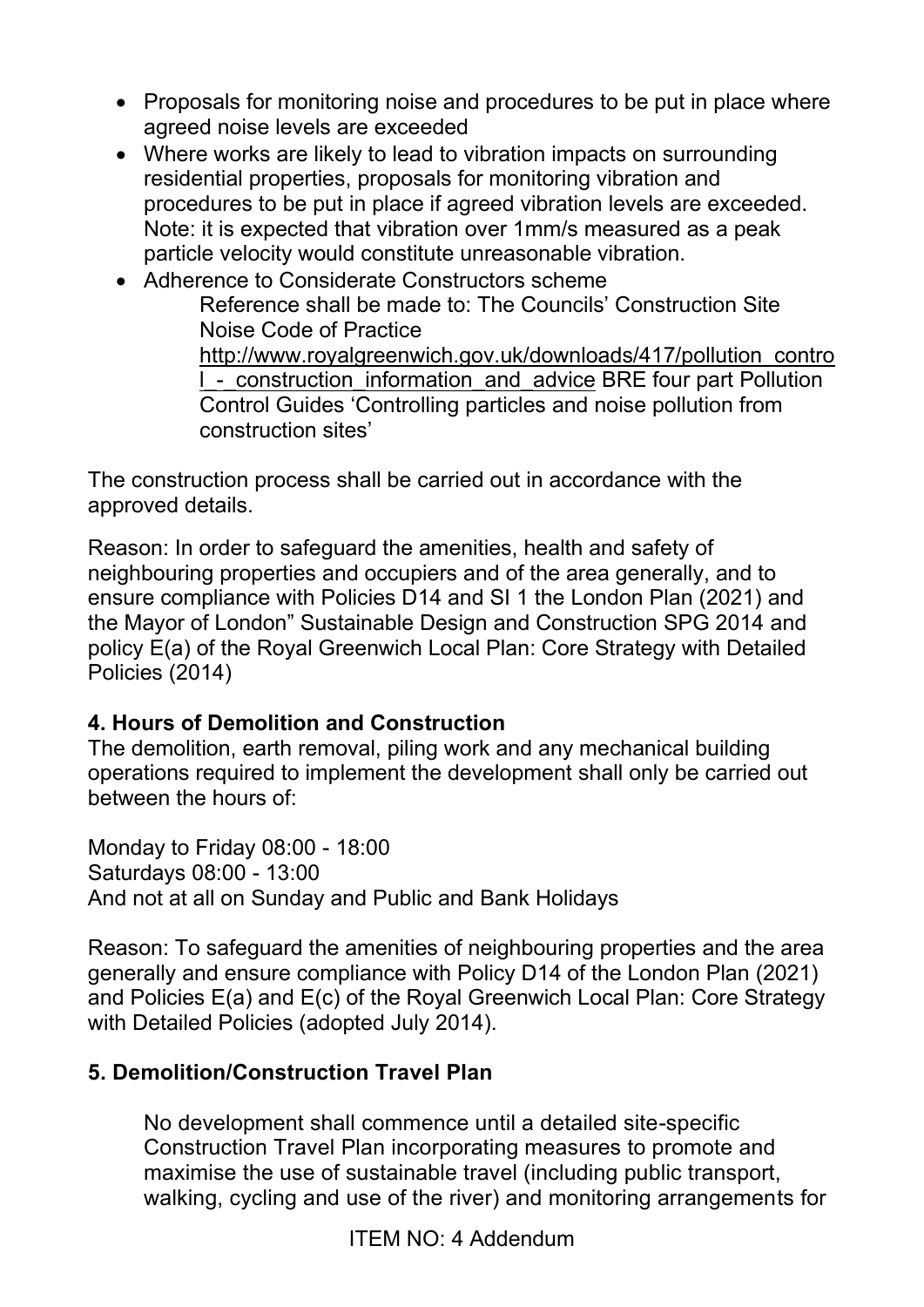the construction of the development has been submitted to, and approved by, the Local Planning Authority.

The Demolition / Construction Travel Plan shall be implemented in accordance the approved details.

Reason: To promote sustainable travel, safeguard residential amenity and pedestrian and traffic safety and ensure compliance with Policy T4 of the London Plan (2021) and Policies E(c) and IM4 of the Royal Greenwich Local Plan: Core Strategy with Detailed Policies (2014)

# **6. Construction Logistics Plan**

No development shall commence until a detailed Construction Logistics Plan (CLP) has been submitted to, and approved in writing by, the Local Planning Authority in consultation with Transport for London.

The CLP shall include the following:

. Measures to dissuade construction workers from parking in the vicinity of the development;

. Measures that are to be implemented to reduce the impact of the proposed construction on the surrounding transport network and how the Mayor's Vision Zero principles will be met;

. Measures to include any potential conflicts with the proposed walking and cycling improvements along the A206 should the timescale for these works overlap with the construction of the development;

. Confirmation that contact has been made with the operators of safeguarded wharves to assess the potential for the use of water freight in the supply chain and details of the outcome of such discussions.

The development shall be implemented in full accordance with the approved CLP.

Reason: In order to safeguard pedestrian and traffic safety, to and to ensure compliance with Policies T4 and T7 of the London Plan (2021) and Policies E(c) and IM4 of the Royal Greenwich Local Plan: Core Strategy with Detailed Policies (2014).

## **7. Contaminated Land**

i) Prior to the commencement of the development approved by this planning permission **other than demolition**, the following components of a scheme to deal with the risks associated with contamination of the site shall each be submitted to and approved, in writing, by the Local Planning Authority: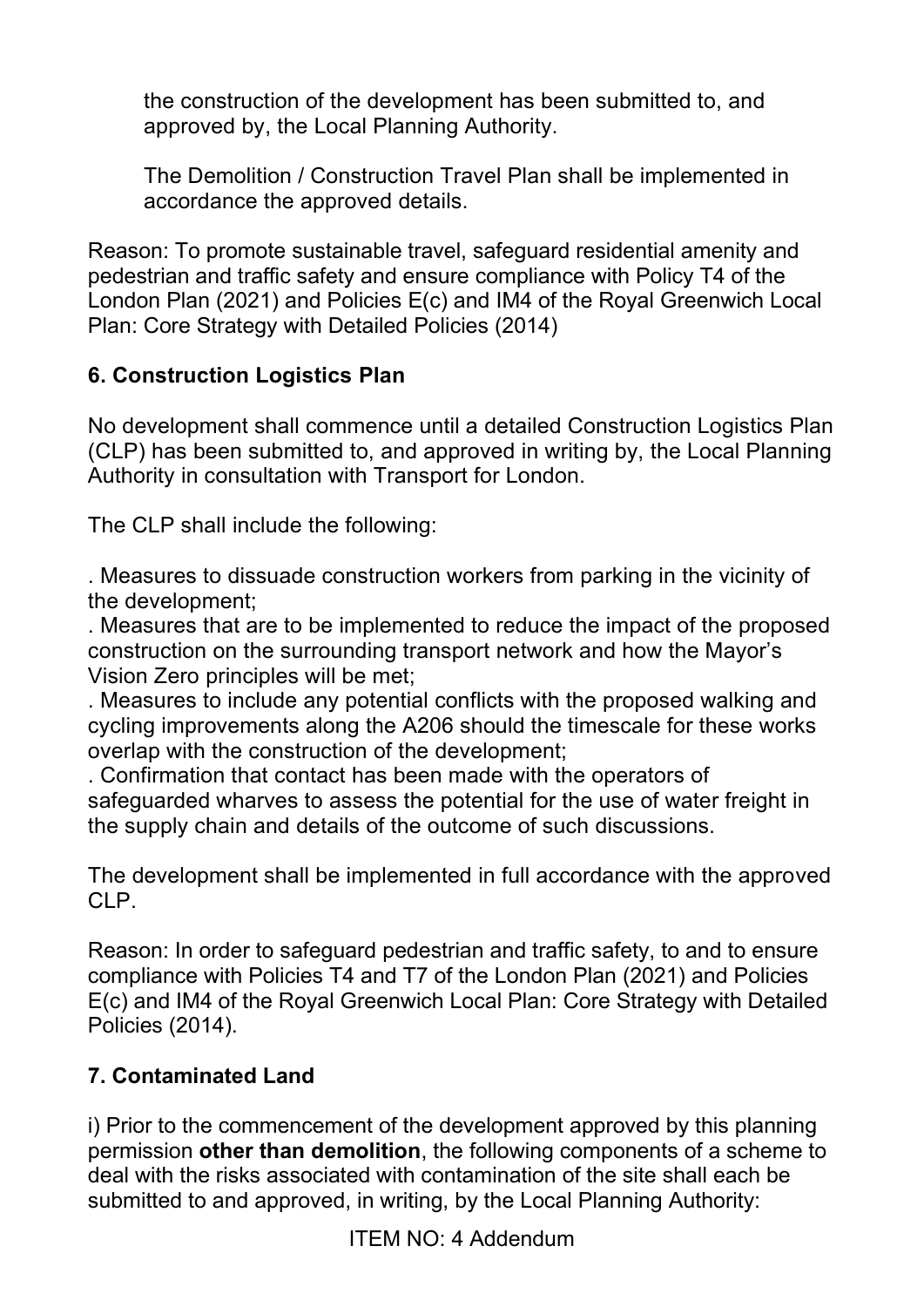- A preliminary risk assessment which has identified: all previous uses;
- potential contaminants associated with those uses;
- a conceptual model of the site indicating sources, pathways and receptors;
- potentially unacceptable risks arising from contamination at the site.

Should the preliminary risk assessment identify the need for further investigation:

ii) A site investigation scheme, based on (i) to characterise the site and; provide information for a detailed assessment of the risk to all receptors that may be affected, including those off site.

iii) The results of the site investigation and the detailed risk assessment referred to in (ii) and, based on these, an options appraisal and remediation strategy giving full details of the remediation measures required and how they are to be undertaken.

iv) A verification plan providing details of the data that will be collected in order to demonstrate that the works set out in the remediation strategy in (iii) are complete and identifying any requirements for longer-term monitoring of pollutant linkages, maintenance and arrangements for contingency action.

Reason: Potential sources of contamination associated with historical uses of the site should be further investigated to ensure that there is not an unacceptable risk to health and controlled waters in line with the aims of the National Planning Policy Framework (NPPF), policy SD1of the London Plan (2021) and Policies E(e) of the Royal Borough of Greenwich Local Plan: Core Strategy with Detailed Policies (2014);

## **8. Contamination (Verification Report)**

Prior to occupation of the development, a verification report demonstrating completion of the works set out in the approved remediation strategy and the effectiveness of the remediation shall be submitted to and approved, in writing, by the Local Planning Authority.

The report shall include results of sampling and monitoring carried out in accordance with the approved verification plan to demonstrate that the site remediation criteria have been met. It shall also include any plan (a long-term monitoring and maintenance plan) for longer-term monitoring of pollutant linkages, maintenance and arrangements for contingency action, as identified in the verification plan, and for the reporting of this to the Local Planning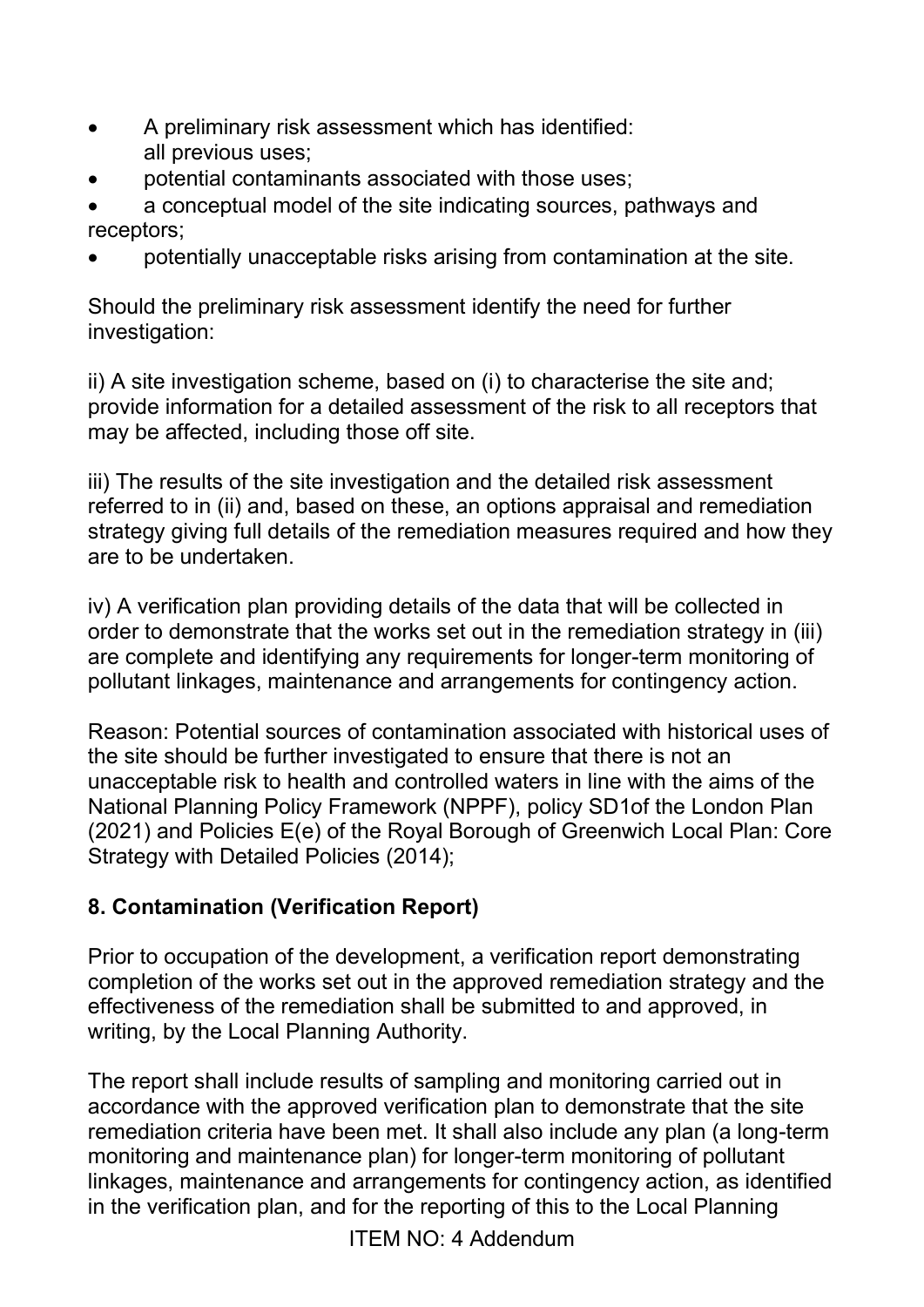## Authority.

Reason: Should remediation be deemed necessary, the applicant should demonstrate that any work has been carried out effectively and the environmental and health risks and risks to controlled waters have been satisfactorily managed so that the site is deemed suitable for use; in accordance with the aims of the National Planning Policy Framework (NPPF), policies SD1 and SI 5 of the London Plan (2021) and policies E(e) of the Royal Borough of Greenwich Local Plan: Core Strategy with Detailed Policies (2014);

# **9. Contamination Not Previously Identified**

If, during development contamination not previously identified is found to be present at the site then no further developmentshall be carried out until the developer has submitted a remediation strategy to the Local Planning Authority detailing how this unsuspected contamination shall be dealt with and obtained written approval from the Local Planning Authority. The remediation strategy shall be implemented as approved.

Reason: To ensure any unsuspected contamination is addressed in accordance with the aims of the National Planning Policy Framework (NPPF), policies SD1 and SI 15 London Plan (2021) Contaminated Land and Policies E(e) of the Royal Borough of Greenwich Local Plan: Core Strategy with Detailed Policies (2014);

# **10. Unexploded Ordnance**

i) Prior to the commencement of development, a Preliminary Risk Assessment to identify the risks associated with unexploded ordnance (UXO) threat of the site shall be submitted to and approved, in writing, by the Local Planning Authority.

Any Preliminary Risk Assessment of UXO hazards must be undertaken in compliance with current guidance for managing UXO risks (e.g.C681). The investigation shall include, but not be limited to

- **Home Office WWII Bomb Census Maps:**
- WWII and post-WWII aerial photography;
- **Official Abandoned Bomb Register:**
- LCC Bomb Damage maps;
- Information gathered from the National Archives at Kew;
- Historic UXO information.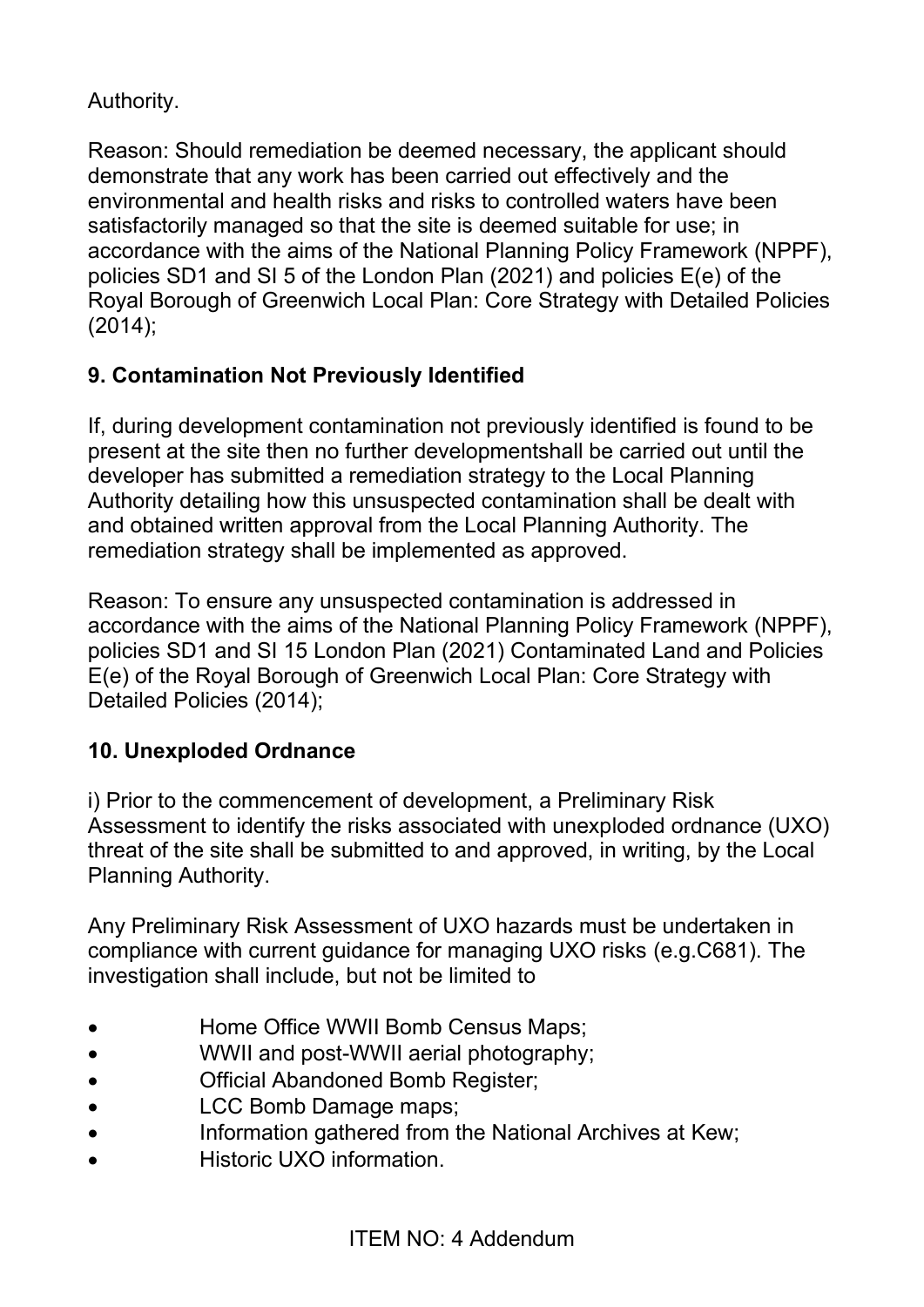ii) Should the preliminary risk assessment identify the need for further investigation, the following shall be submitted to and approved, in writing, by the Local Planning Authority.

A Detailed Risk Assessment and Intrusive UXO Survey, based on (i) to characterise the site and; provide information for a detailed assessment of the risk to all receptors that may be affected, including those off site.

Following the results and outcomes of the Preliminary and Detailed Risk Assessments, a Risk Mitigation Plan giving full details of the mitigation measures required and how they are to be undertaken. This requires the provision of both a Mitigation Implementation and Verification Plan.

Details attaining to Operational UXO Emergency Response Plan; and UXO Safety & Awareness Briefings – must also be provided.

The identified mitigation must be carried out in accordance with the approved details.

Once the works approved within part (ii) above have been completed, the below shall be submitted to and approved, in writing, by the Local Planning Authority.

A Verification Report to demonstrate that the works set out in (ii) have been completed, along with any requirements for longer-term monitoring of risks, maintenance and arrangements for contingency action.

Reason: To ensure that appropriate arrangements are in place in the event of the discovery of UXO in the interests of public safety and to ensure compliance with policies, SD1, D11 of the London Plan (2021) and Policy E(e) of the Royal Greenwich Local Plan: Core Strategy with Detailed Policies (July 2014).

# **11. Piling**

Piling or any other foundation designs using penetrative methods shall not be permitted other than with the express written consent of the Local Planning Authority, which may be given for those parts of the site where it has been demonstrated that there is no resultant unacceptable risk to groundwater. The development shall be carried out in accordance with the approved details.

Reasons: To ensure that any below ground construction works are carried out in a manner suitable to prevent contamination of groundwater within the underlying Secondary Aquifer in line with the aims of the National Planning Policy Framework (NPPF), policies SD1 and SI 5 of the London Plan (2021)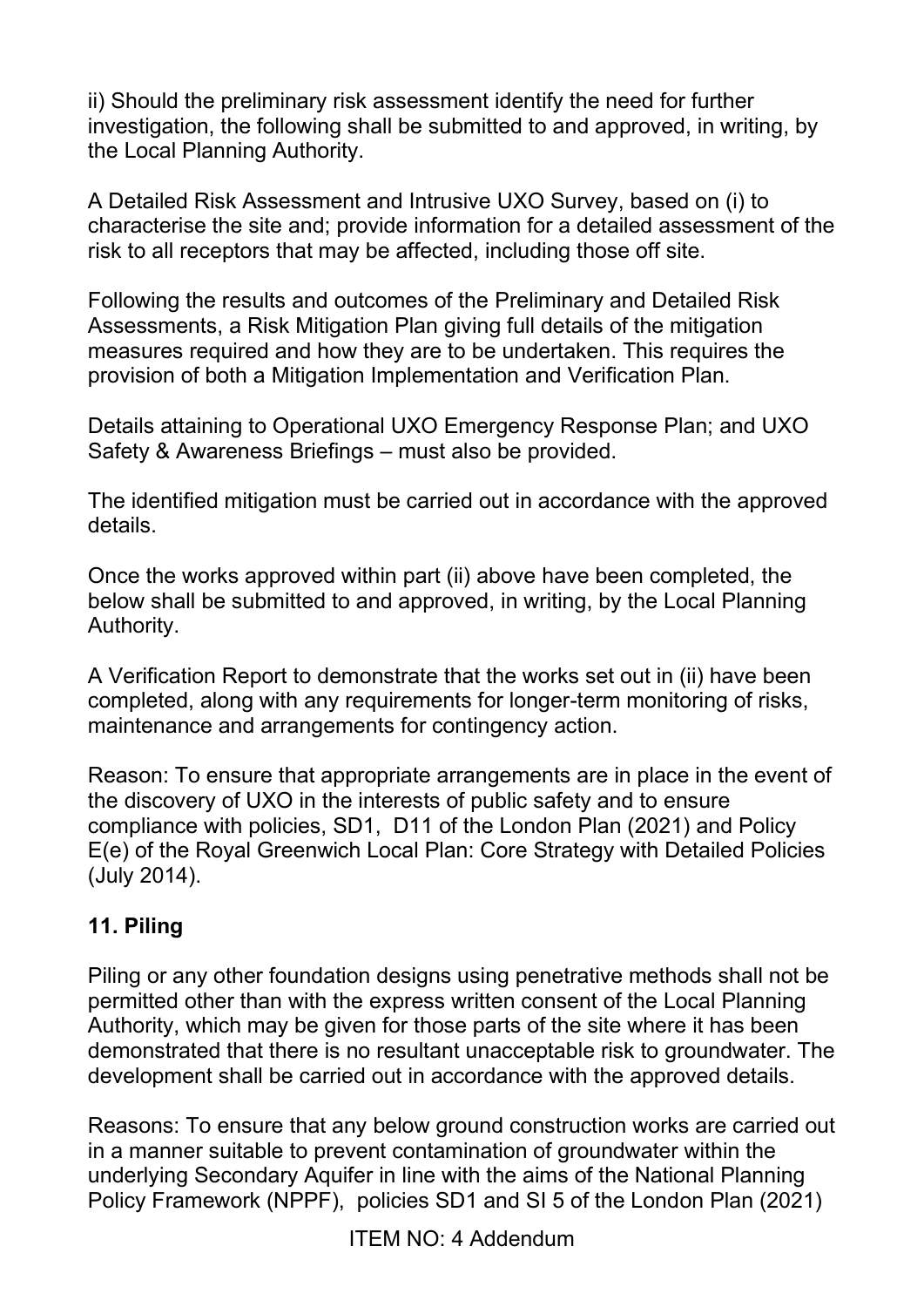and Policies E(e) of the Royal Borough of Greenwich Local Plan: Core Strategy with Detailed Policies (2014);

# **12. Piling Method Statement**

Notwithstanding Condition 11 above no piling shall take place until a Piling Method Statement (detailing the depth and type of piling to be undertaken and the methodology by which such piling will be carried out, including measures to prevent and minimise the potential for damage to subsurface sewerage infrastructure, and the programme for the works) has been submitted to and approved in writing by the Local Planning Authority in consultation with Thames Water.

Any piling must be undertaken in accordance with the terms of the approved piling method statement.

Reason: The proposed works will be in close proximity to underground water and sewerage utility infrastructure. Piling has the potential to impact on local underground water and sewerage utility infrastructure. To minimise disturbance of any existing contamination and the protection of groundwater in the underlying Principal and Secondary Aquifers and to ensure compliance with policies SD1 and SI 5 of the London Plan (2021) and Policy E(e) of the Royal Greenwich Local Plan: Core Strategy with Detailed Policies (2014).

## **13. Infiltration of Surface Water**

Whilst the principles and installation of sustainable drainage schemes are to be encouraged, no drainage systems for the infiltration of surface water drainage into the ground are permitted other than with the express written consent of the Local Planning Authority, which may be given for those parts of the site where it has been demonstrated that there is no resultant unacceptable risk to controlled waters.

The development shall be carried out in accordance with the approval details.

Reason: To protect the underlying groundwater from the risk of pollution in line with the aims of the National Planning Policy Framework (NPPF), policies SD1 and SI 5 of the London Plan (2021) and Policy E(e) of the Royal Greenwich Local Plan: Core Strategy with Detailed Policies (July 2014).

## **14. Detailed Drainage Scheme**

No development **other than demolition or ground works** shall commence until a detailed design for a surface water drainage scheme, in accordance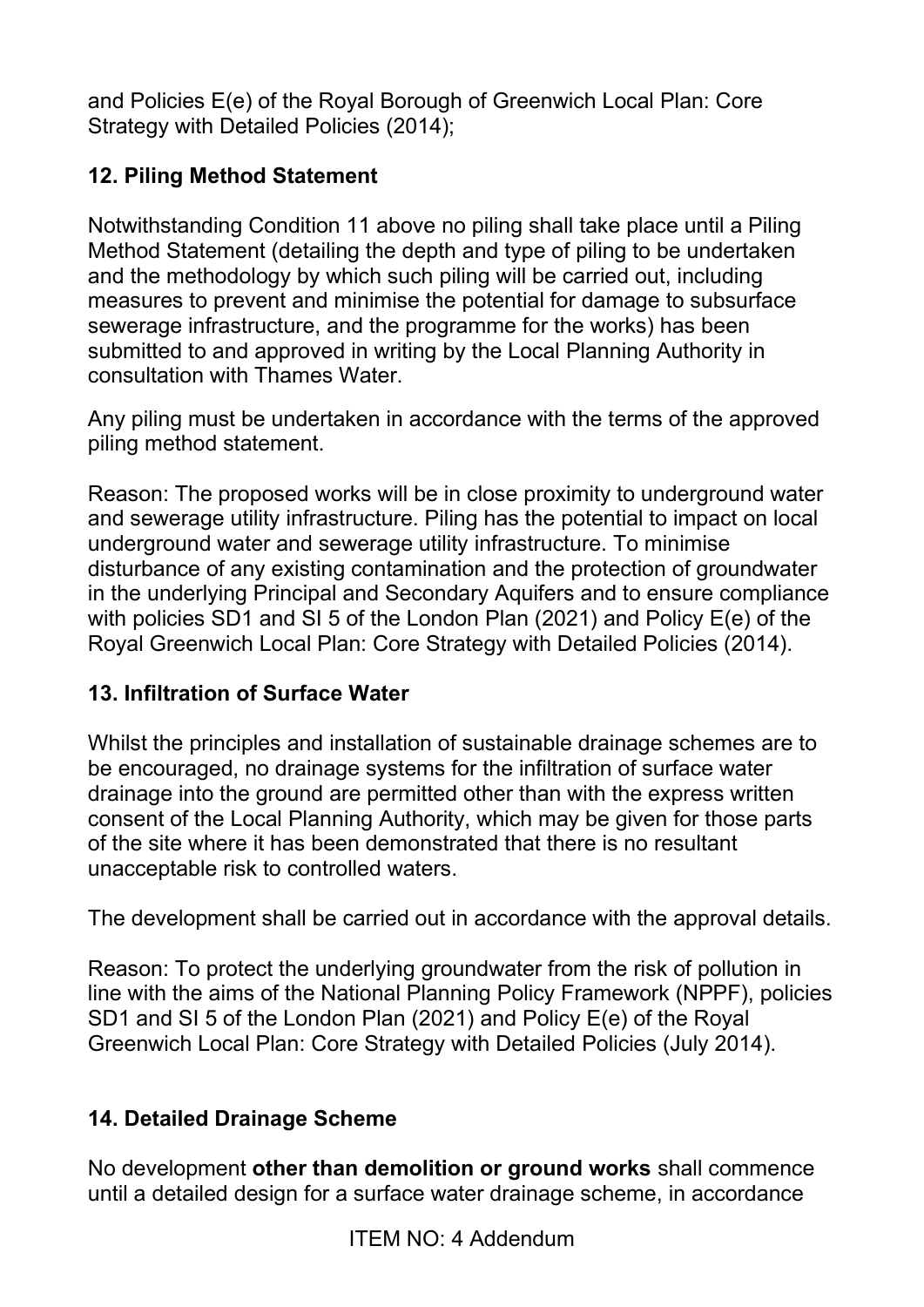with the submitted Flood Risk / Sustainable Urban Drainage (SuDS) Assessment (UK Flood Risk Consultants, 28th January 2021 and Document Ref: 1522 Version 1.2), has been submitted to and agreed with the Local Planning Authority in consultation with the Lead Local Flood Authority. The scheme shall address the following matters:

• During site demolition/construction provide an assessment of the suitability of infiltration at the site, accounting for soil type, constraints, drainage, instability or contamination potential. Also required is evidence of infiltration testing and groundwater level monitoring that fully adheres to BRE365 guidance.

• Provide supporting calculations to verify the pipe network can operate effectively for the design storm event.

• Provide evidence of confirmation from Thames Water that capacity exists within the combined sewer in Eastmoor Street and their acceptance of the proposed site discharge rates and location for the indirect connection

The development hereby permitted shall be constructed in accordance with the approved scheme and the approved scheme shall be implemented prior to the first occupation of the development hereby permitted.

Reason: To prevent the increased risk of flooding, both on and off site and to ensure compliance with policy SI 13 of the London Plan (2021).

# **15. Non-Road Mobile Machinery**

a. Prior to the commencement of the development details of all plant and machinery to be used at the demolition and construction phases shall be submitted to, and approved in writing by, the Local Planning Authority. Evidence is required to meet Stage IIIA of EU Directive 97/68/ EC for both NOx and PM. All Non-Road Mobile Machinery (NRMM) and plant to be used on the site of net power between 37kW and 560 kW must have been registered at [http://nrmm.london/.](http://nrmm.london/) Proof of registration must be submitted to the Local Planning Authority prior to the commencement of any works on site.

b. The NRMM used during the demolition and construction phases [as detailed above] must be carried out in accordance with the approved details.

c. An inventory of all Non-Road Mobile Machinery (NRMM) must be kept on site during the course of the demolitions, site preparation and construction phases. All machinery should be regularly serviced, and service logs kept on site for inspection.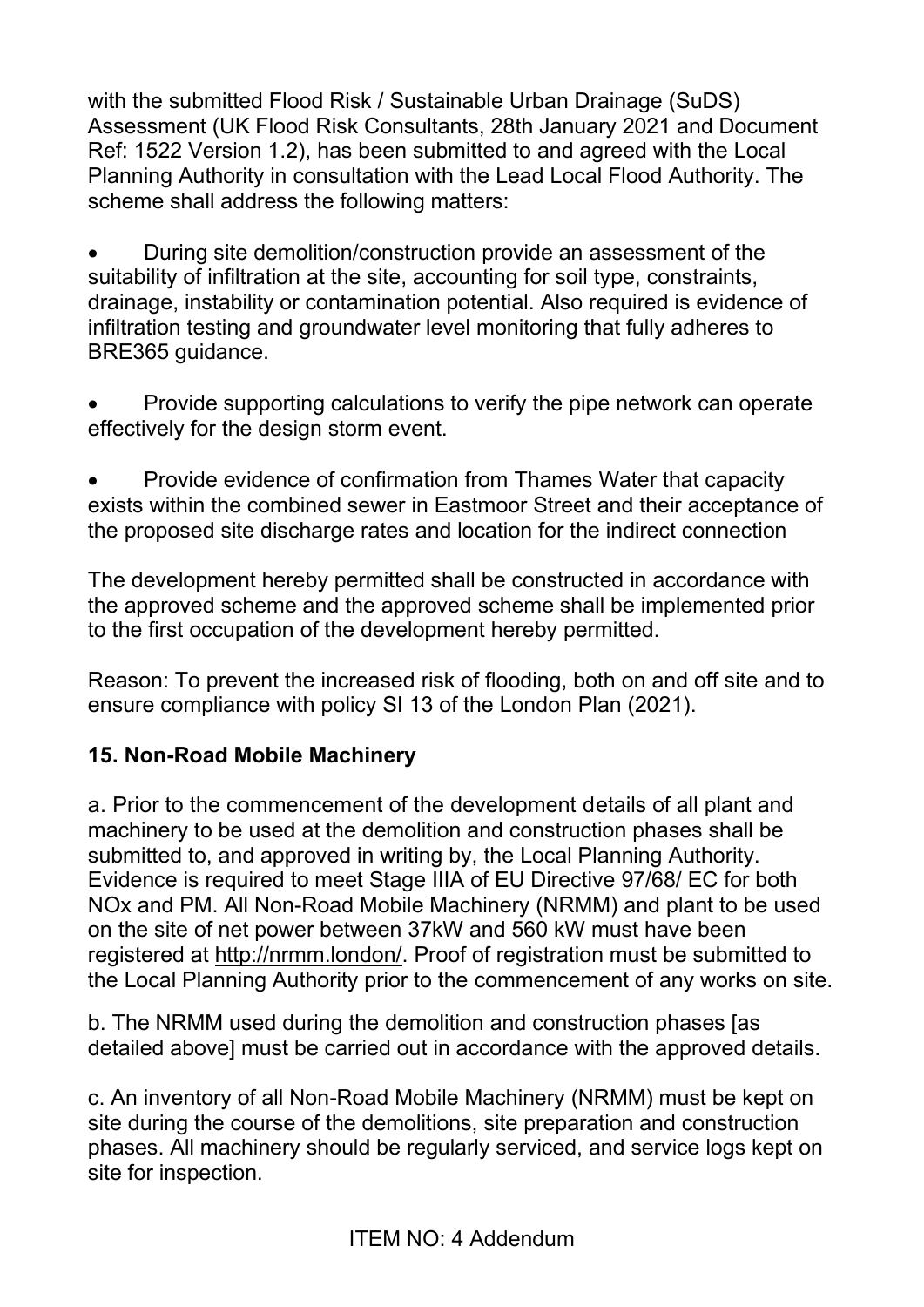d. Records should be kept on site which details proof of emission limits for all equipment. This documentation should be made available to local authority officers as required until development completion.

Reason: To protect local air quality and comply with policy S1 of the London Plan (2021) and the GLA NRMM LEZ.

## **16. Archaeology**

No demolition or development **other than demolition** shall take place until a written scheme of investigation (WSI) has been submitted to and approved by the Local Planning Authority in writing. For land that is included within the WSI, no demolition or development **other than demolition** shall take place other than in accordance with the agreed WSI, which shall include the statement of significance and research objectives, and

A. The programme and methodology of site investigation and recording and the nomination of a competent person(s) or organisation to undertake the agreed works

B. The programme for post-investigation assessment and subsequent analysis, publication & dissemination and deposition of resulting material. This part of the condition shall not be discharged until these elements have been fulfilled in accordance with the programme set out in the WSI.

Reason: Heritage assets of archaeological interest may survive on the site. The Local Planning Authority wishes to secure the provision of appropriate archaeological investigation, including the publication of results, in accordance with Section 12 of the NPPF, Policy 7.8 of the London Plan policy HC1 and Policy DH(m) of the Royal Greenwich Local Plan: Core Strategy with Detailed Policies (2014).

## **17. Vehicular Access**

No development **other than demolition or ground works** shall commence until full details of the proposed new vehicular access have been submitted to and approved in writing by the Local Planning Authority. These details shall include specifications for all proposed surface materials and (should the scheme be implemented in advance of any development on the adjacent site) details of the interface between the access within the application site and the adjacent site to the north so as to ensure a consistent approach.

The development hereby approved shall not be occupied until the vehicular access required to serve the development hereby permitted has been constructed in full accordance with the approved details.

ITEM NO: 4 Addendum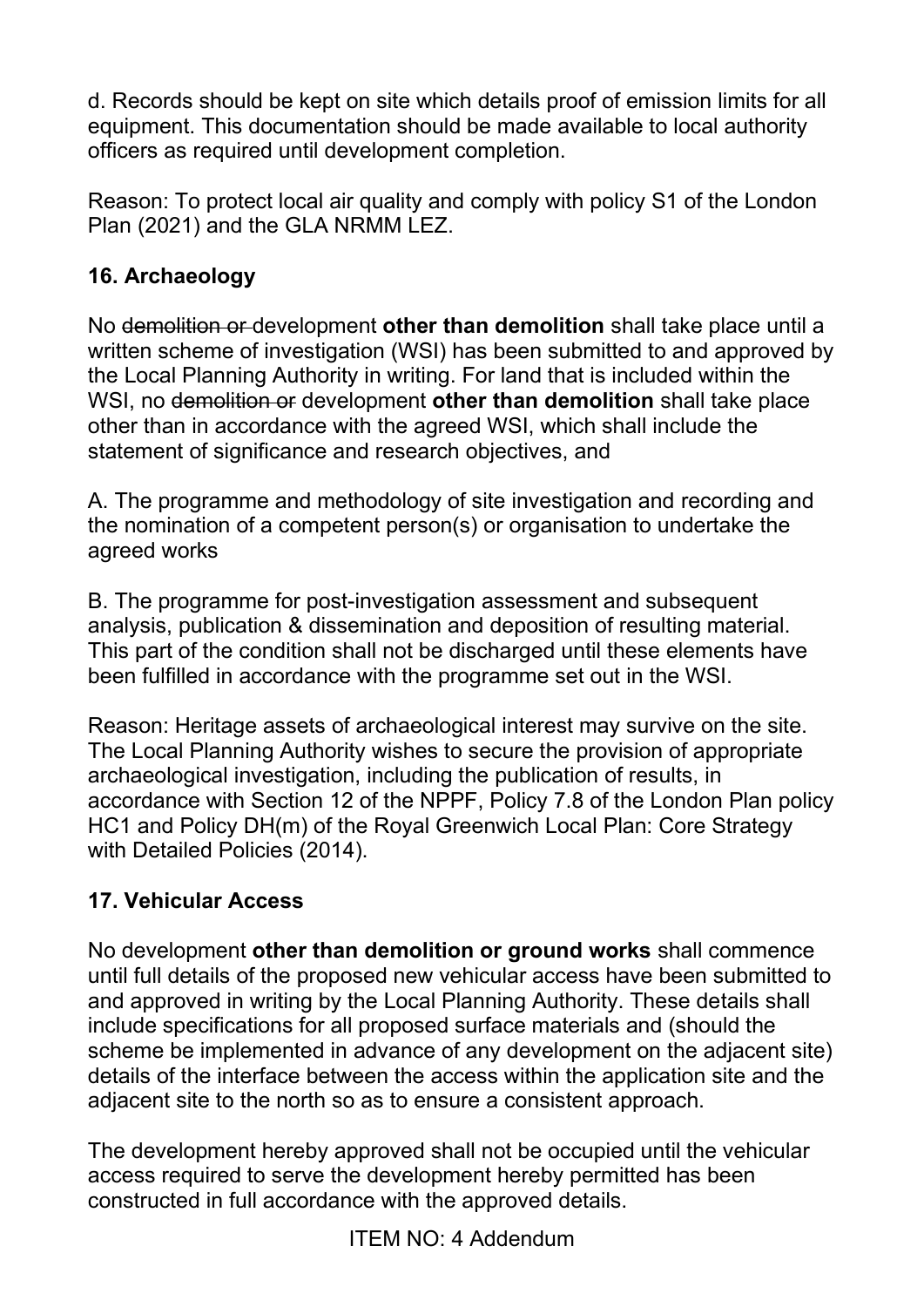Reason: In order to ensure that satisfactory means of access is provided and to provide a satisfactory appearance to the new link in accordance with policy D8 of the London Plan (2021) policies IM1 and DH1 of the Royal Greenwich Local Plan: Core Strategy with Detailed Policies (2014).

# **18. Accessible and Adaptable Dwellings**

Prior to the commencement of the development **except for demolition or ground works,** drawings illustrating that a minimum of 90% of all dwellings in the development hereby permitted comply with Building Regulation requirement M4(2) 'accessible and adaptable dwellings', have been submitted to and approved in writing by the Local Planning Authority in consultation with the Council's Housing Occupational Therapist.

The development shall be carried out and retained for the lifetime of the development in accordance with the approved details.

Reason: To accord with policy D7 of the London Plan (2021) and Policy H5 of the Royal Greenwich Core Strategy and Detailed Policies 2014.

## **19. Wheelchair Accessible Dwellings**

10% of all units in the development hereby permitted shall comply with Building Regulation requirement M4(3)(2)(b) 'wheelchair user dwellings' in accordance with the approved drawings. The applicant shall not implement any part of the development hereby permitted **other than demolition or ground works** until full details of these units have been submitted to and approved in writing by the Local Planning Authority in consultation with the Council's Housing Occupational Therapist.

#### **The applicant must fit out the dwellings in consultation with the Royal Borough of Greenwich Housing Occupational Therapist.**

The applicant must fit out the dwellings such as to gain Greenwich Housing Occupational Therapist's approval.

Reason: To accord with policy D7 of the London Plan (2021) as amended and policy H5 of the Royal Greenwich Core Strategy and Detailed Policies 2014.

## **20. Refuse and Recycling**

Prior to the commencement of the development **except for demolition or groundworks,** full details of the refuse storage, recycling facilities and refuse collection arrangements shall be submitted to, and approved in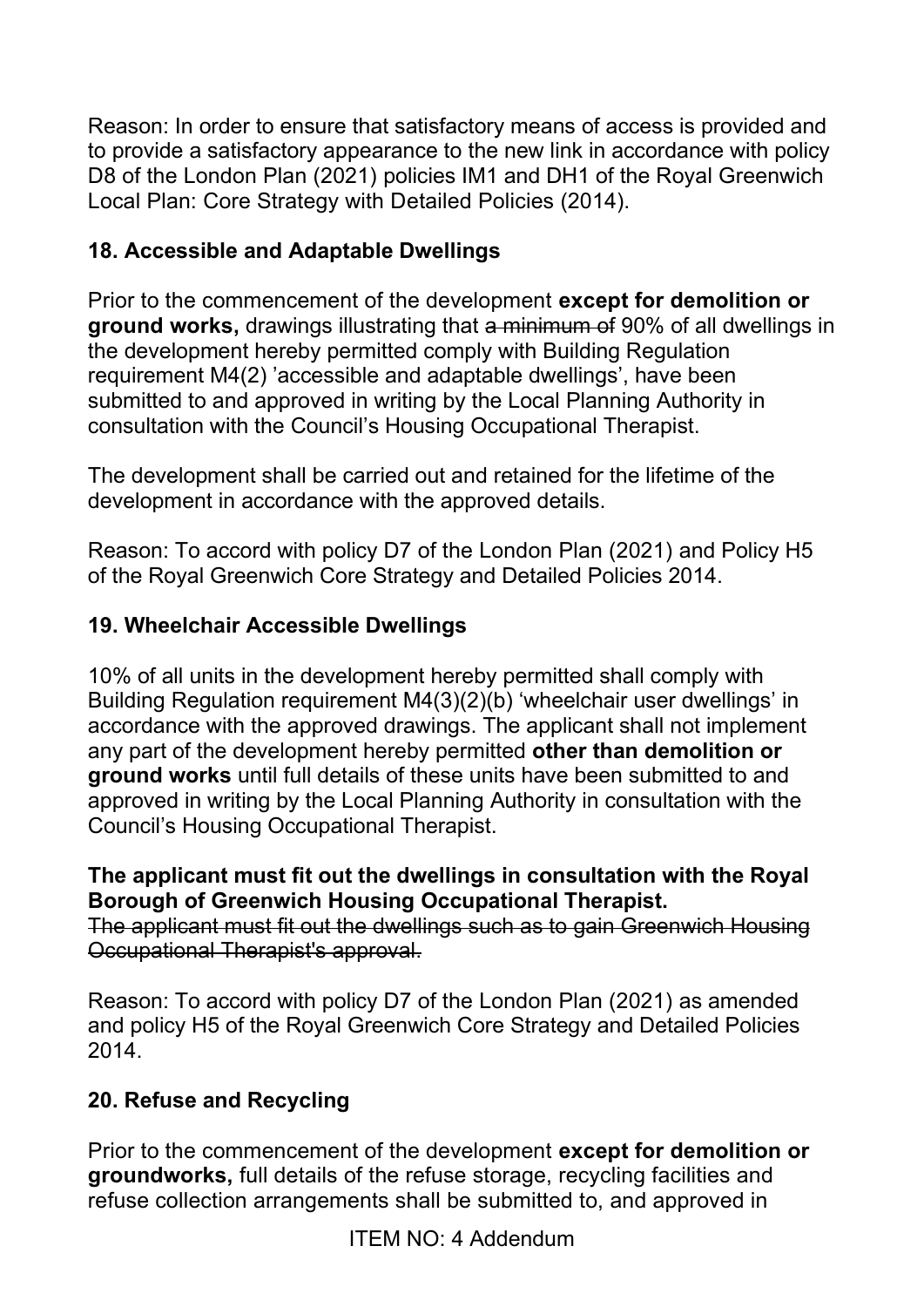writing by, the Local Planning Authority. Such details shall include but are not limited to:

Separate storage areas for bulk storage and bin storage;

• Turning areas to allow the refuse trucks to move in forward motion when entering and exiting the road;

• Provision of bin storage for each non-residential unit; including location of any communal collection points for each of the units; details of any enclosures to be provided for all of the external communal collection points; details of management arrangements for movement of refuse to any collection points;

The storage and recycling facilities shall in all respects be constructed in accordance with the approved details, before the relevant part of the development is first occupied and maintained for the lifetime of the development.

Reason: In order that the Council may be satisfied with the details of the proposal and to ensure compliance with policy SI 7 of the London Plan 2021 and Policies H5 and DH1 of the Royal Greenwich Local Plan: Core Strategy with Detailed Policies (Adopted July 2014).

# **21. Materials**

a) **No development other than demolition or ground works shall commence on site until** details and samples for all appearing materials should be provided, including walls, roofs, windows and doors, sills and lintels, balconies, balustrades, visible pipes, grids and louvers, outdoor pavements, stairs, gates, boundary walls and fences (where required) to be used for the external surfaces of the buildings and hard surfaced areas shall have been submitted to and approved in writing by the Local Planning Authority; and

b) **The submitted details shall include the following:** Details of the following features and elements of the scheme must be submitted to and approved in writing by the Local Planning Authority:

i. Brick bonding and brick, including banding and crown detail (annotated plans at a scale of not less than 1:20);

ii. External windows, spandrel panels, balconies, doors, screens, louvres, grilles and balustrading (annotated plans at a scale of not less than 1:10); iii. Depth of window reveals and soffits (annotated plans at a scale of not less than  $1:20$ ) unless:

iv. Rainwater goods (annotated plans at a scale of not less than 1:10); v. The details **shall** should show all joints between different materials and components, including walls, roofs, doors, windows, sills, lintels and fasciae,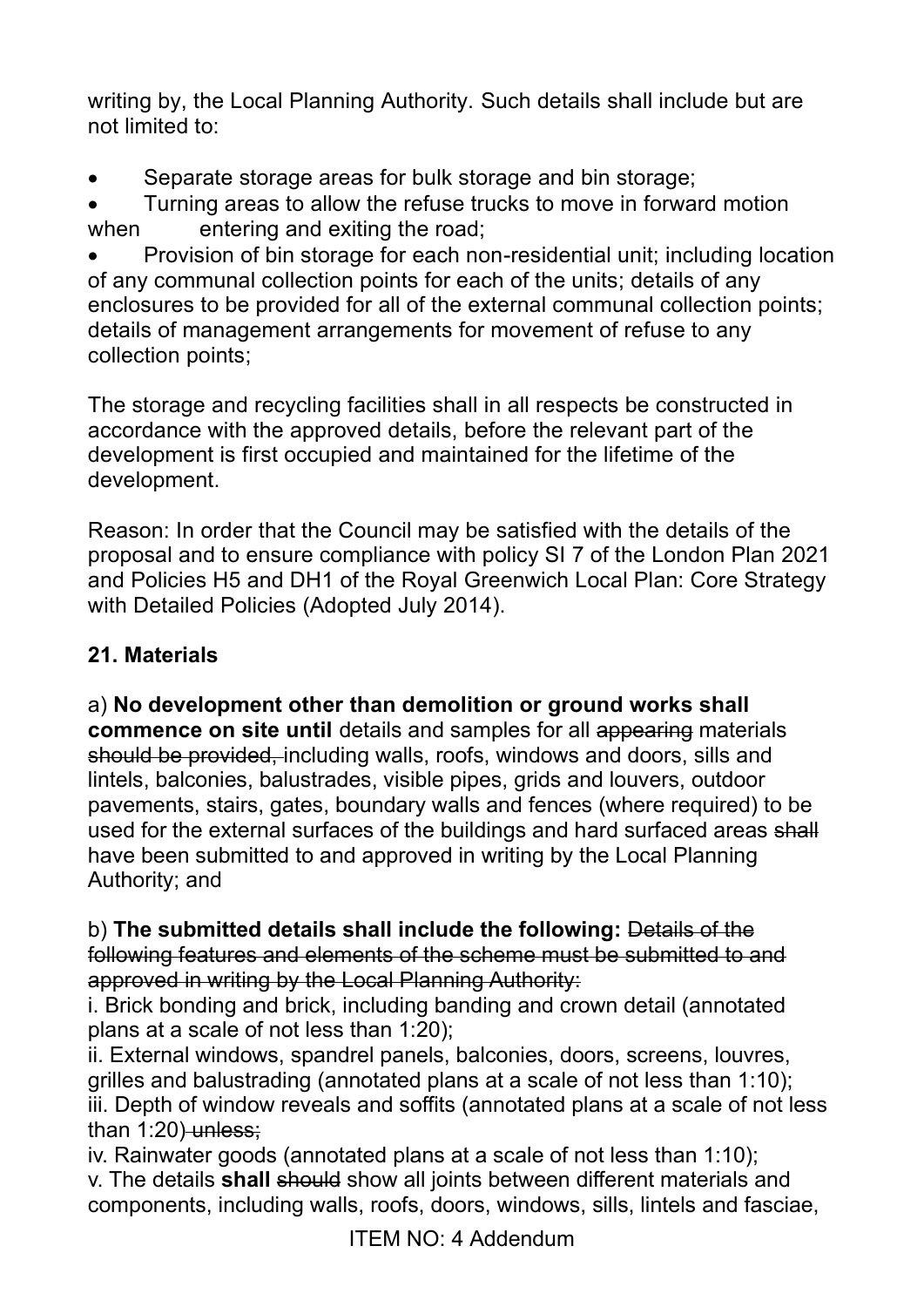balconies, soffits and balustrades, external ramps, steps, pavements, boundary walls, gates, and fences;

vi. Shop fronts, entrances and openings (annotated elevations and section details at a scale of not less than 1:20);

vii. Sections of the landscaped areas of the scheme, showing the interface between soft and hard surface would work, the rainwater drainage strategy and associated technical solutions, and the interface between different pavements, the street, and the **proposed** designed buildings.

c) No visible water plant, pipes or gutters are acceptable, **shall be installed** which were not included in the submitted drawings for this planning application.

d) **The principal material shall be full brick and brick slip systems will not be accepted as these are considered to be of a lower quality and durability.** Full brick is the principal material for the scheme. No brick-slip system would be acceptable, as it is considered to be of lower quality and durability..Full brick is the principal material for the scheme. No brick-slip system would be acceptable, as it is considered to be of lower quality and durability.

**Reason: To ensure that the local planning authority may be satisfied as to the external appearance of the building(s) and to protect the character and appearance of the wider area (including the Thames Barrier and Bowater Road Conservation Area) and ensure compliance with policies D4, D8, and HC1 of the London Plan (2021) and policies DH1, DH3, DH(a) and DH(h) of the Royal Greenwich Local Plan: Core Strategy with Detailed Policies (2014).**

Reason: To ensure that the Local Planning Authority may be satisfied as to the external appearance of the building(s) and to comply with Policy D4 of the London Plan (2021), and Policies DH1 and DH(a) of the Royal Greenwich Local Plan: Core Strategy with Detailed Policies (July 2014).

## **22. New Residential Entrances**

a Prior to the commencement of development, other than demolition and groundworks, details relating to the design of all residential entrances including – entrance doors, gates, entry control system, display of postal numbers and position of letter box facility shall be submitted to and agreed in writing by the Local Planning Authority.

b The agreed measures shall be implemented prior to the first occupation of the development and retained for the lifetime of the development.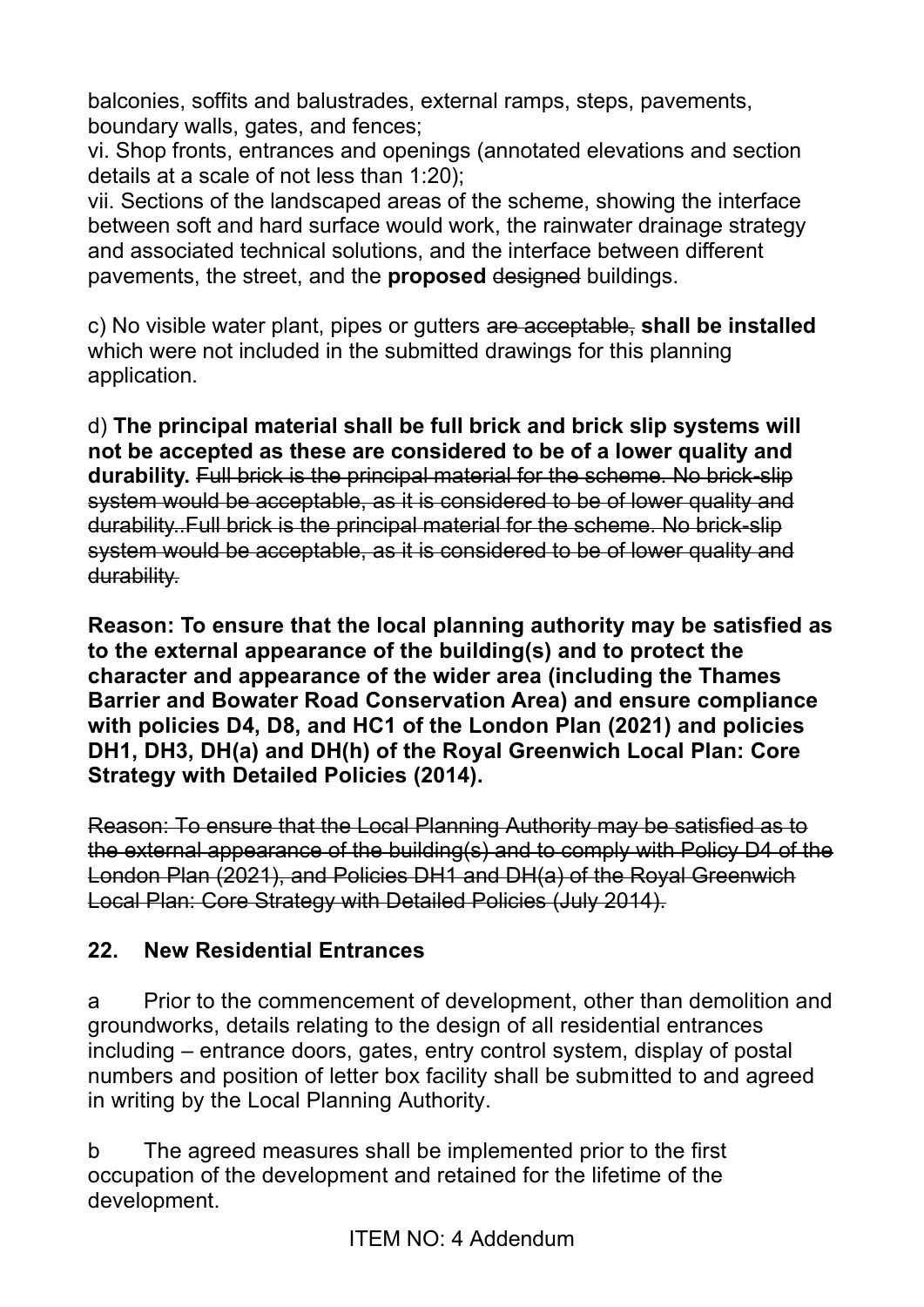Reason: In order that the Local Planning Authority may be satisfied with the external appearance of the entrances to be 'tenure blind' and contribute to social inclusion, and to ensure compliance with Policy D6 of the London Plan (2021) and Policies H5 and DH1 of the Royal Greenwich Local Plan: Core Strategy with Detailed Policies (2014).

## **23. Details of Roller Doors**

**Should** Prior to installation of roller doors **be installed** to any of the commercial units hereby permitted full details of the proposed doors including material, finish and colour shall be submitted and approved in writing by the LPA **prior to their installation and the doors shall be installed in accordance with the approved details.**

Reason: To ensure that the local planning authority may be satisfied as to the external appearance of the building(s) and to protect the character and appearance of the wider area (including the Thames Barrier and Bowater Road Conservation Area) and ensure compliance with policies D4, D8, and HC1 of the London Plan (2021) and policies DH1, DH3, DH(a) and DH(h) of the Royal Greenwich Local Plan: Core Strategy with Detailed Policies (2014).

## **24. Details of Screening to Northern Site Boundary**

Prior to the commencement of development, other than demolition and groundworks, details of the proposed means of screening to the northern site boundary shall be submitted to and approved in writing by the Local Planning Authority.

The screening shall be installed in accordance with the approved details prior to the first occupation of the residential units hereby permitted and shall remain in place until such a time as the scrap yard on the adjacent site has ceased to operate.

Reason: In the interests of visual amenity and to ensure a satisfactory environment for future occupants of the development hereby permitted in accordance with policies D4, D8, and HC1 of the London Plan (2021) policy DH1 of the Royal Greenwich Local Plan: Core Strategy with Detailed Policies (2014).

# **25. Details of Obscure Glazing / Privacy Screens**

Prior to the commencement of development, other than demolition and groundworks, full details of the proposed privacy film / obscure glazing to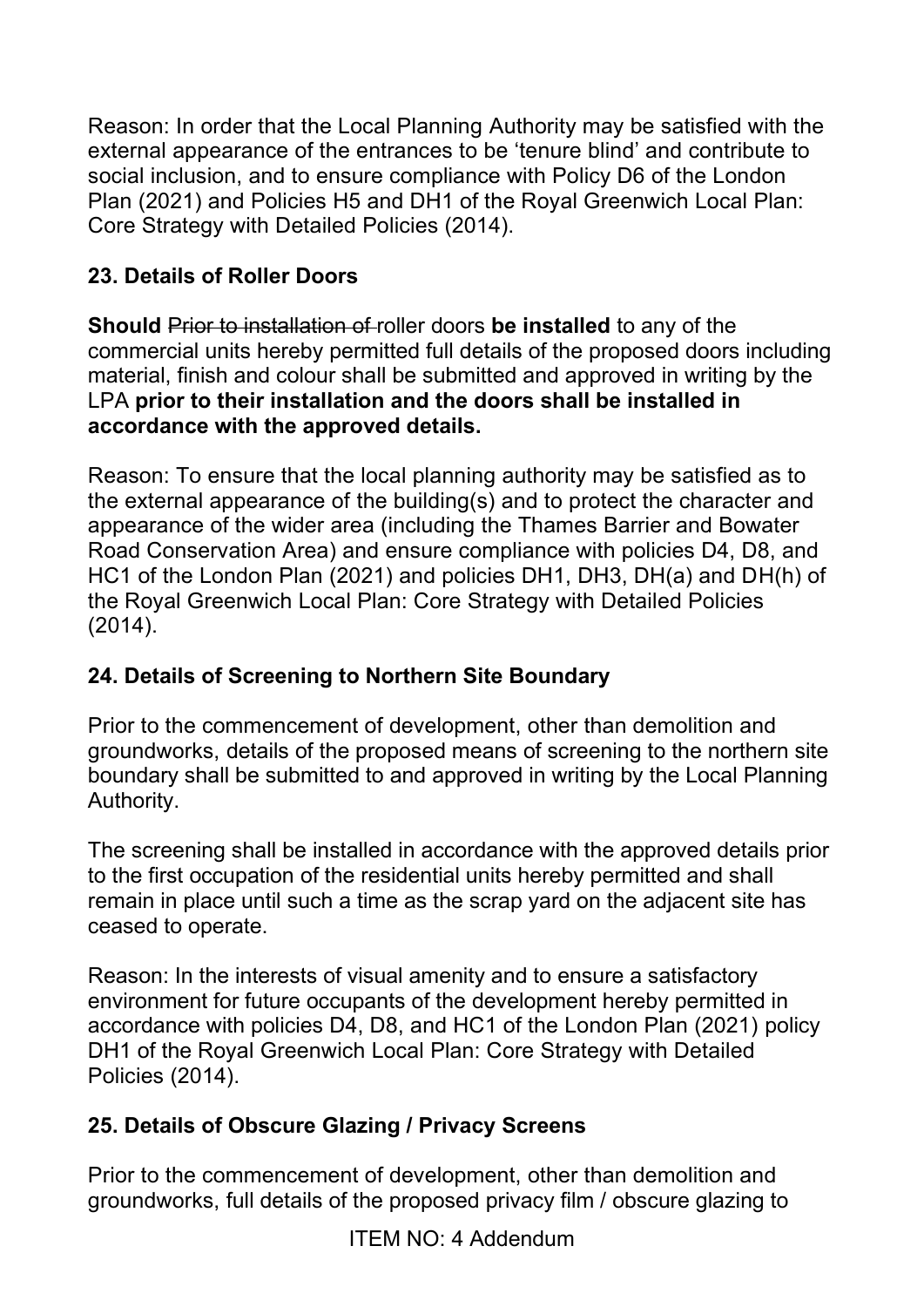protect the privacy of occupiers as shown on the approved plans together with additional measures to prevent overlooking between windows and balconies in units 17 and 20; 23 and 26; 31 and 34; 37 and 40 and to protect the privacy within the units which have windows which adjoin the fourth floor link shall be submitted to and approved in writing by the Local Planning Authority.

The approved measures shall be installed prior to the first occupation of the residential units hereby permitted and shall be maintained for the lifetime of the development.

In order to protect the privacy of future occupants of the development and to provide a satisfactory standard of residential amenity in accordance with policy H5 of the Royal Greenwich Local Plan: Core Strategy with Detailed Policies (2014) and the standards set out in the Mayor of London's Housing SPG.

# **26. Secured by Design**

#### 1. SBD Measures

The development hereby permitted shall incorporate security measures to minimise the risk of crime and to meet the specific security needs of the development in accordance with the principles and objectives of Secured by Design. Details of these measures shall be submitted to and approved in writing by the Local Planning Authority prior to commencement of the development **other than demolition and groundworks** and shall be implemented in accordance with the approved details prior to occupation.

## 2. SBD Certification.

Prior to occupation a satisfactory Secured by Design inspection must take place. The resulting Secured by Design certificate shall be submitted to and approved by the Local Planning Authority prior to occupation.

Reason: To ensure that Secured by Design principles are implemented into

 the development in accordance with policy D11of the London Plan (2021) and policy DH1 of the Royal Greenwich Local Plan: Core Strategy with Detailed Policies (2014).

# **27. Accessibility Arrangements**

Full details of access arrangements for each relevant part of the development for people with mobility difficulties shall be submitted to, and approved in writing by, the Local Planning Authority prior to the commencement of the relevant part of the development and such development shall be completed in accordance with such approved details. For the avoidance of doubt this shall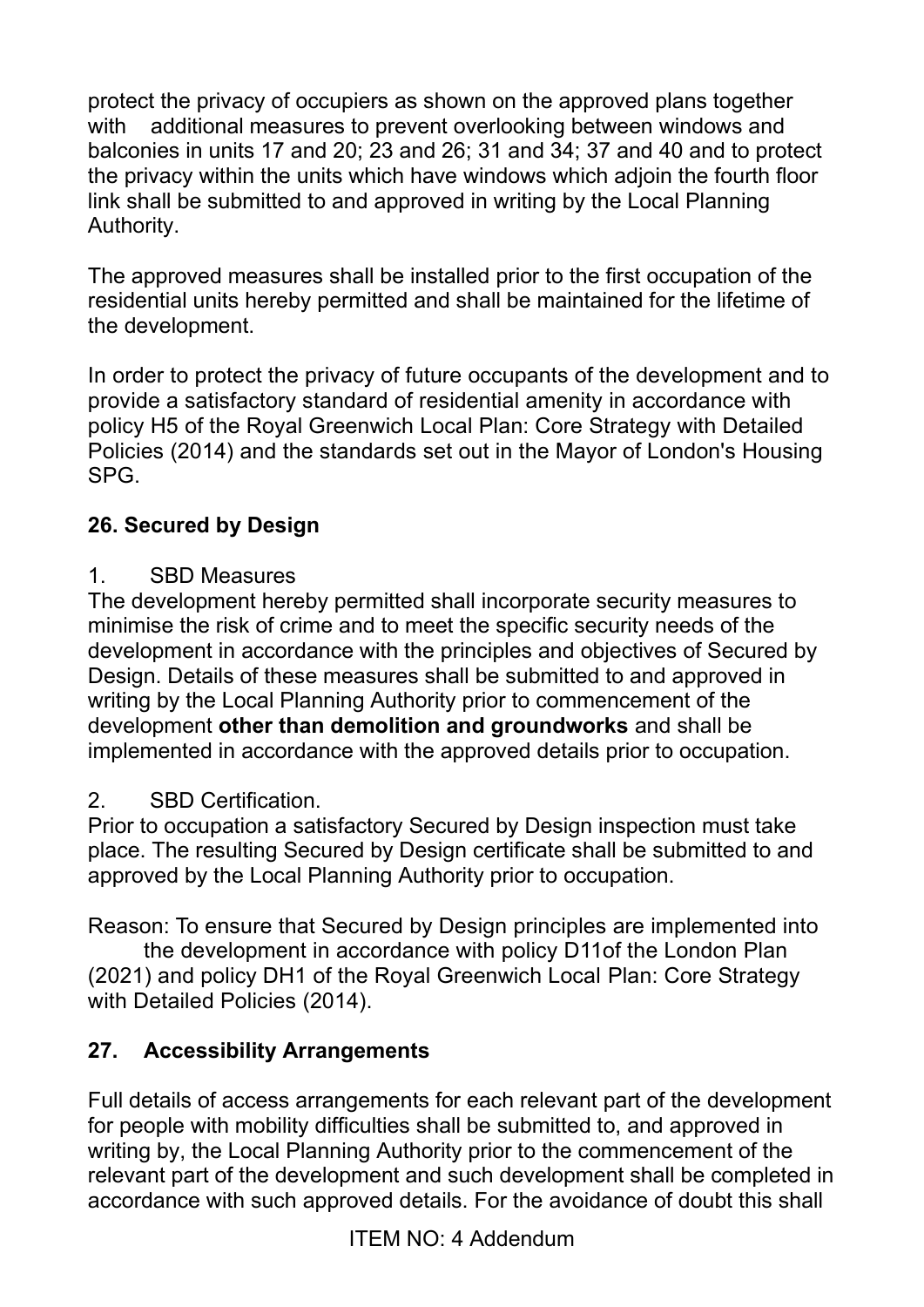include large scale plans illustrating the different gradients on all routes to and through the site.

Reason: To facilitate movement by those with mobility difficulties and to comply with Policies D5 and D8 of the London Plan (2021) and Policies DH1 and IM4 of the Royal Greenwich Local Plan: Core Strategy with Detailed Policies (Adopted July 2014).

## **28. Delivery and Servicing Plan**

a The development shall not be occupied until a Delivery and Servicing Plan has been submitted to and approved in writing by the local planning authority.

b The plan shall demonstrate the expected number and time of delivery and servicing trips to the site, with the aim of reducing the impact of servicing activity.

c The plan shall include details of the proposed delivery and servicing arrangements for the following two scenarios:

- The application site being developed out first:
- The adjoining site being developed out first.

d The plan shall include details of measures for the management of vehicle movements within the proposed new access road.

e The approved Delivery and Servicing Plan shall be implemented in full accordance with the approved details from the first occupation of the development and shall be adhered to for the lifetime of the development.

Reason: In order to ensure satisfactory vehicle management and to comply with policy T7 and IM3 and E1 of the Royal Greenwich Local Plan: Core Strategy with Detailed Policies (2014).

## **29. Cycle Parking Provision**

A minimum of 123 residential and 10 commercial secure and dry cycle parking spaces shall be provided within the development as indicated on the plans hereby approved.

No development **other than demolition or ground works** of each Phase shall commence on site until the full details of the cycle parking facilities have been submitted to and approved in writing by the Local Planning Authority.

ITEM NO: 4 Addendum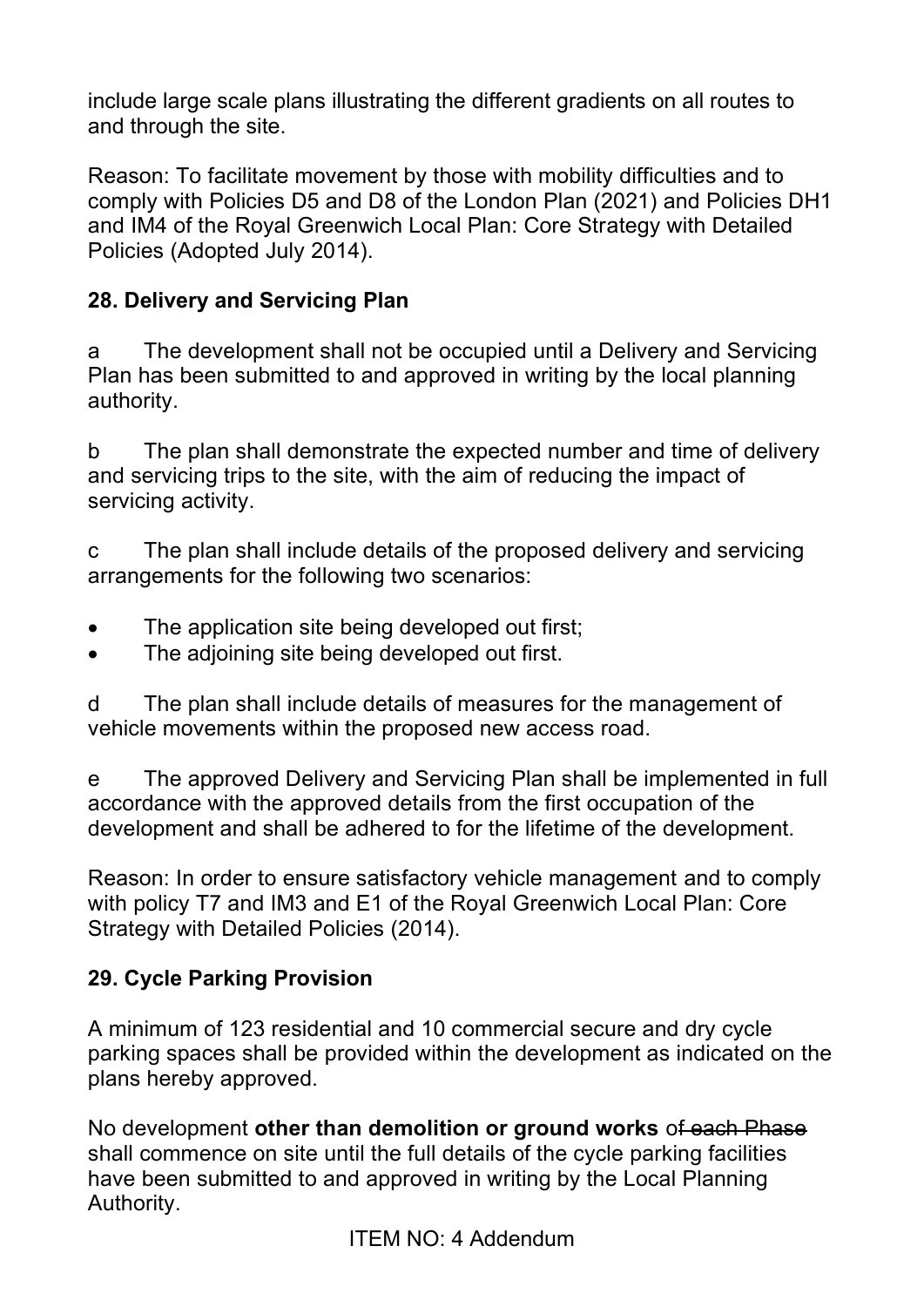All cycle parking spaces shall be provided and made available for use prior to occupation of the relevant **part of the development** Phase and maintained thereafter.

Reason: To promote sustainable travel and to ensure compliance with policy T5 of the London Plan (2021) and IM4, IM(b) and IM(c) of the Royal Greenwich Local Plan: Core Strategy with Detailed Policies (Adopted July 2014).

# **30. Parking Design and Management Plan Car Park Management Plan**

a The relevant phase or plot of the development hereby approved shall not be occupied until a Car Park Management Plan has been submitted to and approved in writing by the Local Planning Authority. The Car Park Management Plan must include at least the following details:

i) Details of the layout and controls of means of entry to the car park and secure cycle storage areas.

ii) The proposed allocation of and arrangements for the management of parking spaces including disabled parking bays serving the residential development and details to demonstrate how **one a** further seven percent of residential dwellings will be provided with a disabled person parking space **would be provided** should demand arise.

iii) Conditions of use and monitoring of the residential and nonresidentialparking to be provided as well as the on-street visitor parking, disabled parking, car club bays and Blue Badge parking.

iv) The provision of Electric Vehicle Charging Points (EVCP) including both active and passive provision in accordance with adopted London Plan Guidance including how passive provision will be brought to active use. v) The enforcement of unauthorised parking.

vi) The safety and security measures to be incorporated within the development to ensure the safety of car/cycle parking areas.

b The Car Park Management Plan as approved shall be implemented prior to occupation of the relevant part of the Development and shall thereafter be retained and maintained in accordance with the approved details for the lifetime of the development.

Reason: To ensure safe and secure off-street parking is maintained and managed to the satisfaction of the Council and to ensure compliance with Policy T6 of the London Plan (2021) and Policies IM4 and IM(c) of the Royal Greenwich Local Plan: Core Strategy with Detailed Policies (2014)

# **31. Restriction on Use of Parking Spaces**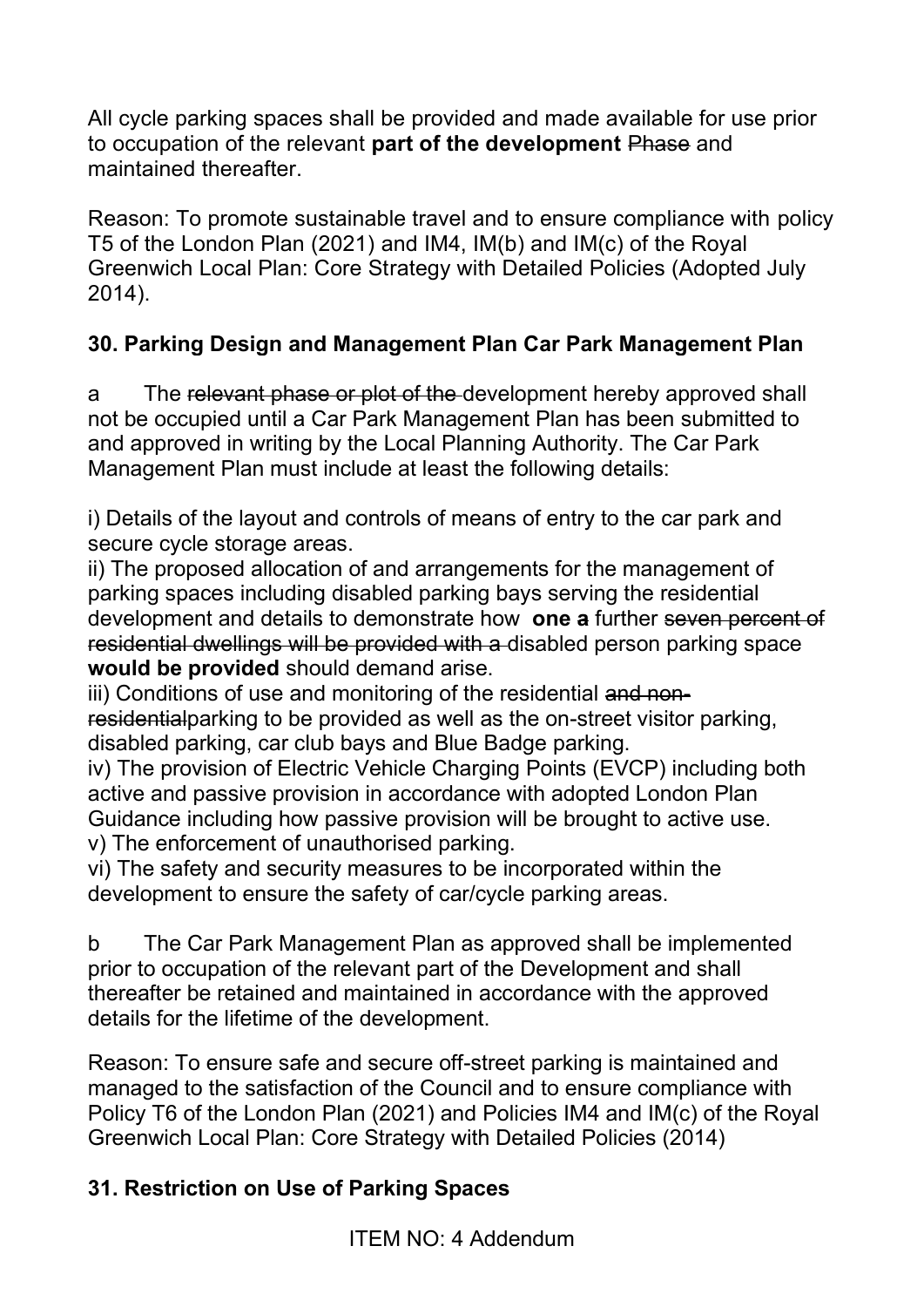The car parking spaces within the development hereby permitted shall be retained as disabled persons parking bays for the lifetime of the development and shall not be used for general parking.

Reason: To ensure that satisfactory parking provision is made for people with disabilities and to ensure compliance with Policy T6 of the London Plan (2021) and Policies IM4 and IM(c) of the Royal Greenwich Local Plan: Core Strategy with Detailed Policies (2014)

## **32. Residential Travel Plan**

a The development hereby approved shall not be occupied until such time as a detailed site specific Residential Travel Plan, in accordance with Transport for London's document 'Travel Planning for New Development in London' has been submitted to and approved in writing by the Local Planning Authority. The development shall operate in full accordance with all measures identified within the Travel Plan from first occupation.

b The Travel Plan shall specify initiatives to be implemented by the development to promote and maximise the use of sustainable travel to and from the site by a variety of non-car means (including public transport, walking and cycling), shall set targets and shall specify a monitoring and review mechanism to ensure compliance with the Travel Plan objectives.

c Within the timeframe specified by (a) and (b), evidence shall be submitted to the Local Planning Authority to demonstrate compliance with the monitoring and review mechanisms agreed under parts (a) and (b).

The Travel Plan shall in all respects be implemented in accordance with the details approved pursuant to this condition.

Reason: In order that the Local Planning Authority may be satisfied as to the practicality, viability and sustainability of the Travel Plan for the site and to promote sustainable travel in accordance with Policies T6 and SI 1 of the London Plan (2021) and Policy IM4 of the Royal Greenwich Local Plan: Core Strategy with Detailed Policies (2014).

## **33. Framework Commercial Travel Plan**

a The development hereby approved shall not be occupied until such time as a detailed site specific Framework Commercial Travel Plan for that part **of the development,** in accordance with Transport for London's document 'Travel Planning for New Development in London' has been submitted to and approved in writing by the Local Planning Authority. The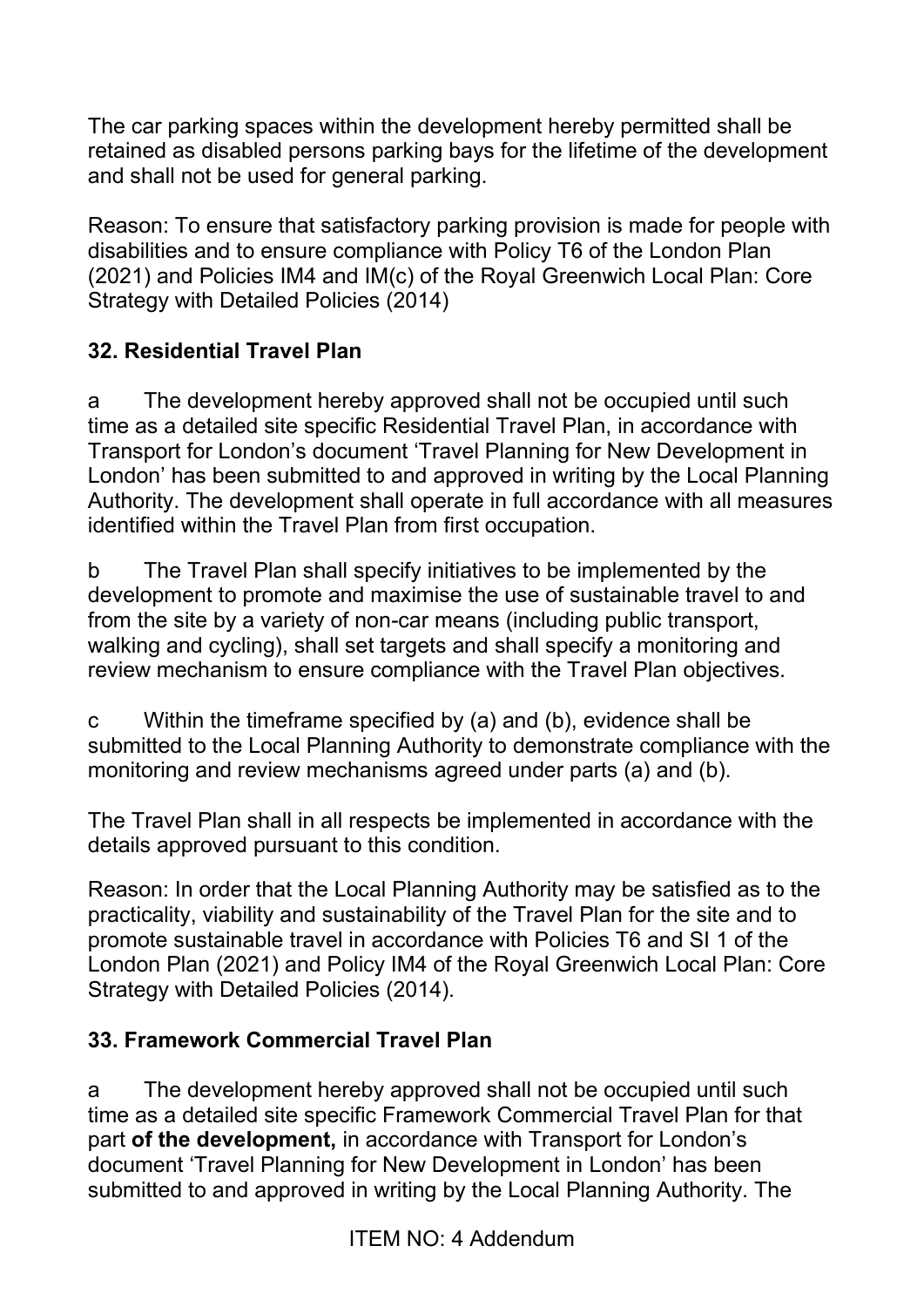development shall operate in full accordance with all measures identified within the Travel Plan from first occupation.

b The Travel Plan shall specify initiatives to be implemented by the development to promote and maximise the use of sustainable travel to and from the site by a variety of non-car means (including public transport, walking and cycling), shall set targets and shall specify a monitoring and review mechanism to ensure compliance with the Travel Plan objectives.

c Within the timeframe specified by (a) and (b), evidence shall be submitted to the Local Planning Authority to demonstrate compliance with the monitoring and review mechanisms agreed under parts (a) and (b).

The Travel Plan shall in all respects be implemented in accordance with the details approved pursuant to this condition.

Reason: In order that the Local Planning Authority may be satisfied as to the practicality, viability and sustainability of the Travel Plan for the site and to promote sustainable travel in accordance with Policies T6 and SI 1 of the London Plan (2021) and Policy IM4 of the Royal Greenwich Local Plan: Core Strategy with Detailed Policies (2014).

## **34. Implementation of the Flood Risk Assessment**

The development permitted by this planning permission shall only be carried out in accordance with the approved flood risk assessment by UK Flood Risk Consultants dated 24th November 2020, Document Ref: QFRA 1522, Version 1.1 and the following mitigation measures detailed within it:

- Finished floor levels set no lower than 6.13 metres above Ordnance Datum (AOD)
- Flood resistant measures
- Flood resilience measures

The mitigation measures shall be fully implemented prior to occupation and subsequently in accordance with the timing / phasing arrangements embodied within the scheme.

Reason: To mitigate against the consequences and probability of flooding and to ensure compliance with policy SI 12 of the London Plan (2021) and Policies E2 and E3 of the Royal Greenwich Local Plan: Core Strategy with Detailed Policies (Adopted July 2014).

## **35. Flood Evacuation Plan**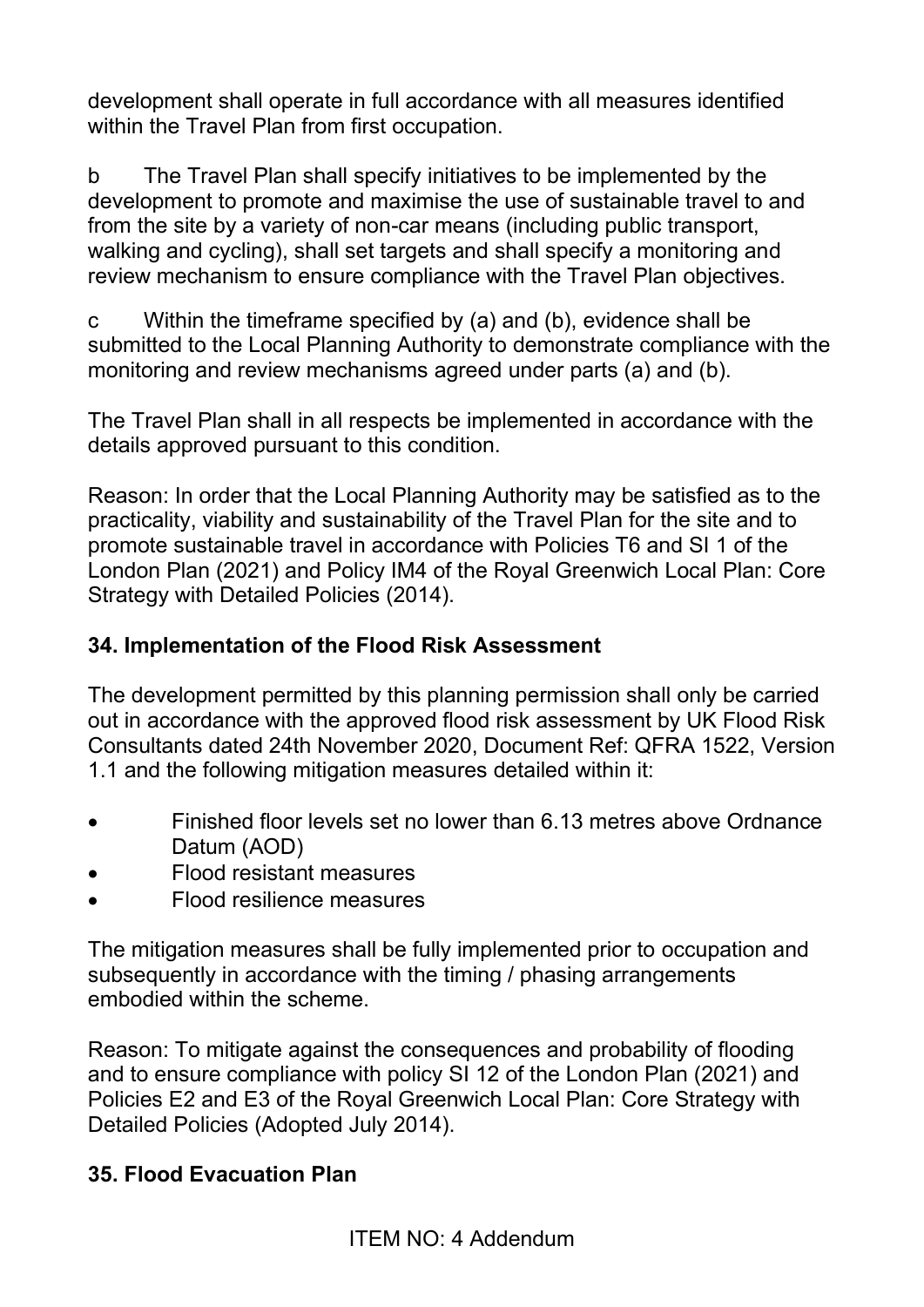Notwithstanding the approved Flood Risk Assessment, prior to the first occupation of the development a detailed Flood Evacuation Plan detailing how occupants will be made aware of flood risks, the implementation of flood warning systems and the proposed evacuation procedures for the development shall be submitted to and approved in writing by the Local Planning Authority.

The measures included in the approved Flood Evacuation Plan shall be put in place prior to the first occupation of the development and maintained for the lifetime of the development.

Reason: To mitigate against the consequences of flooding and to ensure compliance with policy SI 12 of the London Plan (2021) and Policies E2 and E3 of the Royal Greenwich Local Plan: Core Strategy with Detailed Policies (Adopted July 2014).

#### **36. Precautionary Bat Survey**

If more than one year passes between the most recent bat survey and the commencement of development involving tree works an updated bat survey must be undertaken immediately prior to tree works by a licensed bat worker. Evidence that the survey has been undertaken shall be submitted to and approved in writing by the Local Planning Authority prior to the commencement of tree works.

Reason: To ensure compliance with the Habitats Regulations and the Wildlife & Countryside Act 1981 (as amended)

#### **37. BRE Green Guide**

Prior to commencement of the relevant part of the development, details demonstrating that all building materials to be used on the development comply with the BRE Green Guide to Housing Specification categories A+, B or C shall be submitted to and approved by the Local Planning Authority. If the relevant part of the development falls below the A+, B or C category, proposed measures will be identified to seek to achieve the required categories.

The development shall be carried out in accordance with the details as approved.

Reason: To comply with Policy SI 7 of the London Plan (2021) and Policy IM4 of the Royal Greenwich Local Plan: Core Strategy with Detailed Policies (2014) or subsequent versions.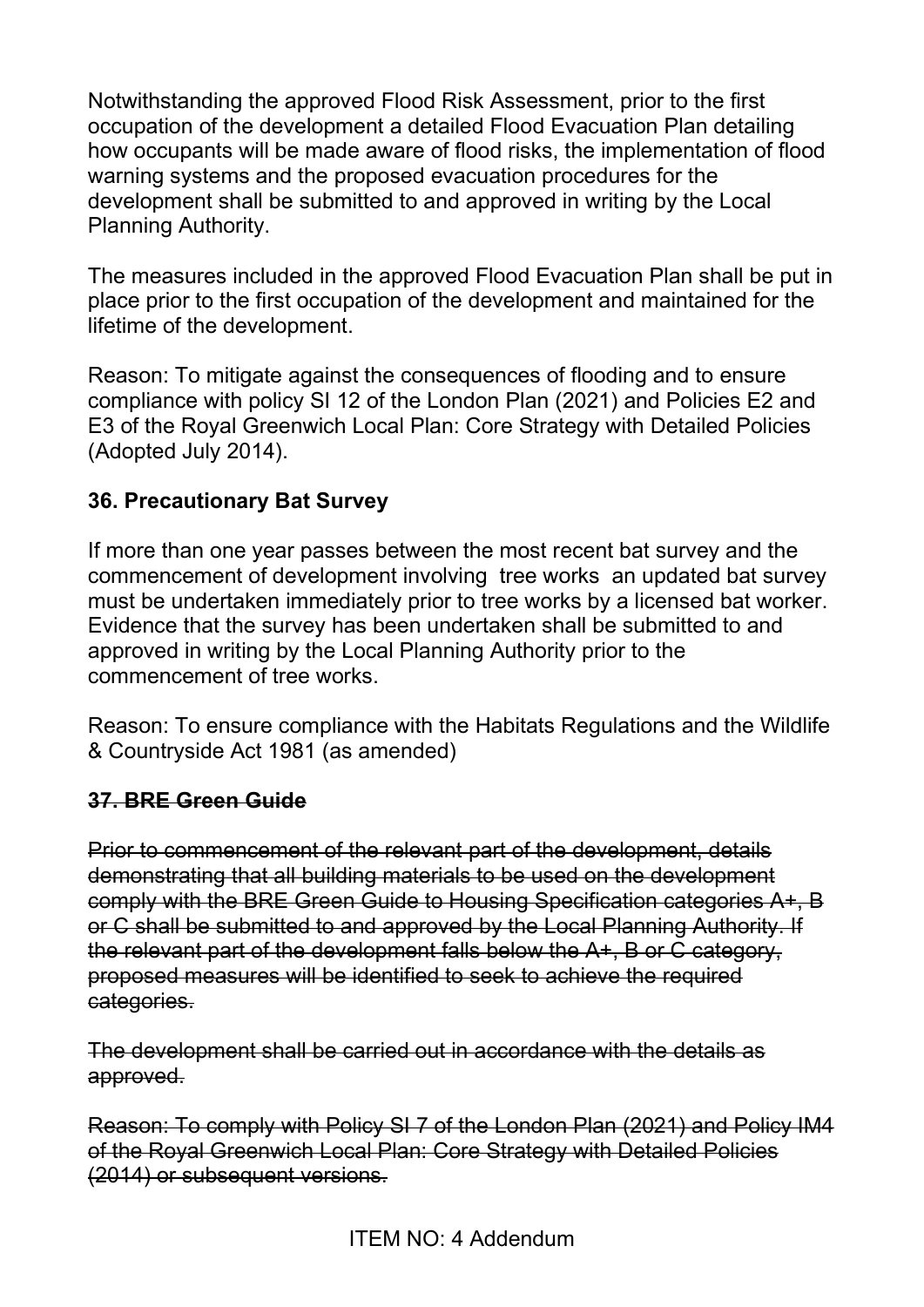## **37. Water Efficiency**

The development, including both residential and non-residential components, shall be constructed to meet water efficiency standards with a maximum water use target of 105 litres of water per person per day for the residential and BREEAM Excellent standard for the 'Wat 01' BREEAM water category for the non-residential.

Prior to occupation of each residential unit within the development, evidence that the approved dwellings have incorporated water saving and monitoring measures that is in line with Part A shall **have been** be submitted to the Local Planning Authority **and approved in writing** for written approval. Within three months from the date of first use of each non-residential unit within the development, evidence that the approved non-residential spaces have incorporated water saving and monitoring measures that will prevent the undue consumption of water in line with Part A **have been** be submitted to the Local Planning Authority **and approved in writing** for written approval.

Reason: To comply with Policy SI 7 of the London Plan (2021) and Policy IM4 of the Royal Greenwich Local Plan: Core Strategy with Detailed Policies (2014) or subsequent versions.

#### **38. Energy Strategy for Residential**

A. Within three-months of the practical completion of the residential units within the development, the following information shall be submitted to the Local Planning Authority **and approved in writing** for written approval:

i)final technical details and evidence including commissioning of installation that the renewable/low carbon technologies are installed in accordance with Part (B) and certified under the Microgeneration Certification Scheme (MSC);

ii)details of how the electricity or proportion of electricity produced by the solar PV system is fed to run the centralised heating system in accordance with Part (B);

iii)the resulting scheme, along with machinery/apparatus location of renewable/ low carbon technologies in accordance with Part ( B )

- iv)a management plan for the operation of the renewable/low carbon technologies in accordance with Part ( B )
- v)a servicing plan including times, location, frequency, method of servicing of the renewable/low carbon technologies;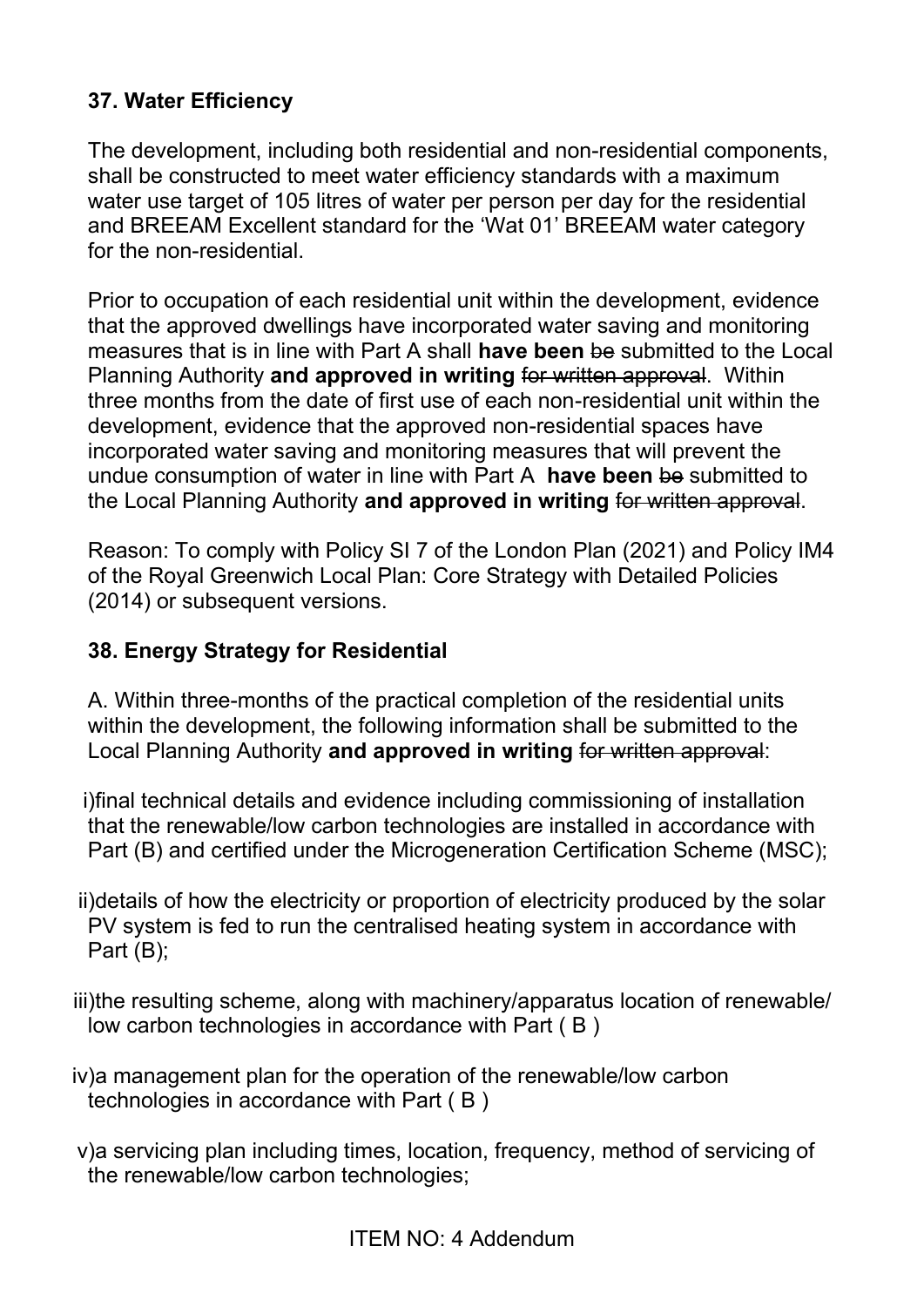- vi)Energy Performance Certificates [EPC's], detailed modelling output reports showing clearly the DER and TER from the "as built stage" to confirm compliance with the carbon dioxide savings achieved through energy efficiency measures and the energy servicing strategy approved under Part ( B ).
- vii)SAP Thermal Bridging and SAP Overheating modelling output reports from the "as built stage" to confirm compliance with Accredited Construction Details (ACDs) and minimisation of overhearing risk and Criterion 3 of the Building Regulations Part L 2013.

#### **The development shall be carried out strictly in accordance with the details so approved.**

B. Prior to the final completion of the residential component of the development, the approved residential units shall incorporate and maintain measures to achieve an overall reduction in regulated CO2 emissions of at least 64% (equal to 39 tonnesCO2/yr, SAP10 carbon emission factors) beyond Building Regulations Part L 2013 through the following carbon emission savings as detailed in the approved Energy Statement Addendum (26th November 2020) and Sustainability Statement: BREEAM Edition 2 (17th July 2020) and supplementary information (26/11/2020 & 10/12/2020) prepared by Foreman Roberts:

i)energy demand reduction measures to achieve at least annual carbon dioxide emission savings of 9 tonnes, equivalent to 15%, in regulated carbon dioxide (CO2) emissions over the compliant BR Part L 2013 base case.

ii)installation of centralised air to water ASHP system with Seasonal heating efficiency (SCoP) of 3.19 and CoP of 2.8 to provide the space heating and hot water communal and achieve at least annual carbon dioxide emission savings of 28 tonnes per year, equivalent to 55% in regulated carbon dioxide (CO2), beyond the Be Lean stage of the energy hierarchy.

- iii)Installation of at least 8.66kWp solar Photovoltaic (PV) system to reduce the regulated CO2 emissions of 2 tonnes per year, equating to 7% in regulated carbon dioxide (CO2) emissions over the Be Clean case of the Energy Hierarchy.
- iv)Measures to reduce the carbon dioxide emissions associated with other energy uses not covered by Building Regulations (un-regulated) should be incorporated prior to occupation and maintained in the development in perpetuity in line with the approved reports.

Reason: To ensure that the residential units within the development hereby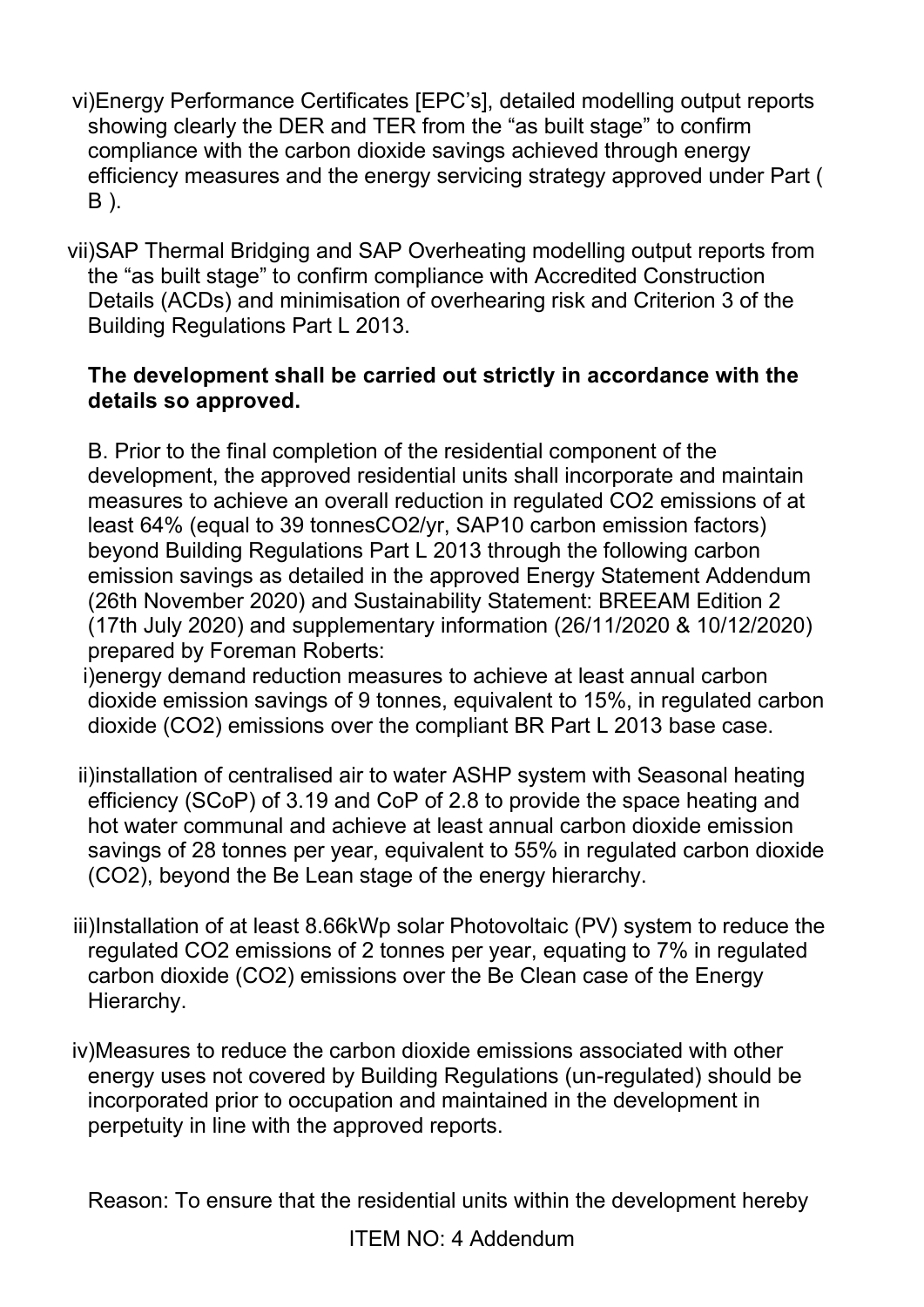approved are energy efficient and to contribute to the avoidance of need for new fossil fuel or other primary energy generation capacity and to reduce emissions of greenhouse gases and to minimise the impact of building emissions on local air quality in the interests of health, in accordance with policies GG6, SI 1, SI 2, SI 3, SI 4 and SI 5 of the London Plan 2021, Policy E1 of the Royal Greenwich Local Plan: Core Strategy with Detailed Policies (July 2014), Royal Borough of Greenwich, Greener Greenwich SPD (2014) and the Mayor's Sustainable Design and Construction SPG (2014).

# **39. Energy Strategy for Non-Residential**

A) Within three-months of the practical completion of the non-residential units within the development, the following information shall be submitted to the Local Planning Authority **and approved in writing** for written approval:

i. Final technical information and evidence that the renewable/low carbon technologies are installed in accordance with Part ( B ) and certified under the Microgeneration Certification Scheme (MSC).

ii. Energy Performance Certificates [EPC's], detailed modelling output reports showing clearly the BER and TER from the "as built stage" to confirm compliance with the carbon dioxide savings achieved through energy efficiency measures and the energy servicing strategy approved under Part (B).

iii. Detailed thermal bridging calculations to demonstrate compliance with accredited construction details;

B) Prior to the final completion of the non-residential spaces within the development, the approved non-residential spaces shall incorporate and maintain energy saving measures to achieve an overall reduction in regulated CO2 emissions of at least 54% (equal to 4.6 tonnesCO2/yr, SAP10 carbon emission factors) beyond Building Regulations Part L 2013 through the following carbon emission savings as detailed in the approved Energy Statement Addendum (26th November 2020) and Sustainability Statement: BREEAM Edition 2 (17th July 2020) and supplementary information (26/11/2020 & 10/12/2020) prepared by Foreman Roberts:

v. energy demand reduction measures to achieve at least annual carbon dioxide emission savings of 2.8 tonnes, equivalent to 33%, in regulated carbon dioxide (CO2) emissions over the compliant BR Part L 2013 base case.

vi. installation of ASHP system with Seasonal heating efficiency (SCoP) of 5.5 and Seasonal Cooling Efficiency (SEER) of 4.44 via fan coil system to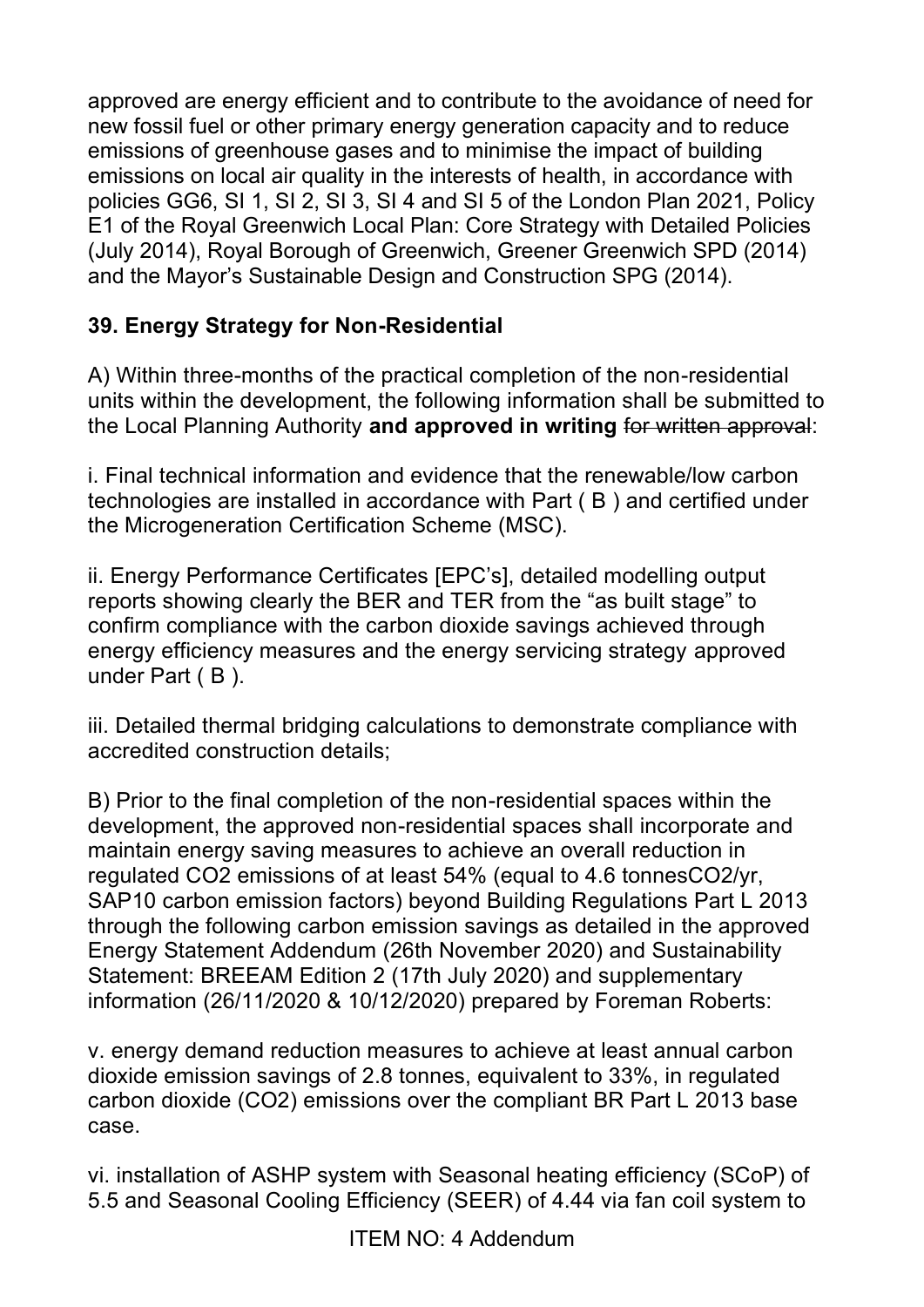provide the space heating and cooling and 3.09kWp solar Photovoltaic (PV) system and achieve at least annual carbon dioxide emission savings of 1.8 tonnes per year, equivalent to 32% in regulated carbon dioxide (CO2), beyond the Be Lean stage of the energy hierarchy.

vii. Measures to reduce the carbon dioxide emissions associated with other energy uses not covered by Building Regulations (un-regulated) should be incorporated prior to occupation and maintained in the development in perpetuity in line with the approved reports.

The development shall be carried out strictly in accordance with the details so approved.

Reason: To ensure that the non-residential spaces within the development hereby approved are energy efficient and to contribute to the avoidance of need for new fossil fuel or other primary energy generation capacity and to reduce emissions of greenhouse gases and to minimise the impact of building emissions on local air quality in the interests of health, in accordance with policies GG6, SI 1, SI 2, SI 3, SI 4 and SI 5 of the London Plan 2021 and Policy E1 of the Royal Greenwich Local Plan: Core Strategy with Detailed Policies (July 2014), Royal Borough of Greenwich, Greener Greenwich SPD (2014) and the Mayor's Sustainable Design and Construction SPG (2014).

## **40. Overheating and Cooling**

A. Prior to the first occupation of the residential units within the development, the approved dwellings shall incorporate, maintain mitigation measures and provide recommendations to occupants to cope with extreme hot weather conditions through home user guides that will assist with reducing the risk of overheating, follow the cooling hierarchy and comply with CIBSE TM59 criteria under DSY1, DSY2 and DSY3 weather scenarios, in line with the Energy Statement Edition 2 (17th July 2020), Energy Statement Addendum (26th November 2020) and supplementary information (26/11/2020 & 10/12/2020) prepared by Foreman Roberts.

B. Prior to the first use of the non-residential units within the development, the approved non-residential spaces shall incorporate measures to reduce the actual cooling demand below the baseline and maintain mitigation measures and provide recommendations to occupants to cope with extreme hot weather conditions through building user guides that will assist with reducing the risk of overheating, follow the cooling hierarchy and comply with Building Regulations Part L Criterion 3 in line with the Energy Statement Edition 2 (17th July 2020), Energy Statement Addendum (26th November 2020) and supplementary information (26/11/2020 & 10/12/2020) prepared by Foreman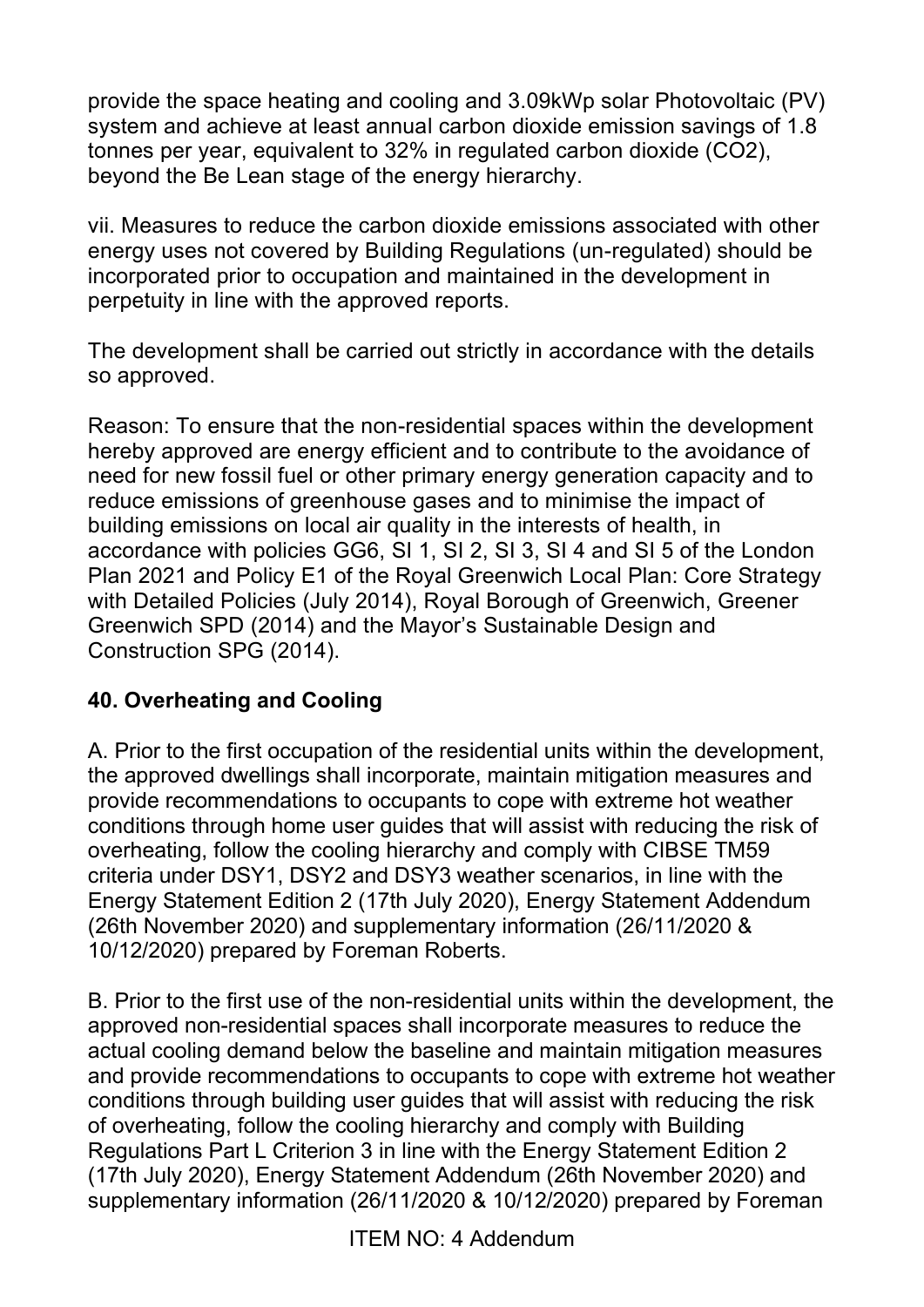Roberts.

Reason: To ensure that the residential and non-residential components within the development hereby approved are energy efficient and to reduce the risk of overheating in line with policy SI 4 of the London Plan (2021), and policies DH1 and E1 of the Royal Greenwich Local Plan: Core Strategy with Detailed Policies (July 2014).

# **41. Centralised Heating System**

A. Within six months of the commencement of the development, the following details shall be submitted to the Local Planning Authority **and approved in writing:** for written approval.

i. Details of the plant room(s), including size, layout and location, thermal stores (if available) and any other equipment required;

ii. Details of the HIU including specifications, type and efficiency, if provided;

iii. Details of the pipe network (including the size and route, flow and return temperatures, total length of the heat network in metres (flow and return) distribution and transmission, diagram route, total plant heating capacity, total heat generated, total heat supplied to premises and how primary and secondary site heat network losses have been minimised, if any) for the connection of all apartments into the centralised heating network;

iv. Details of schematic of the site wide heat network showing all residential units connected into it;

v. Details and evidence to demonstrate that the communal heating network shall be designed in accordance with Heat Networks: Code of Practice for the UK and Heat Trust Standards;

vi. Full details of the method of how the proposed centralised system will facilitate connection to a current market or higher temperature offsite heating and/or private wire network including but not limited to: layout of the plant in the 'energy centre' to demonstrate sufficient space has been allowed for the specified equipment and, where applicable, additional equipment to be installed in future, different temperature heat network;

vii. A safeguarded provision to the edge of the site;

**The development shall be carried out strictly in accordance with the details so approved.**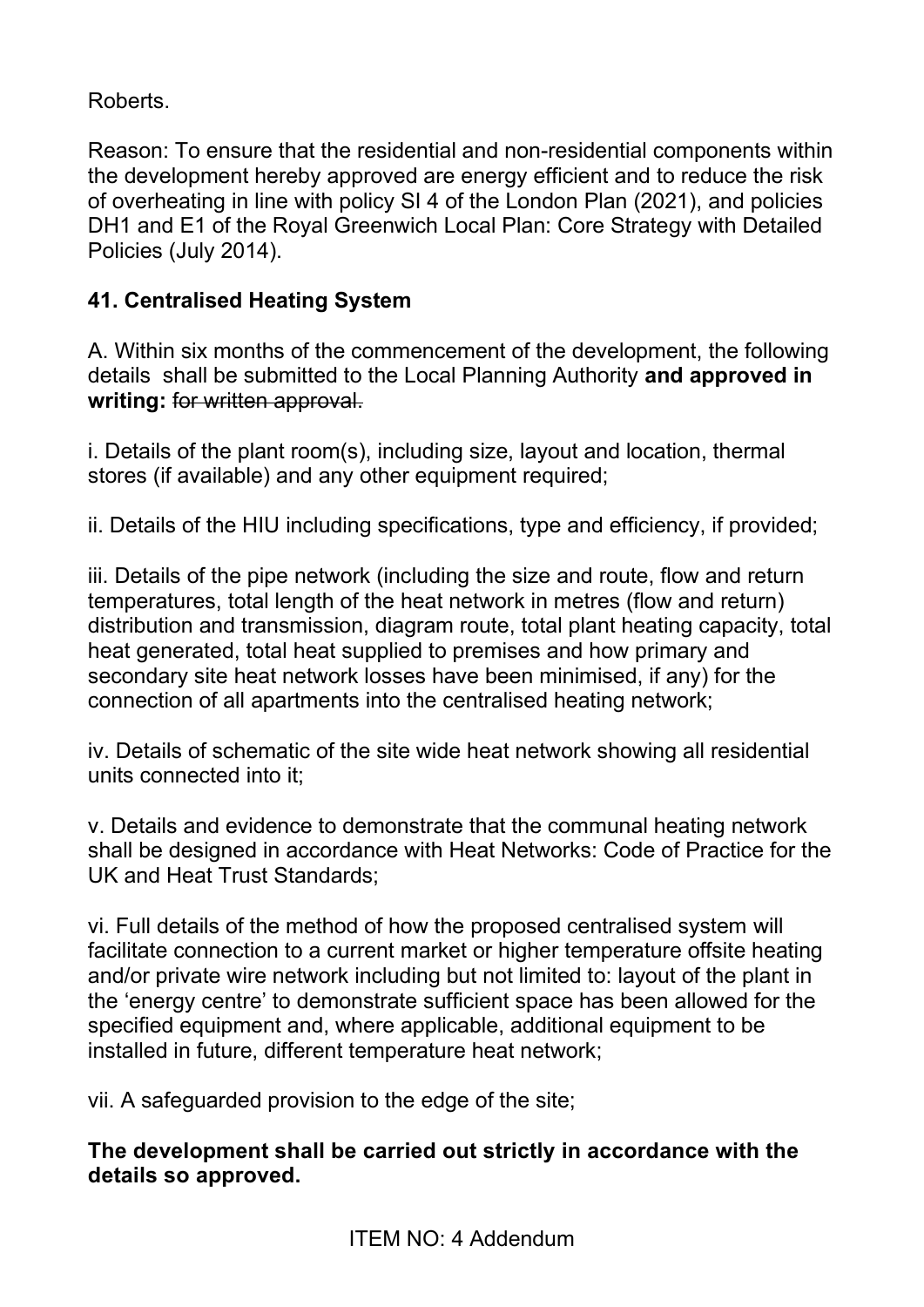B. Within three-months of the first occupation of the residential units within the development, details and evidence of a post-commissioning assessment, completed by an independent assessor, for the centralised ASHP system installed, certifying that it has been well designed in line with items (i) to (vii), runs efficiently, has reliability of supply, a reasonable customer tariff, appropriate management and maintenance arrangements are in place and be designed to allow connection to an offsite heat network.

Reason: To ensure that the allocated space for energy equipment within the development is designed in a manner that ensures that the development contributes to reducing the use of fossil fuel or other primary energy generation capacity, is designed to connect to an offsite heating and/or private wire network and to reduce emissions of greenhouse gases in accordance with policies GG6, SI 1, SI 2, SI 3, SI 4 and SI 5 of the London Plan 2021 and policies DH1 and E1 of the Royal Greenwich Local Plan: Core Strategy with Detailed Policies (July 2014), the Mayor's Sustainable Design and Construction SPG (2014) and Greener Greenwich SPD (2014).accordance with policies 5.3, 5.5 and 5.6 of the London Plan 2016, policies DH1 and E1 of the Royal Greenwich Local Plan: Core Strategy with Detailed Policies (July 2014), the Mayor's Sustainable Design and Construction SPG (2014) and Greener Greenwich SPD (2014).

## **42. Landscape and Ecological Management Plan**

**A) No development shall take place until the following have been submitted to and approved in writing by the Local Planning Authority:**

**i).An addendum to the Preliminary Ecological Appraisal including Extended Phase 1 Habitat Survey demonstrating the details of all features of ecological value on the site and especially covering the Eastmoor Street SINC site and setting out measures, for their protection during demolition and construction works.** 

**ii). Details to protect the established vegetation from any damage that could be caused during demolition and construction. All works should be undertaken by a suitably qualified and experienced specialist contractor and should conform to current industry best practice, i.e. BS 3998: 2010 'Tree Work Recommendations'. The details should ensure that existing commuting/foraging routes currently utilised by bats and other wildlife are maintained, if identified.** 

**Any mitigation measures identified therein shall be implemented in accordance with the approved details prior to the commencement of any works on site.**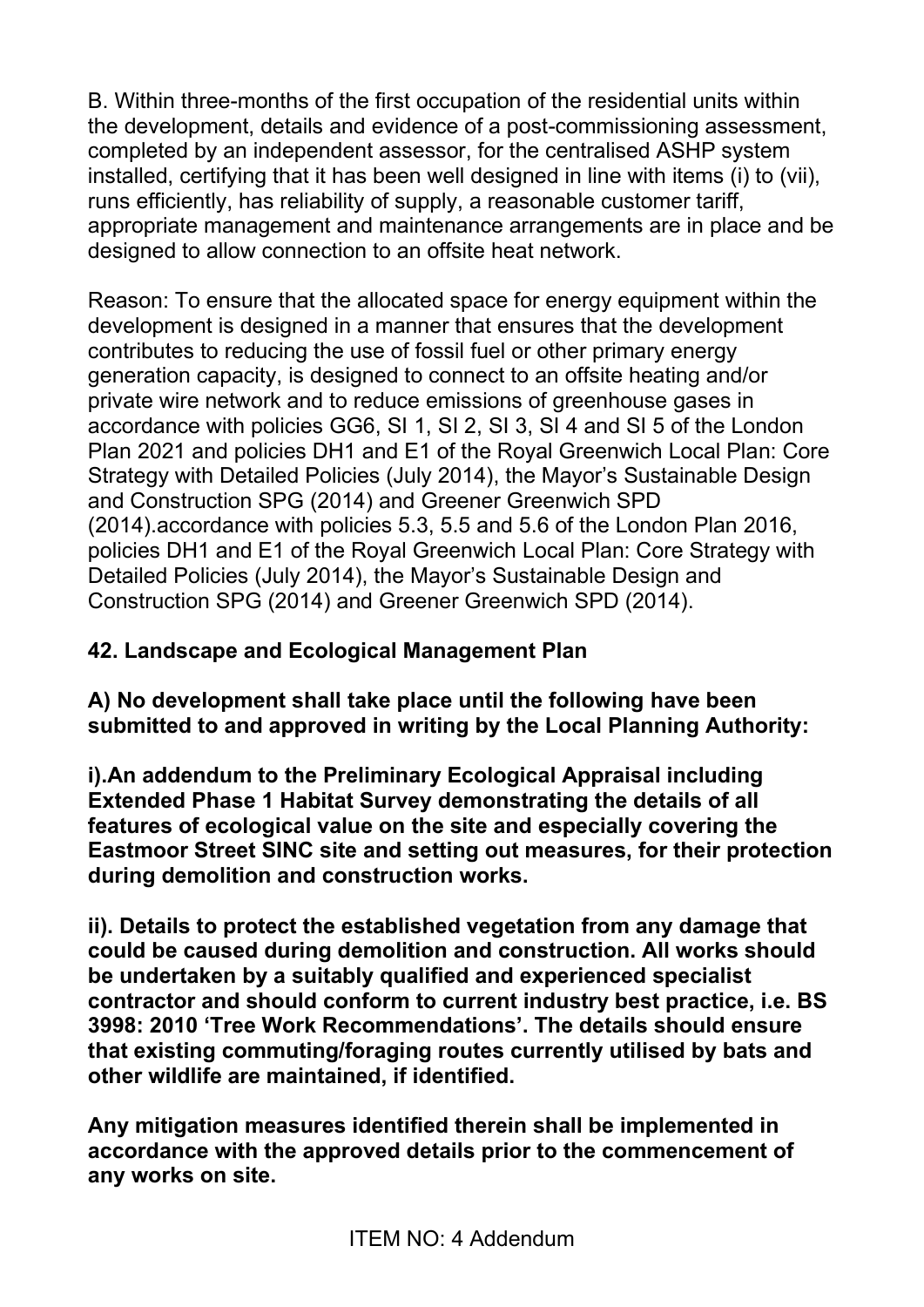**B). Prior to the commencement of the development, other than demolition and groundworks, an Ecological and Landscape Management Plan, including long-term design objectives, management responsibilities and maintenance schedules for all landscaped areas and demonstration that an Urban Greening Factor (UGF) score of 0.4 has been achieved for the approved site, shall be submitted to and approved in writing by the Local Planning Authority.**

**Development proposals must ensure no net loss of biodiversity and wherever possible, make a positive contribution to the protection, enhancement, creation and management of biodiversity including the creation of an ecological corridor such as tree lines and hedgerows to provide important commuting habitats.** 

**The Ecological and Landscape Management Plan shall include:** 

**a) Details from a suitably qualified ecologist specifying how the landscape features have been developed for biodiversity and ecological enhancement. The mitigation and enhancement should include the following:** 

**I. Native and/or nectar producing and/or deciduous plant and tree species of high ecological value, preferably of local provenance;**

**II. Diversity grassland areas such as lawns with low growing native herbs, unmown grass verges, wildflower mixes on amenity and recreational open spaces and/or meadow areas;** 

**III. Percentage of native habitat species proposed for the site (a target of 75% native to 25% non-native plant species should be utilised where possible);** 

**IV. Dense areas of shrubbery;** 

**V. Habitat areas identified in the Greenwich Biodiversity Action Plan;**

**VI. Living roofs and walls including extensive green roofs, intensive green roofs and biosolar roofs compliant with GRO Green Roof Code (2014 or subsequent version) including type, substrate and roof cross sections and roof plans and assessment of the effectiveness of the living roof/wall as a source control mechanism and interceptor for a Sustainable Urban Drainage System (SUDS); Bird and bat sensitive lighting; Artificial nesting and roosting sites (including bird and bat boxes) including number, location and design.**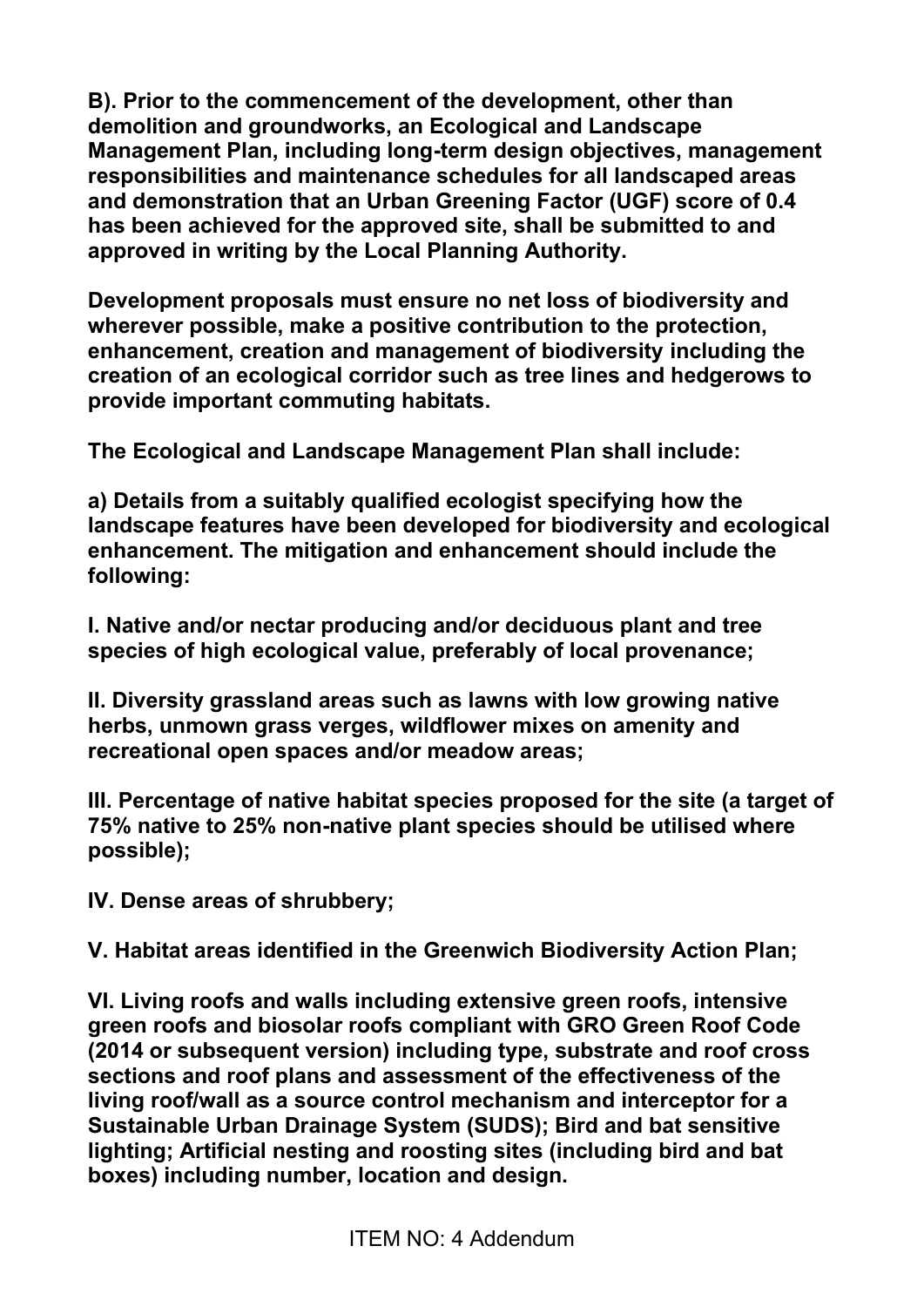**Where habitats are created as mitigation for development, management plans for the habitat shall also be provided detailing how the areas are to be managed in the longer term. Once approved the mitigation and management plans shall be undertaken in accordance with the approved details.** 

**C. Evidence that the ecological measures approved under part B have been installed in accordance with the details above should be submitted to and approved by the Local Planning Authority prior to first occupation of the development.**

**Reason: To ensure the protection of wildlife and supporting habitat, to prevent the spread of invasive plants and to secure opportunities for the enhancement of the ecological value of the site in line with policies G5, G6 and G7 of the London Plan (2021) and Core Strategy policy OS4 (Biodiversity), the Mayor's Sustainable Design and Construction SPG (2014) and Greener Greenwich SPD (2014) or subsequent versions of the above related documents or related subsequent versions.** 

Prior to the commencement of the development an ecological and landscape management plan, including mitigation measures during demolition and construction, long-term design objectives, management responsibilities and maintenance schedules for all landscaped areas and demonstration that an Urban Greening Factor (UGF) score of 4 has been achieved for the approved site shall be submitted to the Local Planning Authority for written approval Development proposals must ensure no net loss of biodiversity and wherever possible, make a positive contribution to the protection, enhancement, creation and management of biodiversity and.

The submitted report shall include:

A. Addendum Preliminary Ecological Appraisal including Extended Phase 1 Habitat Survey demonstrating the details of all features of ecological value on the site and especially covering the Eastmoor Street SINC site and setting out measures, for their protection during demolition and construction works. Any mitigation measures identified therein shall be implemented in accordance with the approved details.

B. Details to protect the established vegetation from any damage that could be caused during demolition and construction. All works should be undertaken by a suitably qualified and experienced specialist contractor and should conform to current industry best practice, i.e. BS 3998: 2010 'Tree Work Recommendations'. The details should ensure that existing commuting/foraging routes currently utilised by bats and other wildlife are maintained, if identified.

ITEM NO: 4 Addendum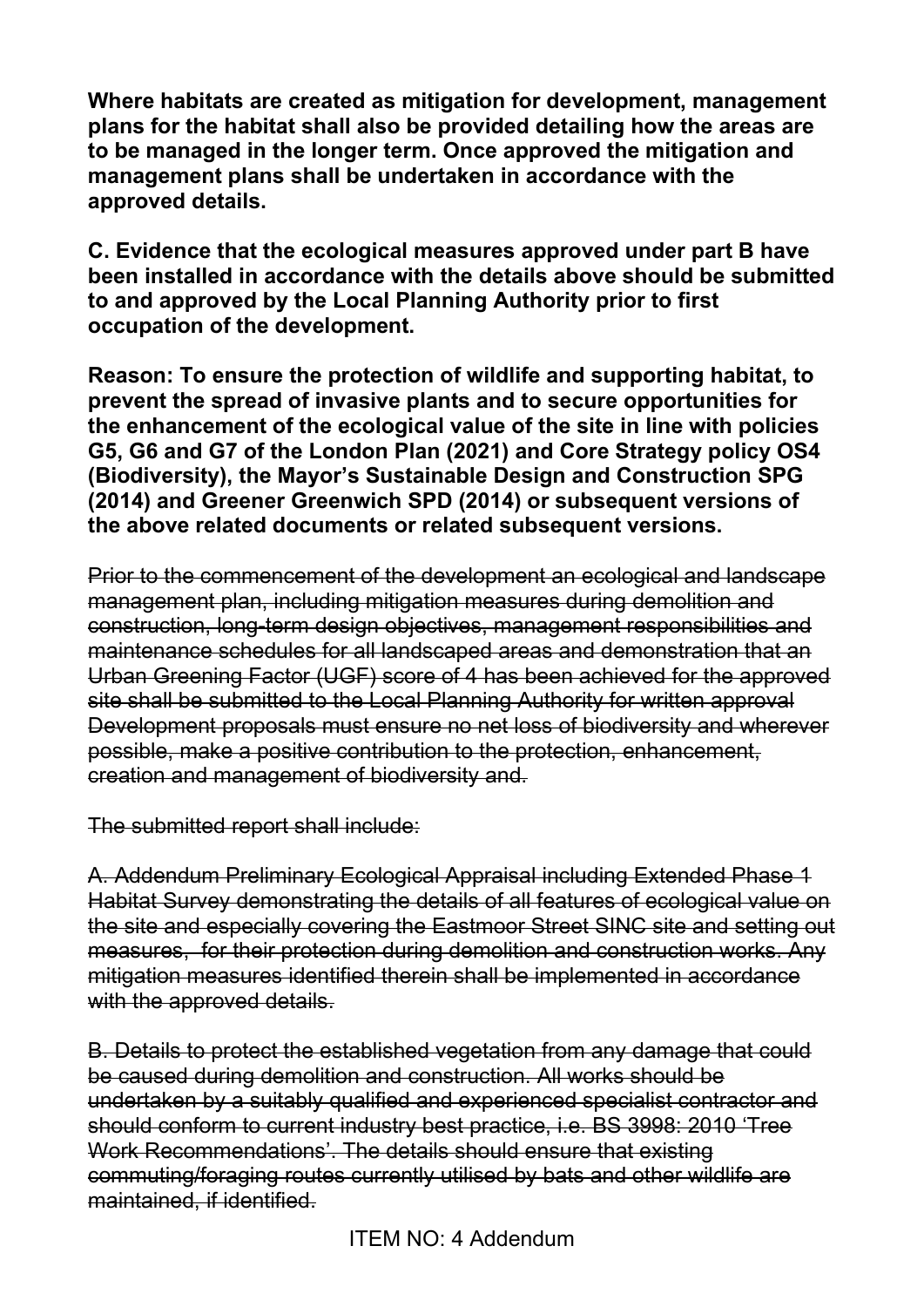C. Details from a suitably qualified ecologist specifying how the landscape features have been developed for biodiversity and ecological enhancement, including the creation of an ecological corridor such as tree lines and hedgerows to provide important commuting habitats. The mitigation and enhancement should include the following:

I. Native and/or nectar producing and/or deciduous plant and tree species of high ecological value, preferably of local provenance;

II. Diversity grassland areas such as lawns with low growing native herbs, unmown grass verges, wildflower mixes on amenity and recreational open spaces and/or meadow areas;

III. Percentage of native habitat species proposed for the site (a target of 75% native to 25% non-native plant species should be utilised where possible);

IV. Dense areas of shrubbery;

V. Habitat areas identified in the Greenwich Biodiversity Action Plan;

VI. Living roofs and walls including extensive green roofs, intensive green roofs and biosolar roofs compliant with GRO Green Roof Code (2014 or subsequent version) including type, substrate and roof cross sections and roof plans and assessment of the effectiveness of the living roof/wall as a source control mechanism and interceptor for a Sustainable Urban Drainage System (SUDS); Bird and bat sensitive lighting; Artificial nesting and roosting sites (including bird and bat boxes) including number, location and design.

Where habitats are created as mitigation for development, management plans for the habitat shall also be provided detailing how the areas are to be managed in the longer term. Once approved the mitigation and management plans shall be undertaken in accordance with the approved details.

D. Evidence that the ecological measures approved under parts  $(A)$  to  $(C)$ have been installed in accordance with the details above should be submitted to and approved by the local planning authority prior to first occupation of the development.

Reason: To ensure the protection of wildlife and supporting habitat, to prevent the spread of invasive plants and to secure opportunities for the enhancement of the ecological value of the site in line with policies G5, G6 and G7 of the London Plan (2021) and Core Strategy policy OS4 (Biodiversity), the Mayor's Sustainable Design and Construction SPG (2014) and Greener Greenwich SPD (2014) or subsequent versions of the above

ITEM NO: 4 Addendum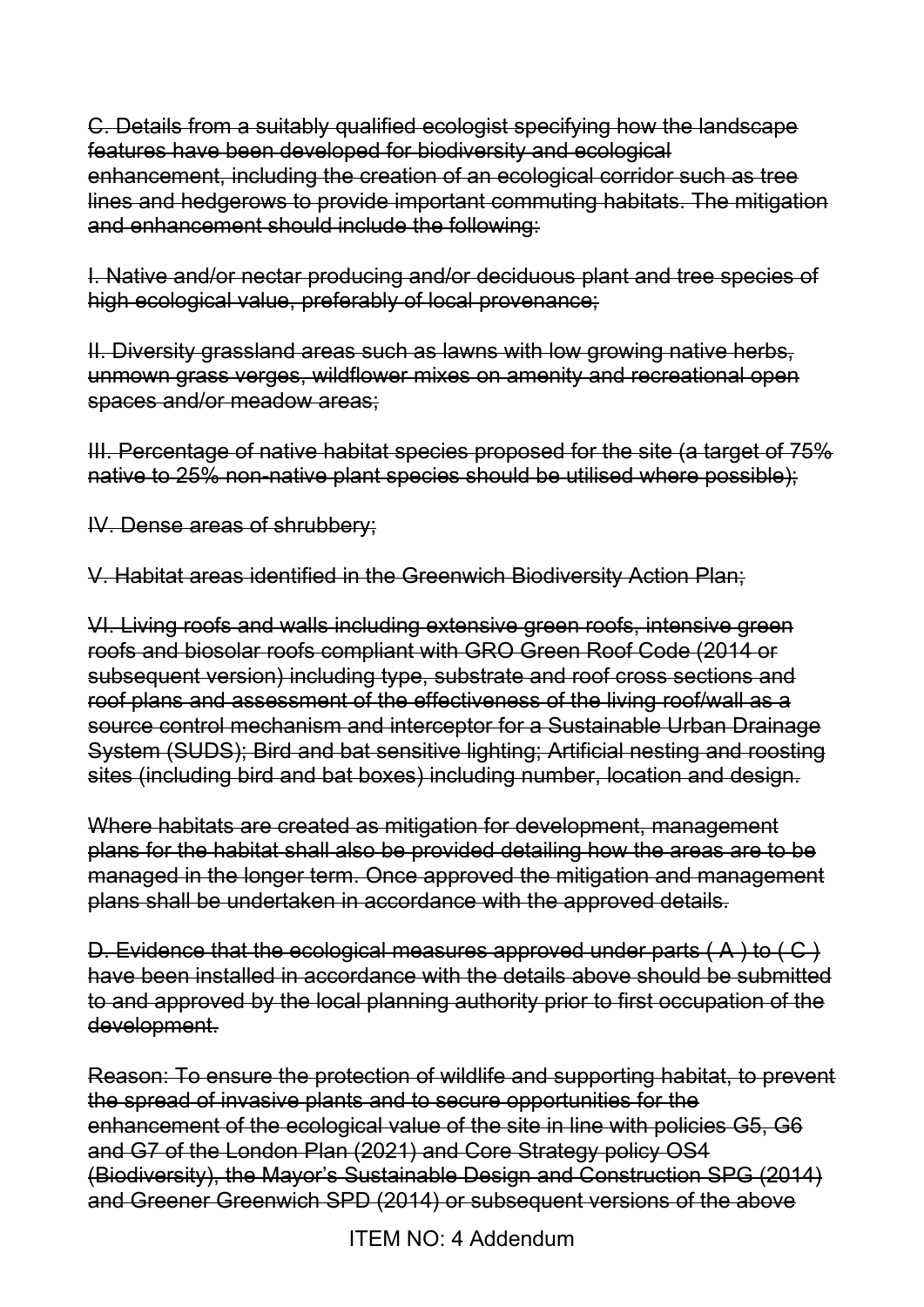related documents or related subsequent versions.

#### **43. Timing of vegetation clearance (breeding birds)**

All removal of trees, hedgerows, shrubs, scrub or tall herbaceous vegetation shall be undertaken between September and February inclusive. If this is not possible then a suitably qualified ecologist shall check the areas concerned immediately prior to the clearance works to ensure that no nesting or nestbuilding birds are present. If any nesting birds are present, then the vegetation shall not be removed until the fledglings have left the nest.

Reason: To ensure compliance with the Habitats Regulations and the Wildlife & Countryside Act 1981 (as amended). All wild birds, their nests and young are protected during the nesting period

#### **44. Landscaping Details**

Prior to the commencement of any above ground works a detailed Landscaping Strategy, based on the principles secured within the Landscape Strategy hereby approved, for all the hard and soft landscaping of any part of the site not occupied by buildings including details of:

- Open space / amenity areas
- Areas of paving
- Pedestrian / cycle linkages
- Street furniture
- Wayfinding
- Materials
- Boundary treatments
- Planting specification

shall be submitted and approved in writing by the Local Planning Authority.

• All **hard landscaping** works which form part of the approved scheme under part (a) shall be completed prior to occupation of the development.

• All **planting, seeding or turfing** comprised in the landscaping scheme under part (a) shall be carried out in the first planting and seeding seasons following the occupation of the buildings or the completion of the development, whichever is the sooner. Any trees or plants which within a period of 5 years from the completion of the development die, are removed or become seriously damaged or diseased, shall be replaced in the next planting season with others of similar size and species.

Reason: In order that the Local Planning Authority may be satisfied as to the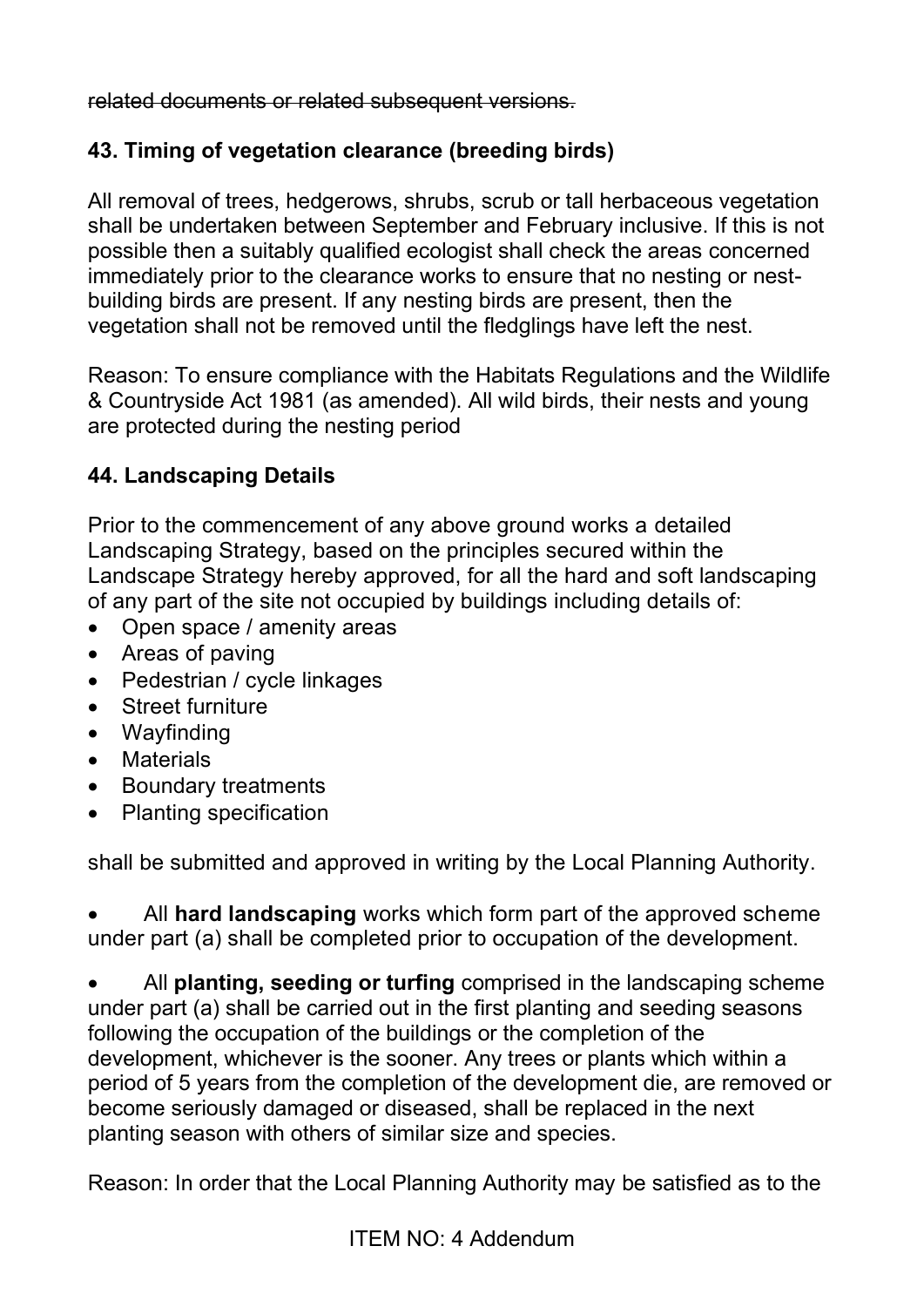details and quality of the landscaping scheme, to ensure the development provides a high quality environment for future occupiers and to comply with policies D8, G4, G5, G6, G7, G8, S4 and SI 13 of the London Plan (2021) policies D1 and IM(b) of the Royal Greenwich Core Strategy and Detailed Policies 2014.

# **45. Lighting Strategy**

Prior to the commencement of above ground works, details of an external lighting strategy shall be submitted to and approved in writing by the Local Planning Authority.

The details shall include:

- Details of the lighting fixtures and location;
- Hours of operation;
- Details of compliance with the Institute of Lighting Engineers guidance on preventing light pollution;
- Where appropriate, details of the sensitive lighting design to mitigate for impacts of light-spill on bats;

The lighting strategy shall be implemented in accordance with the approved details prior to the first occupation of the development.

Reason: In order to achieve an appropriately lit and high-quality public realm that balances the requirements for safety and security with reducing light pollution in accordance with policies D8 and G6 of the London Plan (2021).

## **46. Children's Play Area**

Full details of the children's play area as shown on drawing 18-088 D1101 Rev P05, play equipment and safety measures proposed for the development shall be submitted to and approved in writing by, the Local Planning Authority prior to the first occupation of the development.

The play areas and play equipment shall be fully implemented in accordance with the approved details prior to the occupation of the development and shall be retained for the lifetime of the development.

Reason: In order to ensure that sufficient on-site play facilities are provided for the future occupiers of the development and to ensure compliance with Policy S4 of the London Plan (2021) and Policy H(e) of the Royal Greenwich Local Plan: Core Strategy with Detailed Policies (2014).

#### **47. Completion of Commercial Units Prior to Occupation of Residential Units**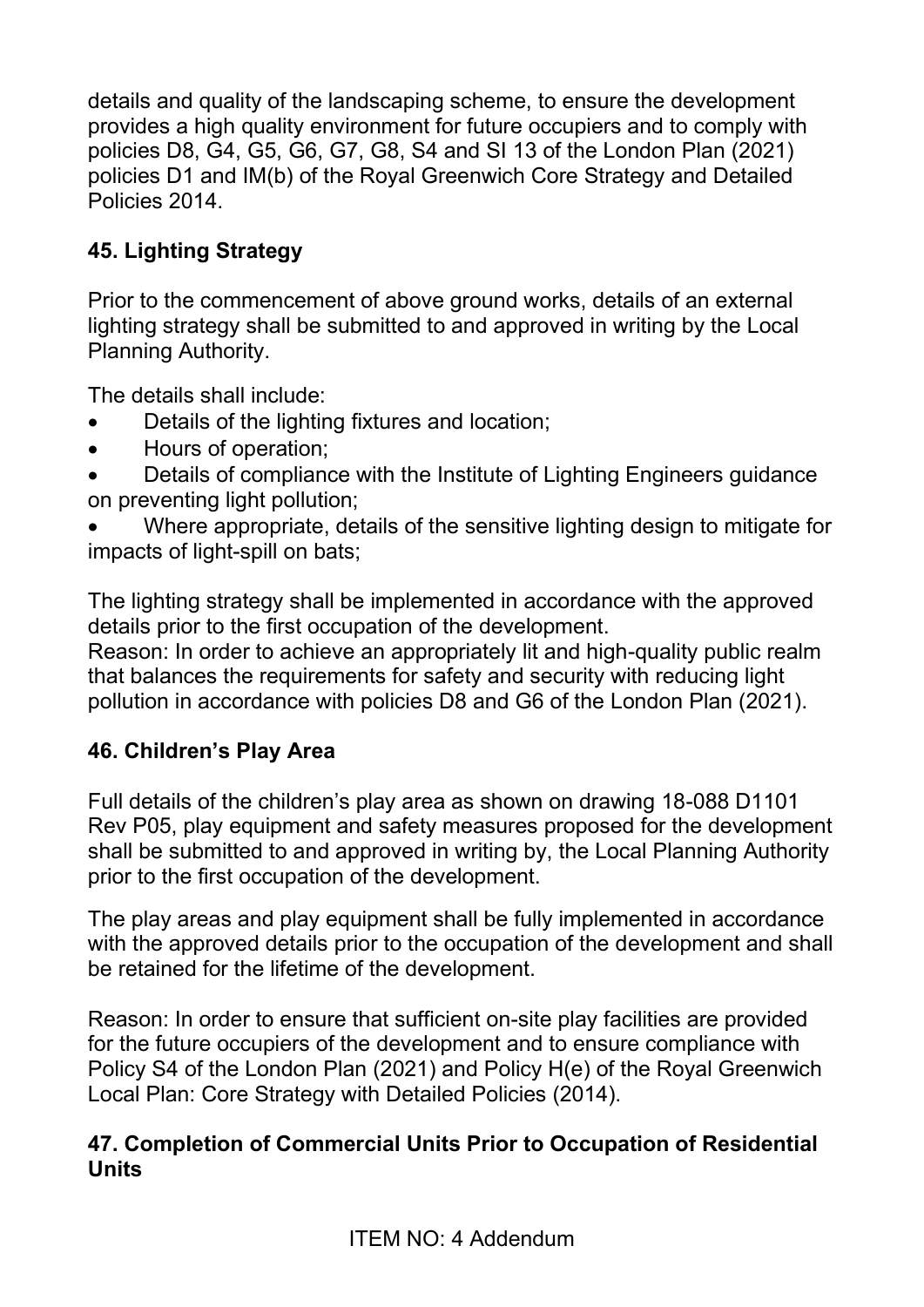The commercial units hereby permitted shall be completed to a weathertight standard, with heating and all mechanical and electrical services provided, prior to the first occupation of the residential units hereby permitted.

To ensure the delivery of employment generating floorspace within the development and to facilitate the occupation of such floorspace in accordance with policy E7 of the London Plan (2021) and policies EA1 and EA2 of the Royal Greenwich Local Plan: Core Strategy

# **48. Marketing Strategy for Commercial Units**

Notwithstanding the submitted documents, **6 months prior to practical completion** prior to the commencement of any above ground works a detailed marketing strategy for the commercial units hereby permitted shall be submitted to and approved in writing by the Local Planning Authority. The Marketing Strategy shall include details of the following:

- Means of advertising / media to be used;
- Duration and timing of the marketing campaign;
- How marketing will be targeted to likely occupiers;
- Proposed rent levels;
- Management arrangements;
- Terms on which the units are to be offered:
- and any incentives to expedite the letting of units.

The commercial units shall be marketed in accordance with the approved Marketing Strategy.

Reason: To ensure that the units are marketed effectively and to minimise the likelihood of the units being left vacant, in accordance with policy E2 of the London Plan (2021) policies EA1 and EA2 of the Royal Greenwich Local Plan: Core Strategy with Detailed Policies (Adopted July 2014).

#### **49. Removal of Permitted Development Rights for Conversion to Residential Use**

Notwithstanding the provisions of The Town and Country Planning (General Permitted Development) (England) Order 2015 (or any Order revoking and re-enacting that Order with or without modification), no part of the nonresidential floorspace within the development shall be used as a dwellinghouse within Class C3 of the Town and Country Planning (Use Classes) Order 1987 (as amended).

Reason: In order to ensure that satisfactory provision of employment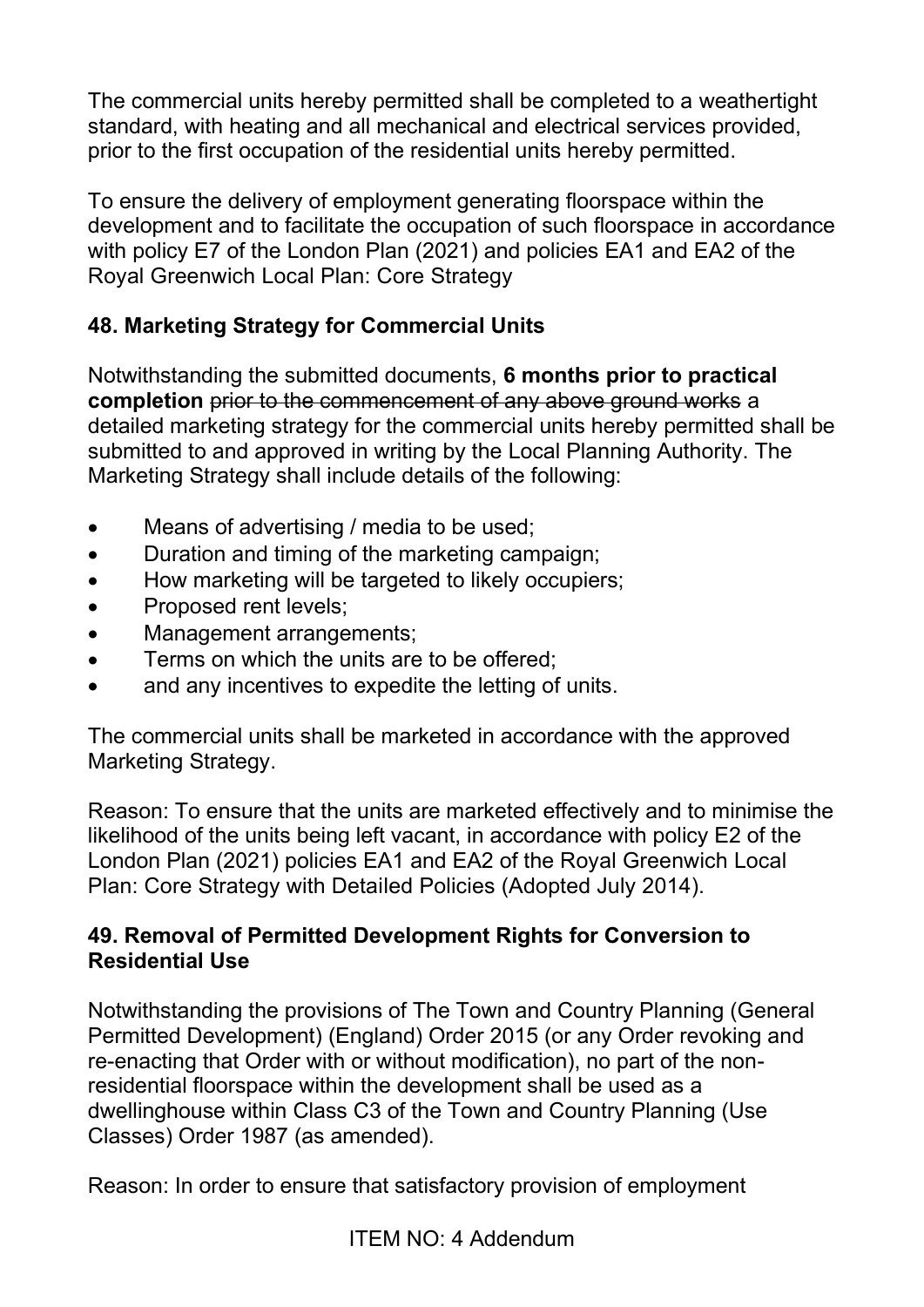generating floorspace is maintained in accordance with policy E2 of the London Plan (2021 and policy EA1 of the Royal Greenwich Local Plan: Core Strategy with Detailed Policies (2014).

# **50. Removal of PD Rights - Use of Commercial Units**

Notwithstanding the provisions of the Town and Country Planning (General Permitted Development) (England) Order 2015 (or any Order revoking and re-enacting that Order) the ground floor commercial units hereby permitted shall be used for office, research and development or light industrial only and for no other purpose.

Reason: In order to ensure the satisfactory provision of employment generating floorspace for small and medium sized businesses in accordance with policy E2 of the London Plan (2021) and policy EA1 of the Royal Greenwich Local Plan: Core Strategy with Detailed Policies (2014).

# **51. Sound Insulation for Commercial Premises**

Prior to the commencement of the development **other than demolition and ground works** a detailed scheme of noise insulation measures for all divisions walls and/or floors separating the Class B1 floorspace and residential areas shall be submitted to and approved in writing by the Local Planning Authority. The scheme of noise insulation measures shall be prepared by a suitably qualified consultant/engineer and shall demonstrate that the proposed sound insulation will achieve a level of protection which is at least +5dB above the Approved Document E standard dwelling houses and flats for airborne sound insulation and -5dB for impact sound insulation. The approved scheme shall be implemented prior to the first use of the relevant floorspace and be permanently retained thereafter.

Reason: In the interest of the prospective residential occupiers of the accommodation and ensure compliance with policy E(a) of the Royal Greenwich Local Plan: Core Strategy with Detailed Policies (2014).

## **52. Commercial Uses – Hours of operation and deliveries**

Prior to the commencement of use of any of the commercial uses hereby permitted, full details of hours of operation including but not limited to time of receiving deliveries or servicing shall be submitted to and approved in writing by the Local Planning Authority. The uses shall thereafter be carried out in strict accordance with the approved details.

Reason: To safeguard the amenities of neighbouring properties, particularly residential properties and the area generally and to ensure compliance with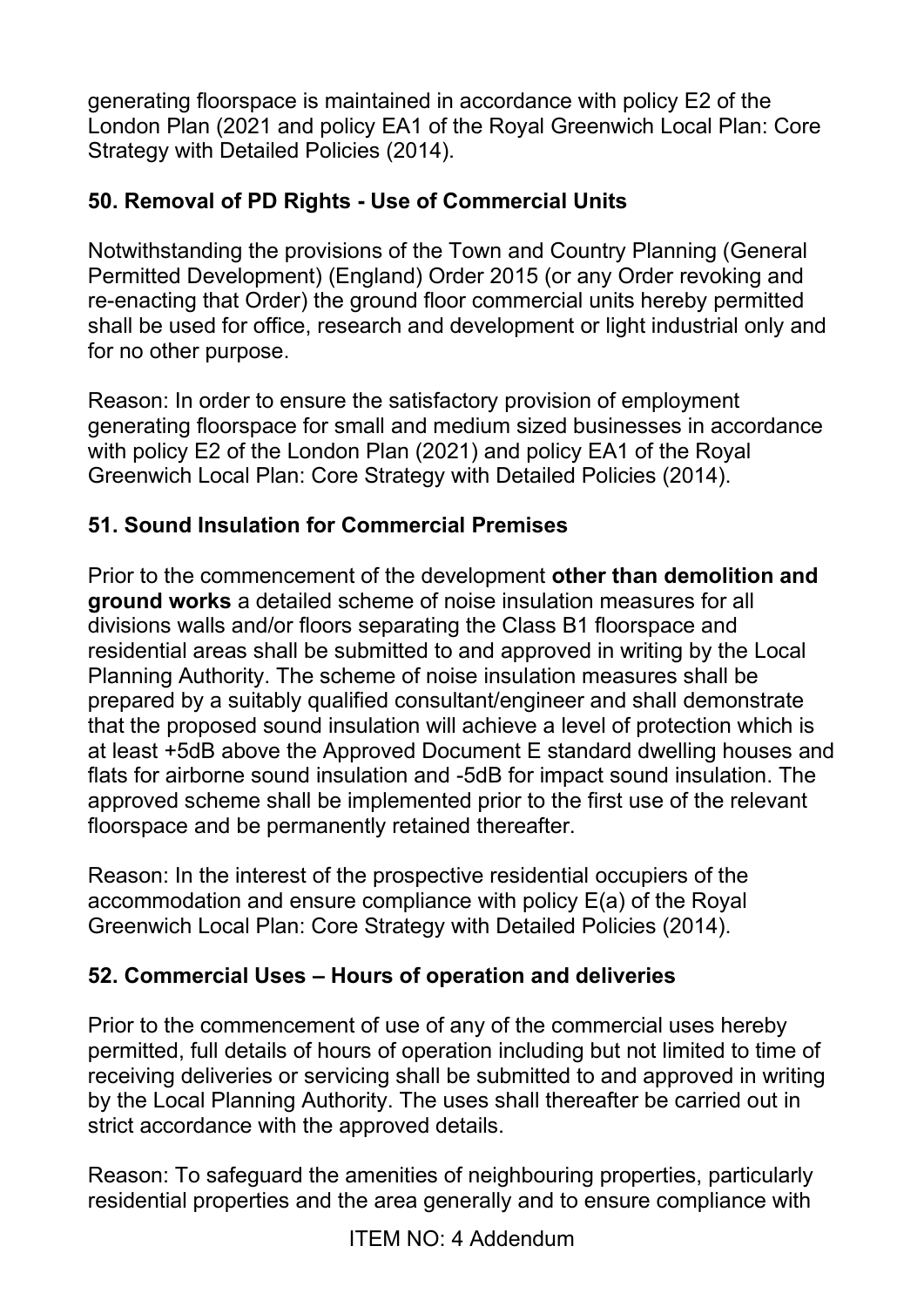Policy D3 and T7 of the London Plan (2021) and Policies E(c) and DH1 of the Royal Greenwich Local Plan: Core Strategy with Detailed Policies (2014).

## **53. Noise Criteria Compliance**

Prior to the commencement of any above ground works in connection with the development hereby permitted full details demonstrating that the following Noise Criteria A to F will be met shall be submitted to and approved in writing by the Local Planning Authority (in consultation with the Port of London Authority and Safeguarded Wharf Operators).

#### Criterion A

Noise levels in bedrooms at night under whole dwelling ventilation rates shall not exceed 30 dB LAeq,8h and shall not exceed 45 dB LAmax,f more than 10-15 times per night for regular noise sources. Regular noise sources include sources which commonly occur at, or in the vicinity of, the site, as opposed to one-off events, or special occasions which could result in higher than typical site noise levels. The limits include all external noise sources and building services noise if applicable.

#### Criterion B

Noise levels in habitable rooms during the day under whole dwelling ventilation rates shall not exceed 35 dB LAeq,16h. The limit includes all external noise sources and building services noise if applicable.

#### Criterion C

The low frequency noise level at the 63 Hz octave-band, due to operations at the Safeguarded Wharves including dredgers operating at a cumulative maximum, shall not exceed 50 dB Leq,63Hz,15min inside any habitable room at any time under whole dwelling ventilation rates.

#### Criterion D

Noise levels in bedrooms at night under higher ventilation rates (above the extract and whole dwelling ventilation rates set out in the Building Regulations 2010 Approved Document F) such as may be required for mitigation against overheating, shall not exceed 35 dB LAeq,8hour. Criterion D does not apply to purge ventilation. This limit applies to rooms that are exposed to façade noise levels due to operations at the Safeguarded Wharves including dredgers at or above 50 dB LAeq,15min and/or 65 dB Leq,63Hz.

#### Criterion E

Noise levels in living rooms during the day under higher ventilation rates (above the extract and whole dwelling ventilation rates set out in the Building Regulations 2010 Approved Document F) such as may be required for mitigation against overheating, shall not exceed 40 dB LAeq,16hour. Criterion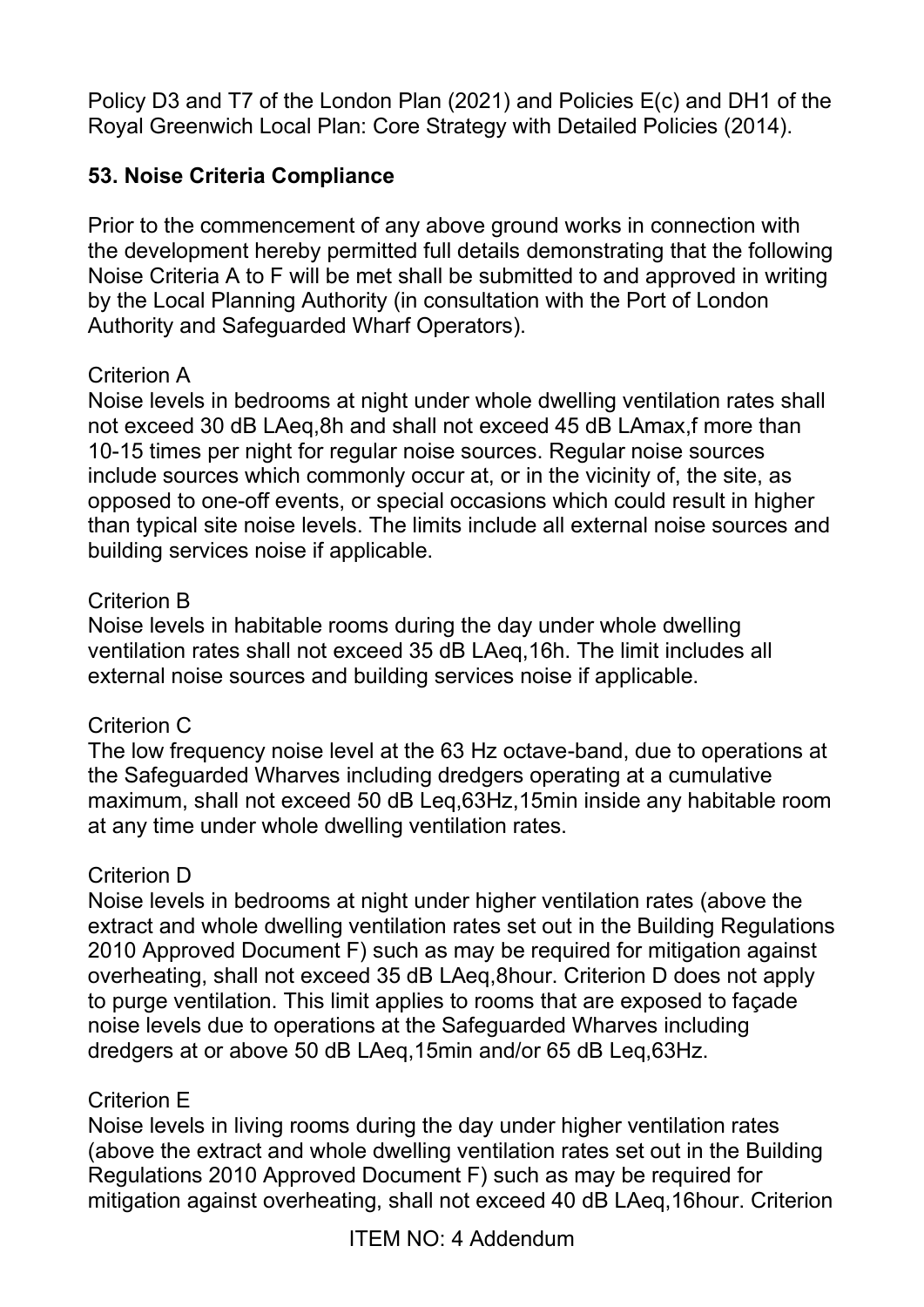E does not apply to purge ventilation. This limit applies to rooms that are exposed to façade noise levels due to operations at the Safeguarded Wharves including dredgers at or above 55 dB LAeg, 15min and/or 65 dB Leq,63Hz.

#### Criterion F

The rating levels according to BS 4142: 2014 +A1: 2019 on balconies due to all industrial and wharf sources operating at a cumulative maximum shall not be more than 5 dB above pre-existing background levels at all times. For public / private outdoor areas (i.e. gardens and balconies) the maximum target noise level shall be as specified within BS8233:2014. i.e.; LAeq 55 dB [BS 8233:2014 'upper guideline value'.

Prior to the commencement of any above ground works in connection with the development hereby permitted full details of any mitigation measures required in order to meet the above criteria including a requirement for windows to be fixed shut where required to meet the criteria and, where relevant, details of any alternative means of ventilation or cooling, shall be submitted to and approved in writing by the Local Planning Authority and the mitigation shall be installed in accordance with the approved details prior to the first occupation of the residential units hereby permitted.

Reason: In order to protect the amenity of future occupants of the development and to minimise the potential for conflict with the nearby safeguarded wharf in accordance with policies D1and H5 of the Royal Greenwich Local Plan: Core Strategy with Detailed Policies (2014) and policies D13 and D14 of the London Plan (2021).

## **54. Scheme of Noise Testing**

a) Prior to the first occupation of the development hereby permitted, a scheme for testing the noise environment of the units, to demonstrate compliance with Criteria A to F of Condition 53 above shall be submitted to and approved in writing by the Local Planning Authority (in consultation with the Port of London Authority and Safeguarded Wharf Operators).

b) Prior to the first occupation of the development hereby permitted the scheme for noise testing required by part a) above shall be implemented and the results submitted and approved in writing by the Local Planning Authority (in consultation with the Port of London Authority and the Safeguarded Wharf Operators).

Reason: In order to protect the amenity of future occupants of the development and to minimise the potential for conflict with the nearby safeguarded wharf in accordance with policies D1and H5 of the Royal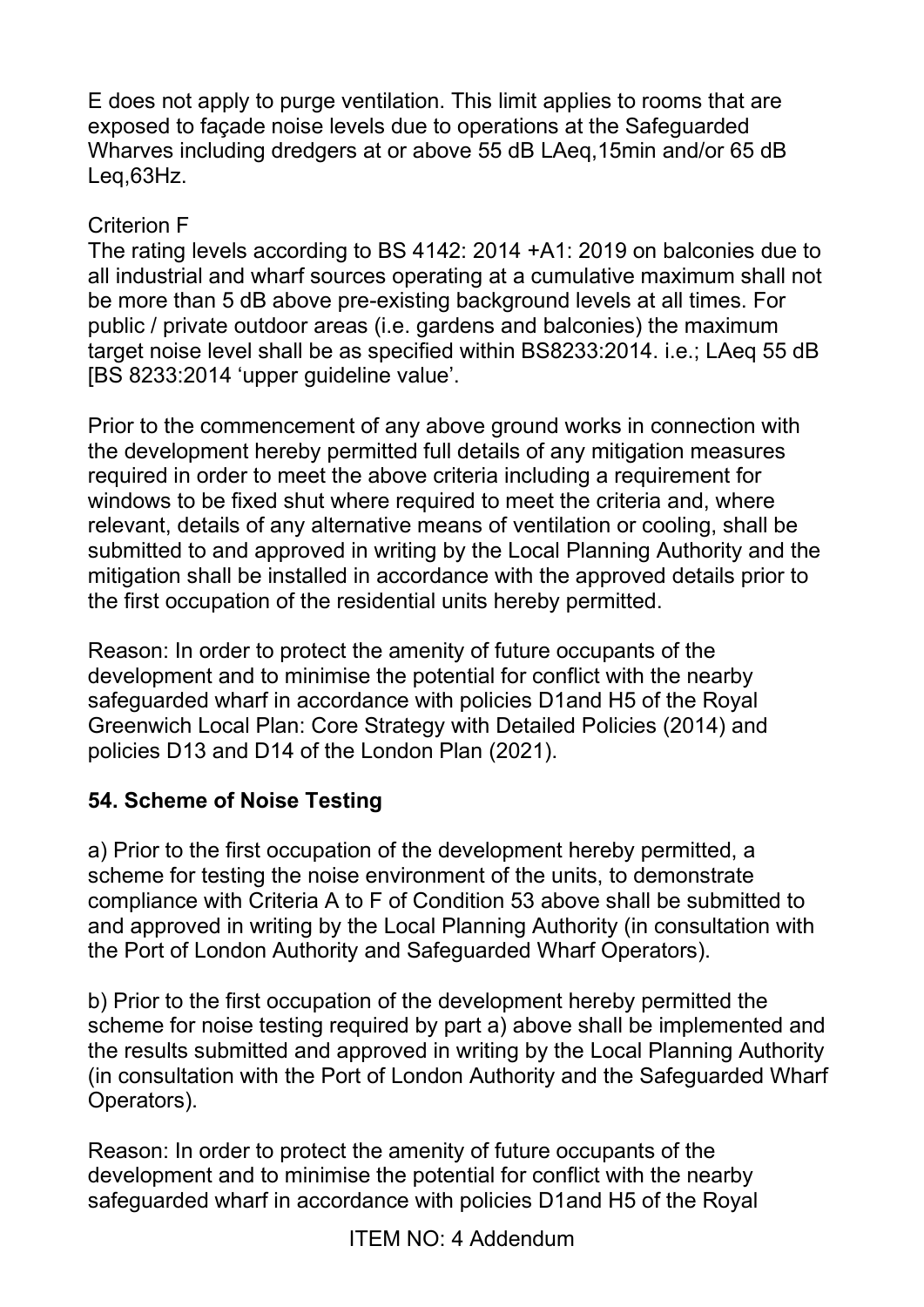Greenwich Local Plan: Core Strategy with Detailed Policies (2014) and policies D13 and D14 of the London Plan (2021).

#### **55. Noise from Plant**

Noise levels from any plant associated with the development hereby permitted shall not exceed 10 dB below the existing background level (LA90 15min) when measured at one metre from the façade of the nearest noise sensitive premises.

Reason: In order to safeguard the amenities of residential properties and ensure compliance with policies D13 and D14 of the London Plan (2021) and Policies DH(b) and E(a) of the Royal Greenwich Local Plan: Core Strategy with Detailed Policies (2014).

#### **56. Details of Plant and Equipment for Commercial Uses**

Prior to their installation on site full details of any flues, ventilation louvres or other plant and equipment associated with the commercial units hereby permitted, including details of noise output and any associated mitigation measures, shall be submitted to and approved in writing by the Local Planning Authority.

Reason: In the interest of the amenity of future residential occupiers of the development and surrounding area and to ensure compliance with policy E(a) of the Royal Greenwich Local Plan: Core Strategy with Detailed Policies (2014).

#### **57. Fire Statement**

**The development must be carried out in strict accordance with the provisions of the Fire Statement Reference SC20085 Rev R02 prepared by OFR Fire Consultants dated 20.06.202.** 

**Reason: To ensure that the development incorporates the necessary fire safety measures in accordance with London Plan Policies D5 and D12.** 

Prior to the commencement of the development (other than demolition, site clearance and ground works), a Fire Statement in the form of an independent fire strategy produced by a third party suitably qualified assessor shall be submitted to and approved in writing by the Local Planning Authority. The statement should detail how the development proposal will function in terms of: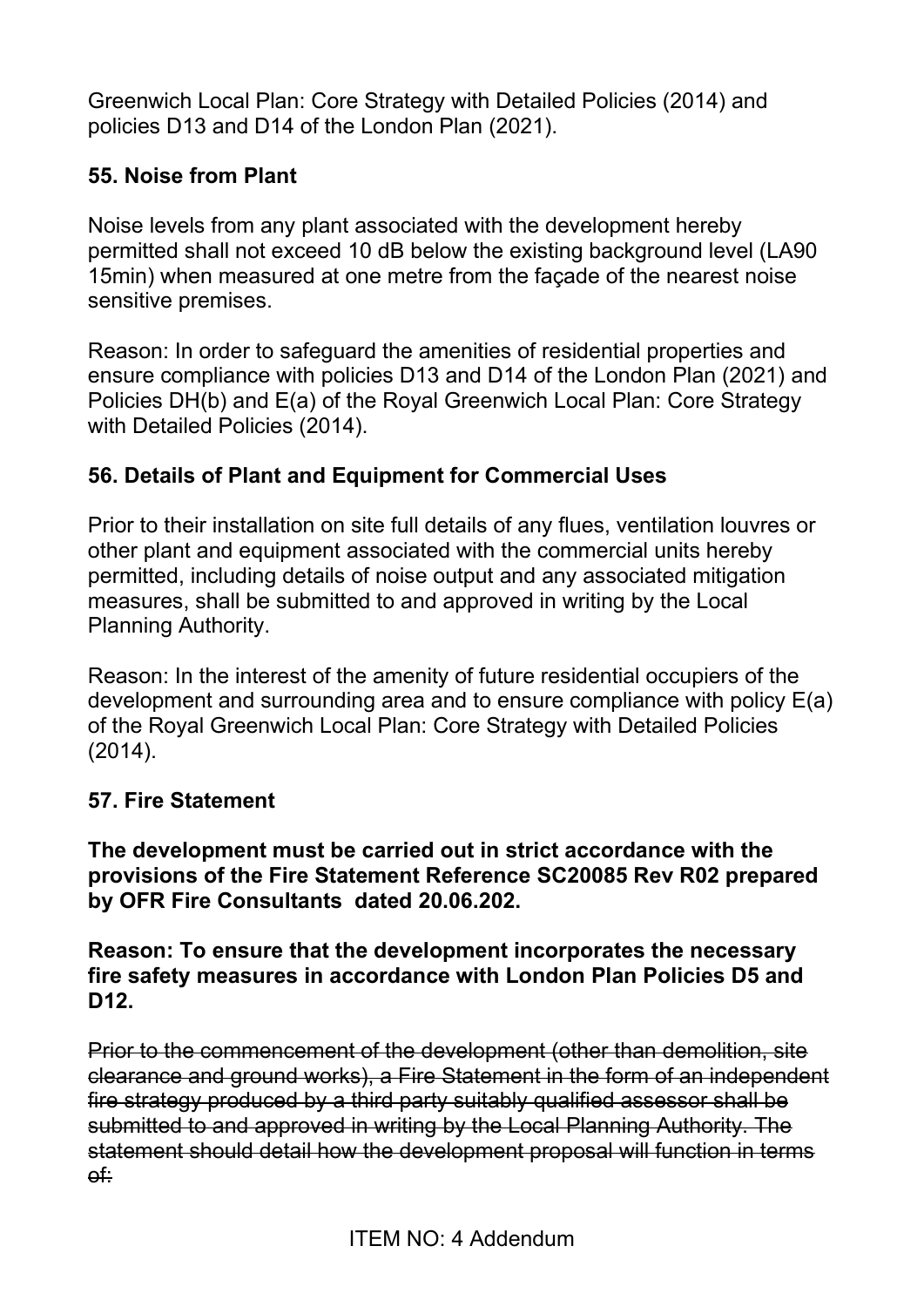• The building's construction: methods, products and materials used, including manufacturers' details:

• The means of escape for all building users: stair cores, escape for building users who are disabled or require level access, and the associated evacuation strategy approach;

• Features which reduce the risk to life: fire alarm systems, passive and active fire safety measures and associated management and maintenance plans;

• Access for fire service personnel and equipment: how this will be achieved in an evacuation situation, water supplies, provision and positioning of equipment, firefighting lifts, stairs and lobbies, any fire suppression and smoke ventilation systems proposed, and the ongoing maintenance and monitoring of these; and

• How provision will be made within the site to enable fire appliances to gain access to buildings;

• Ensuring that any potential future modifications to the building will take into account and not compromise the base build fire safety/protection measures.

The development shall be implemented in accordance with the approved Fire Statement and retained as such for the lifetime of the development.

Reason: In order to achieve the highest standards of fire safety and ensure the safety of all building users in accordance with policy D12 of the London Plan (2021).

## **58. Operational Management Plan**

**Prior to the first occupation of the development hereby permitted an Operational Management Plan to address potential noise nuisance or noise environmental health impacts shall be submitted to and approved in writing by the Local Planning Authority setting out the following:** 

• **A commitment from the owner of the development to ensure that the approved mitigation set out in the Noise Impact Assessment Reference: AC106928-1R3 dated 20.01.2021,** *s***ubmitted with the planning application is installed properly, is maintained in perpetuity and is correctly repaired in the event of failure, paying reference to any relevant British Standards adopted at the date of this planning permission.**

• **The operational management measures to be adopted by occupiers of the commercial units within the development to avoid noise and disturbance impacts of loading and servicing on residents of the development.** 

• **Thereafter the Operational Management Plan shall be implemented and retained as approved.**